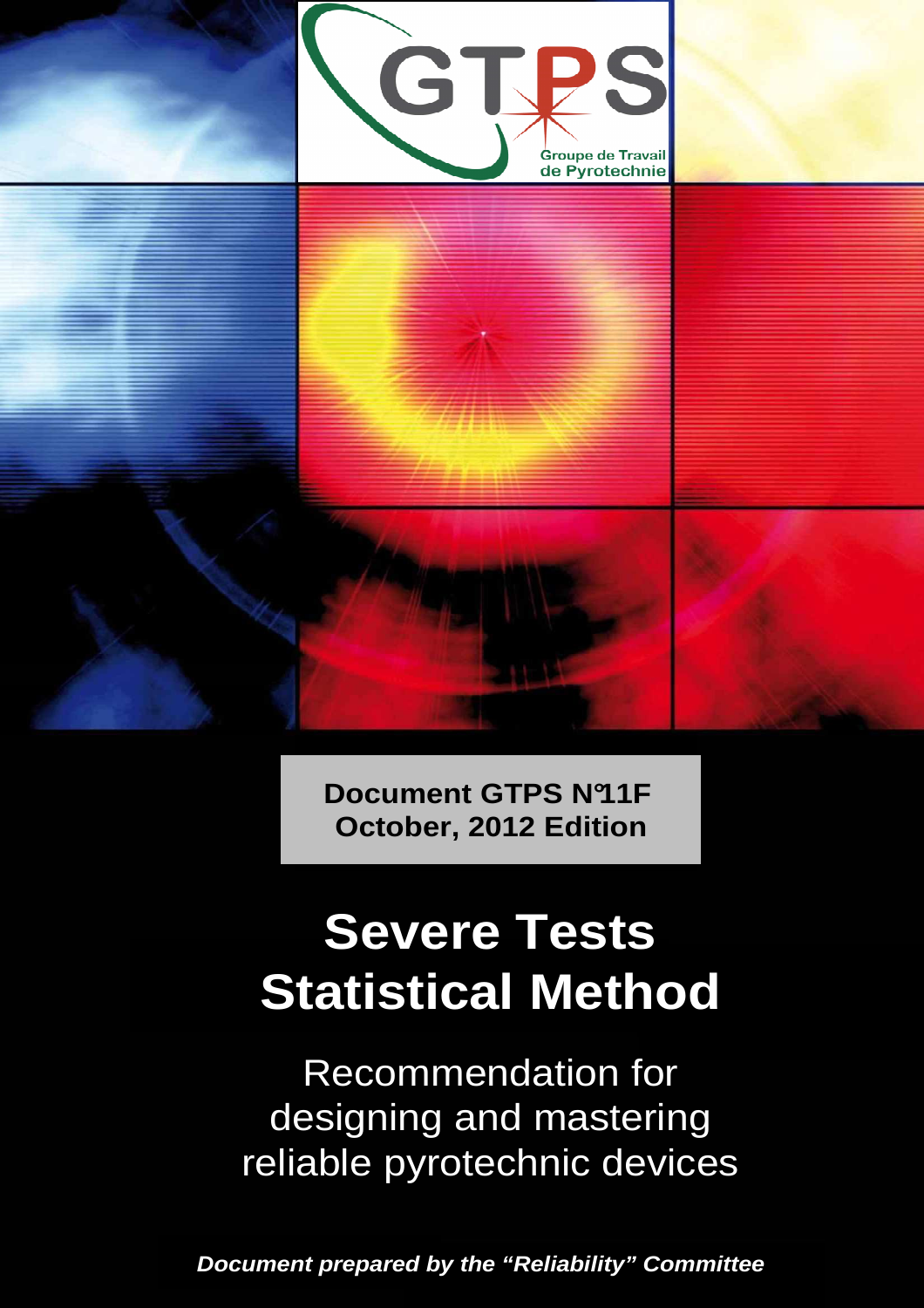## **GTPS N°11F Contents:**

| A.1                              |                                                                         |  |
|----------------------------------|-------------------------------------------------------------------------|--|
| A.2                              |                                                                         |  |
| A.2.1                            |                                                                         |  |
| A.2.2                            |                                                                         |  |
| A.3                              |                                                                         |  |
|                                  | <b>B. PART ONE: RECOMMENDATION FOR DESIGNING AND MASTERING RELIABLE</b> |  |
|                                  |                                                                         |  |
| B.1                              |                                                                         |  |
| B.2                              |                                                                         |  |
| B.2.1                            |                                                                         |  |
| B.2.2                            |                                                                         |  |
| B.2.2.1<br>B.2.2.2               |                                                                         |  |
| B.2.3                            |                                                                         |  |
| B.2.3.1                          |                                                                         |  |
| <b>B.2.3.2</b>                   |                                                                         |  |
| B.2.4<br>B.2.4.1                 |                                                                         |  |
| B.2.4.2                          |                                                                         |  |
| B.3                              |                                                                         |  |
| B.3.1                            |                                                                         |  |
| <b>B.3.2</b>                     |                                                                         |  |
| <b>B.3.2.1</b>                   |                                                                         |  |
| <b>B.3.2.2</b><br><b>B.3.2.3</b> |                                                                         |  |
| <b>B.4</b>                       | COMPARISON OF METHODS FOR ASSESSING PYROTECHNIC DEVICES                 |  |
|                                  |                                                                         |  |
|                                  | C. SECOND PART: IMPLEMENTATION OF THE "SEVERE TEST" METHOD 15           |  |
|                                  |                                                                         |  |
| C.1                              |                                                                         |  |
| C.2                              |                                                                         |  |
| C.2.1                            |                                                                         |  |
| C.2.2<br>C.2.3                   |                                                                         |  |
| C.2.4                            |                                                                         |  |
| C.2.4.1                          |                                                                         |  |
| C.2.4.2                          |                                                                         |  |
| C.2.4.3<br>C.2.4.4               | CORRECTED COEFFICIENT OF VARIATION (cvc) DETERMINATION  19              |  |
| C.2.5                            |                                                                         |  |
| C.2.5.1                          |                                                                         |  |
| C.2.5.2                          |                                                                         |  |
| C.2.5.3<br>C.2.5.4               |                                                                         |  |
| C.2.5.5                          |                                                                         |  |
| C.2.5.6                          |                                                                         |  |
| C.2.6                            |                                                                         |  |
| C.2.6.1<br>C.2.6.2               |                                                                         |  |
| C.2.6.3                          |                                                                         |  |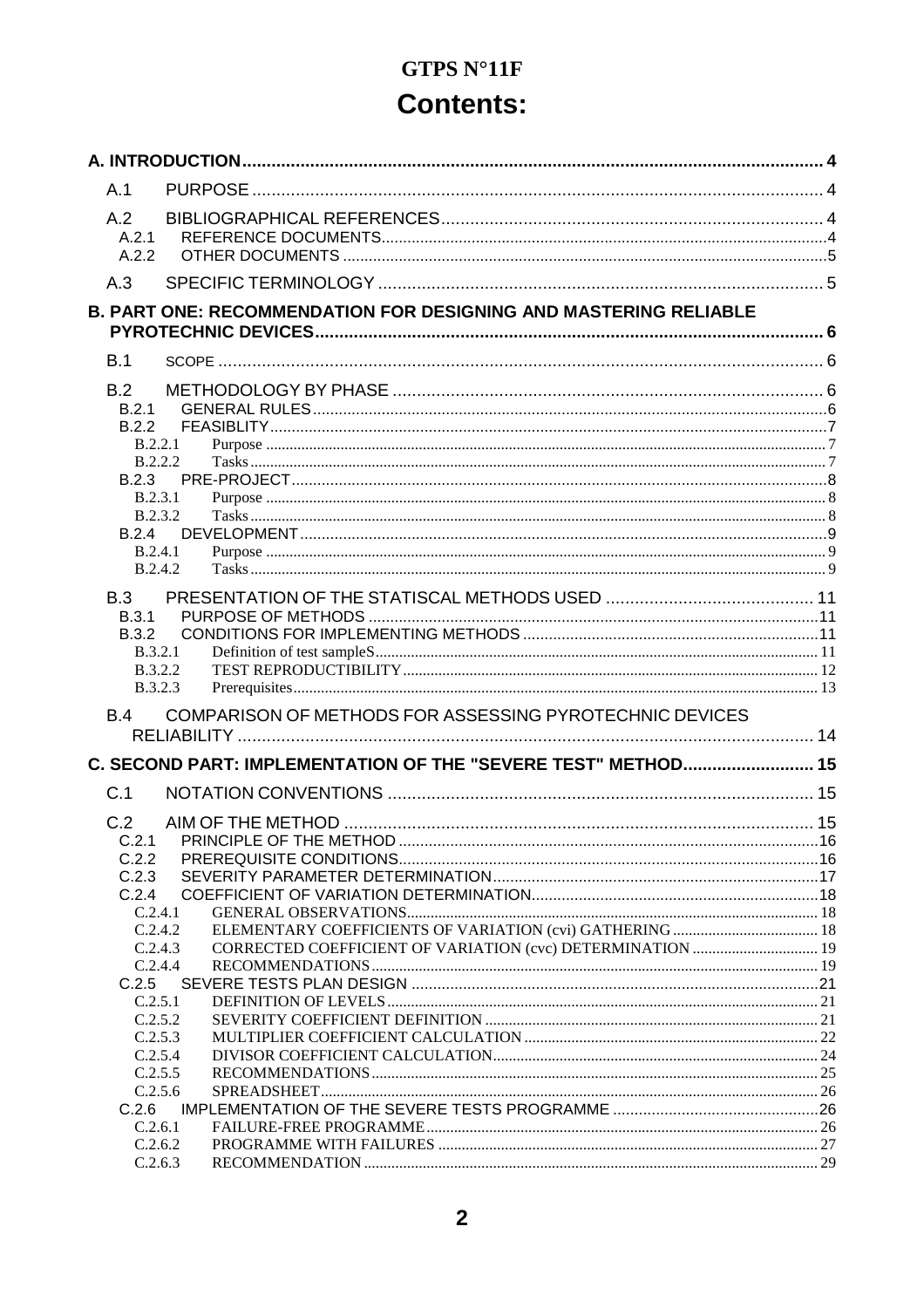| D.1                            |                                                                         |  |
|--------------------------------|-------------------------------------------------------------------------|--|
| D.2                            |                                                                         |  |
| D.3                            |                                                                         |  |
| D.4                            |                                                                         |  |
| D.5<br>D.5.1<br>D.5.2<br>D.5.3 | CASE 3: TWO FAILURES OBSERVED (FAILURE OF THE SEVERE TESTS PROGRAMME)34 |  |
|                                |                                                                         |  |
|                                |                                                                         |  |
|                                |                                                                         |  |
|                                |                                                                         |  |
|                                |                                                                         |  |
|                                |                                                                         |  |
|                                |                                                                         |  |
|                                |                                                                         |  |
|                                |                                                                         |  |
|                                |                                                                         |  |
|                                | ANNEXE 7: IMPLEMENTATION AND USE OF THE SEVERE TESTS PROGRAMME  46      |  |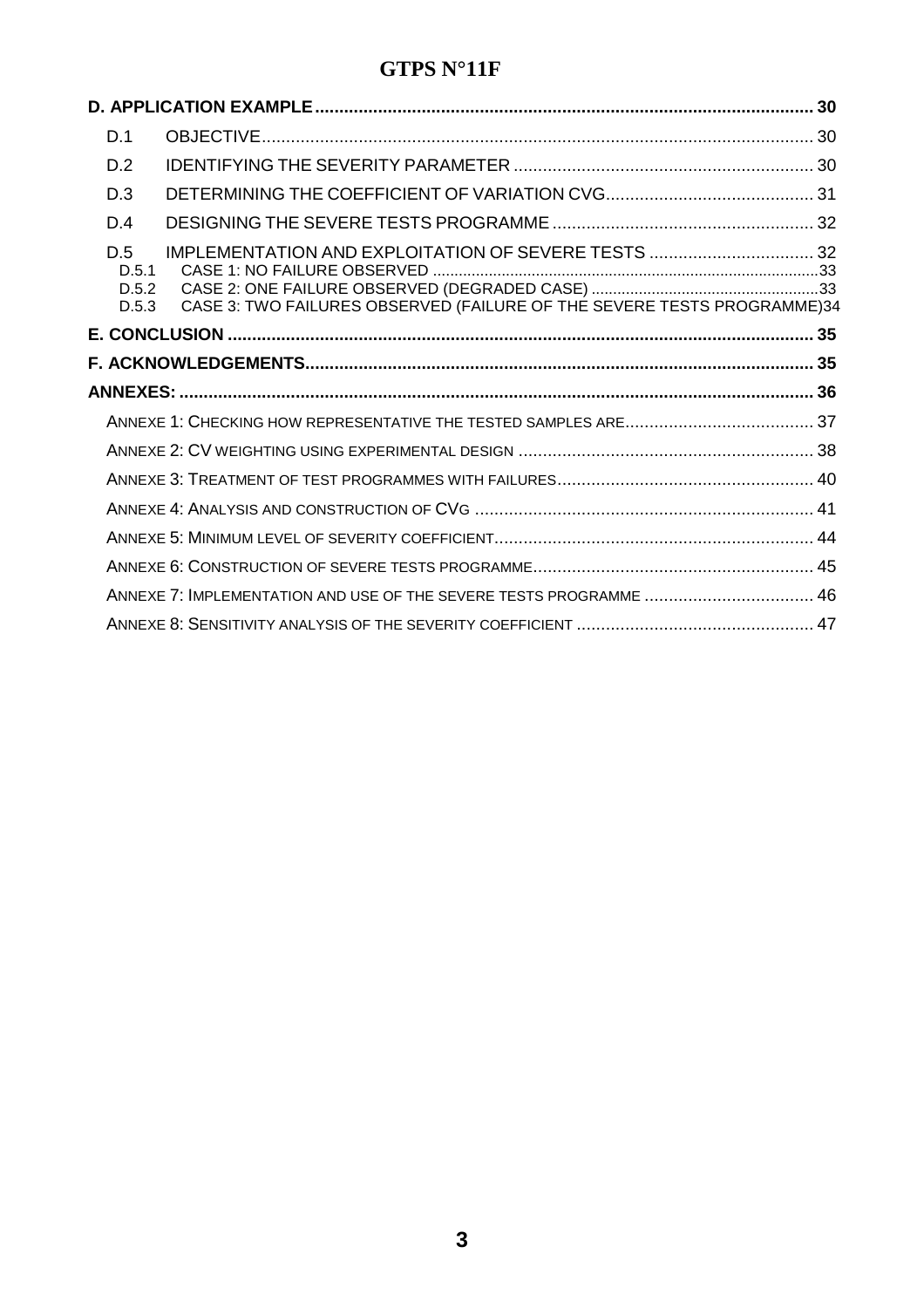## **GTPS N°11F A. INTRODUCTION**

#### **A.1 PURPOSE**

#### **This document is a translation of the French document GTPS 11F.**

The first part of this recommendation is intended for designers to enable them to create and master the manufacturing of reliable pyrotechnic products. It should provide a basis for discussions between customers and suppliers whenever a contract binding them requires reliability specifications. It covers:

- the type of design phases.
- the procedures for ensuring reliability for each of these phases,
- a presentation of various statistical methods available to designers including:
	- o suitable methods for each of the design phases,
	- o the advantages and drawbacks of each of the methods explained.

The second part of this recommendation presents the procedure for implementing the "severe tests" statistical method.

#### **A.2 BIBLIOGRAPHICAL REFERENCES**

#### **A.2.1 REFERENCE DOCUMENTS**

#### **GTPS**

- **1.** Dictionnaire de pyrotechnie, [ Pyrotechnic dictionary]
- **2.** N°**11A**: Méthode statistique Probit, [Probit statistical method]
- **3.** N°**11B**: Méthode statistique One-Shot, [One-Shot statistical method]
- 4. N°**11C**: Méthode statistique Bruceton [Bruceton statistical method]

#### **AFNOR**

- **5.** Recueil de normes françaises **AFNOR** Statistique Tome 1, éd. 7, 2008 : Vocabulaire, estimation et tests statistiques,
- **6.** Groupe fiabilité (éd. 1, 1981) : Guide d'évaluation de fiabilité en mécanique par l'**A.F.C.I.Q**,
- **7. NFX 06-021** (01/10/1991): Principes du contrôle statistique de lots application de la statistique,
- 8. **NFX 06-050** (01/12/1995): Etude de la normalité d'une distribution application de la statistique,
- **9. NFX 07-009**, **NF EN ISO 10012** (01/09/2003): Measurement management systems Requirements for measurement processes and measuring equipment,
- **10. NFX 50-130**, **NF EN ISO 9000** (01/10/2005): Quality management systems Fundamentals and vocabulary,
- **11. FD X50-127** (01/04/2002): Maîtrise du processus de conception et développement Outils de management,
- **12. NFX 60-500** (October 1988): Terminology relating to reliability, maintainability and availability,
- **13. FDX 07 144-2** (1996) : conception et réalisation des essais, essais environnement partie 2 : coefficient de garantie,
- **14. FDX 07 144-3** (1997) : conception et réalisation des essais, essais environnement partie 3 : facteur d'essais.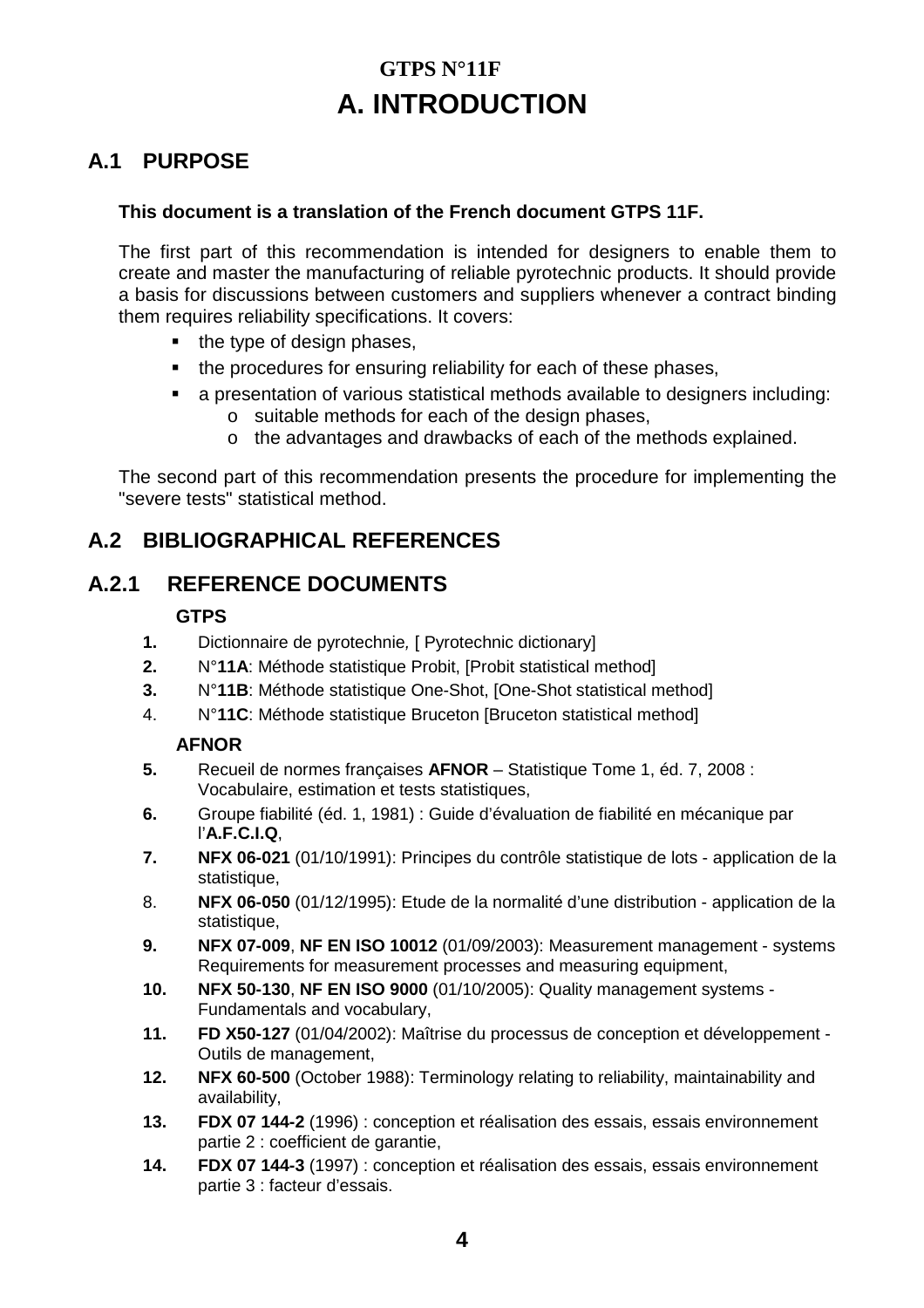#### **A.2.2 OTHER DOCUMENTS**

- **15. BNAe RE Aéro 703.05**, Mars 2000 : Guide pour la maîtrise de la fiabilité,
- **16. ARMP 1**, 08/2008: NATO requirements for reliability and maintainability
- **17. IEC 60812**, **CEI 60812** (2006-01-01): Analysis techniques for system reliability Procedure for failure mode and effects analysis (FMEA)
- **18. IEC 61025**, **CEI 61025** (2006-12-01): Analyse par arbre de panne (AAP)
- **19.** Technical document by JC HEYMANN (MBDA): « Essais durcis avec prise en compte des échecs ».
- **20.** Technical document **M/TE/SM/DVF/S-2011-2017098 Ed. 0** (15/12/2011) by D. GOND (MBDA) : « Estimation d'une proportion / Equivalence entre loi binomiale et loi bêta ».
- **21.** Technical document **A5-NT-1-X-542-ASAI** du 1990-08-28 : « Systèmes pyrotechniques Marges de dimensionnement et de performances ».

#### **A.3 SPECIFIC TERMINOLOGY**

In order to avoid any misunderstanding in this recommendation, it was decided that the following concepts should be clearly defined:

- **Design:** Based on expressed needs and existing knowledge, it is a creative activity that leads to product definition compliant with these needs and that is processable,
- **Product:** a term covering any item resulting from a production operation or any service provided such as production of components (raw materials, semi-finished or finished products, ingredients, parts, components, hardware, systems, etc.),
- A **functional parameter** is a quantifiable physical magnitude, associated with the product, whose value affects the success-failure criteria during their implementation,
- The **success** or **failure criterion** is a way of characterising the response of the product to stress,
- The **operating threshold** of a product for a given reliability **R** is defined as being the value of the functional parameter for which the probability of success is equal to **R**.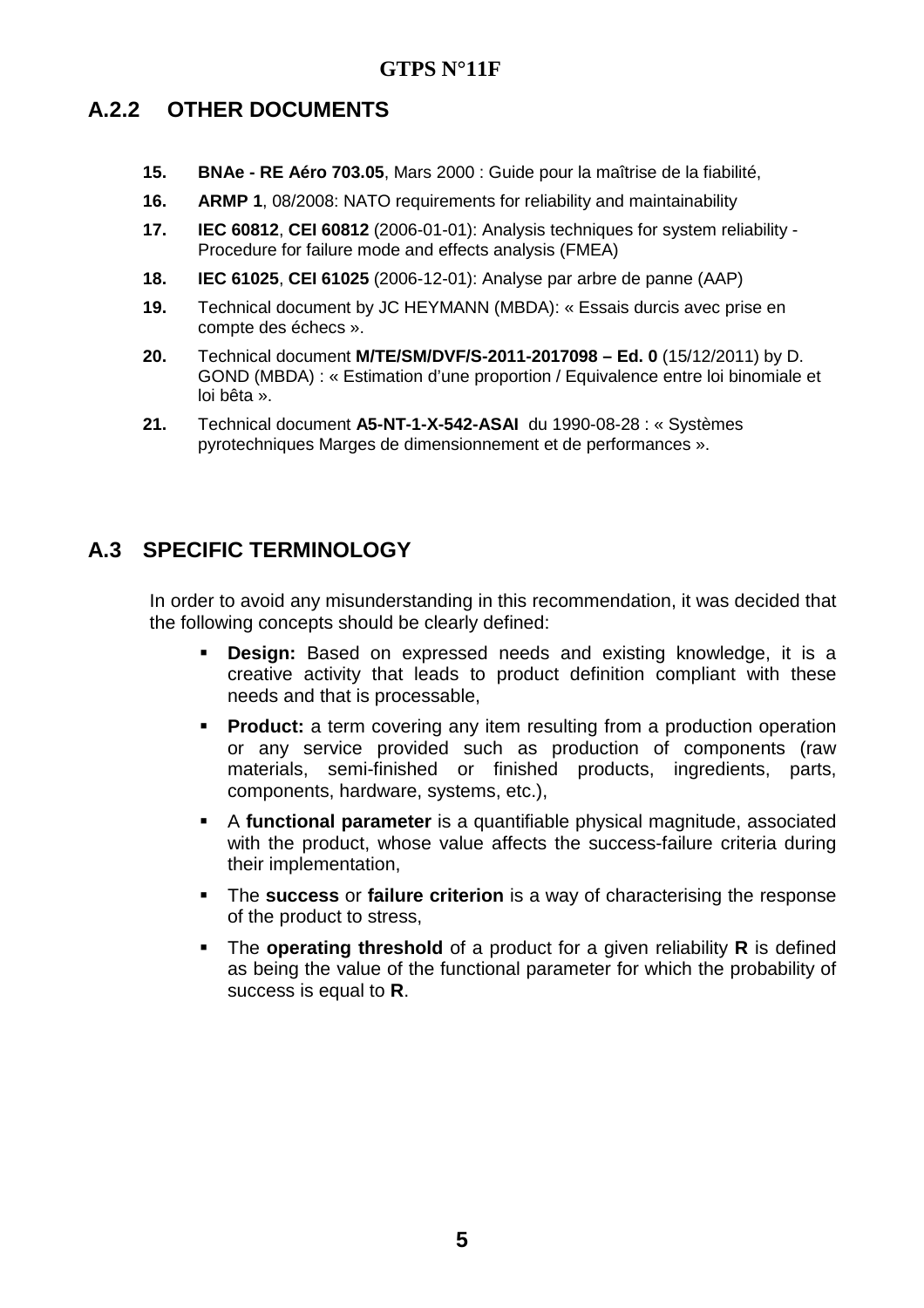## **B. PART ONE: RECOMMENDATION FOR DESIGNING AND MASTERING RELIABLE PYROTECHNIC DEVICES**

#### **B.1 scope**

This document is intended for all industrial designers who need to respond to a formal quantitative reliability requirement of a pyrotechnic device. It covers:

- In conformity with **[10],** design activities, including feasibility, pre-project and development phases, during which reliability must be taken into account to define a product which can be manufactured at optimised cost.
- Continuous design activities to improve the reliability of a given product.

It applies to products using pyrotechnic devices defined in the document cited at paragraph 1 at section A.2.1 (one-shot devices).

#### **B.2 METHODOLOGY BY PHASE**

#### **B.2.1 GENERAL RULES**

- **1.** Determine the objectives to be achieved in terms of performance, characteristics, costs and timeframe,
- **2.** Integrate and manage reliability during the project design phases,
- **3.** Have a systematic dialogue structure between the parties concerned,
- **4.** Ensure consistency of the objectives with:
	- Actions planned,
	- Results obtained,
- **5**. Ensure that the technical and human resources used correspond to the product being designed.

Associated with these rules are certain tasks such as management, calculation, analysis or testing. In particular, they are due to the necessary iteration between the dimensioning of the product and its reliability expressed in terms of margins and design factors.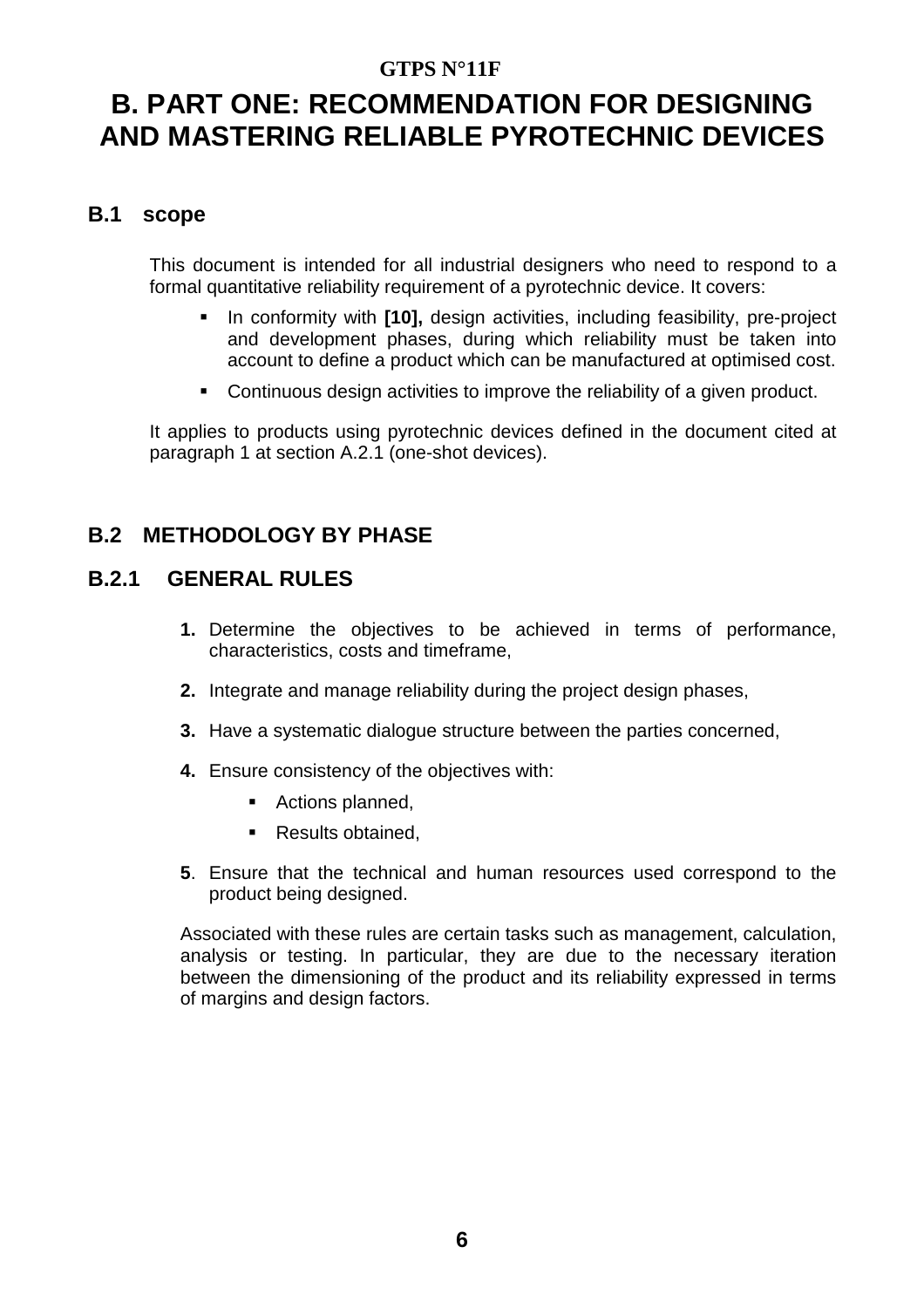#### **B.2.2 FEASIBLITY**

#### **B.2.2.1 PURPOSE**

The purpose of this phase is to show if the stated requirements can be met, by detailing the possible concepts, technological routes and architectures. Such requirements are generally expressed in terms of the mission objectives, information concerning the operational environment (life cycle with associated environmental conditions) and reliability objectives.

It has to work towards establishing the reliability requirements to be included in the functional performance specifications, and possible reliability management requirements.

#### **B.2.2.2 TASKS**

For each proposed technological solution, the tasks to be accomplished are:

- **Preliminary risk/hazard analysis,**
- Risk assessment by:
	- o literature survey and/or experience acquired with similar products, especially regarding anomalies or incidents encountered; reliability database research,
	- o computed simulation to gain quantitative and qualitative understanding of the phenomena involved and to highlight certain critical design features,
	- o use of an experimental design to establish the predominant parameters, their sensitivity on performance and their interactions,
	- o implementation of one of the methods recommended in the table section B.4 to estimate the mean for certain specific parameters,
- Appraisal of critical points highlighted for each solution, and comparison of solutions with respect to the stated requirements.

By the end of this phase, qualitative assessment criteria should comprise the input data necessary to start the next phase. Accordingly, they should be set down in the functional performance specifications in the chapter on reliability requirements.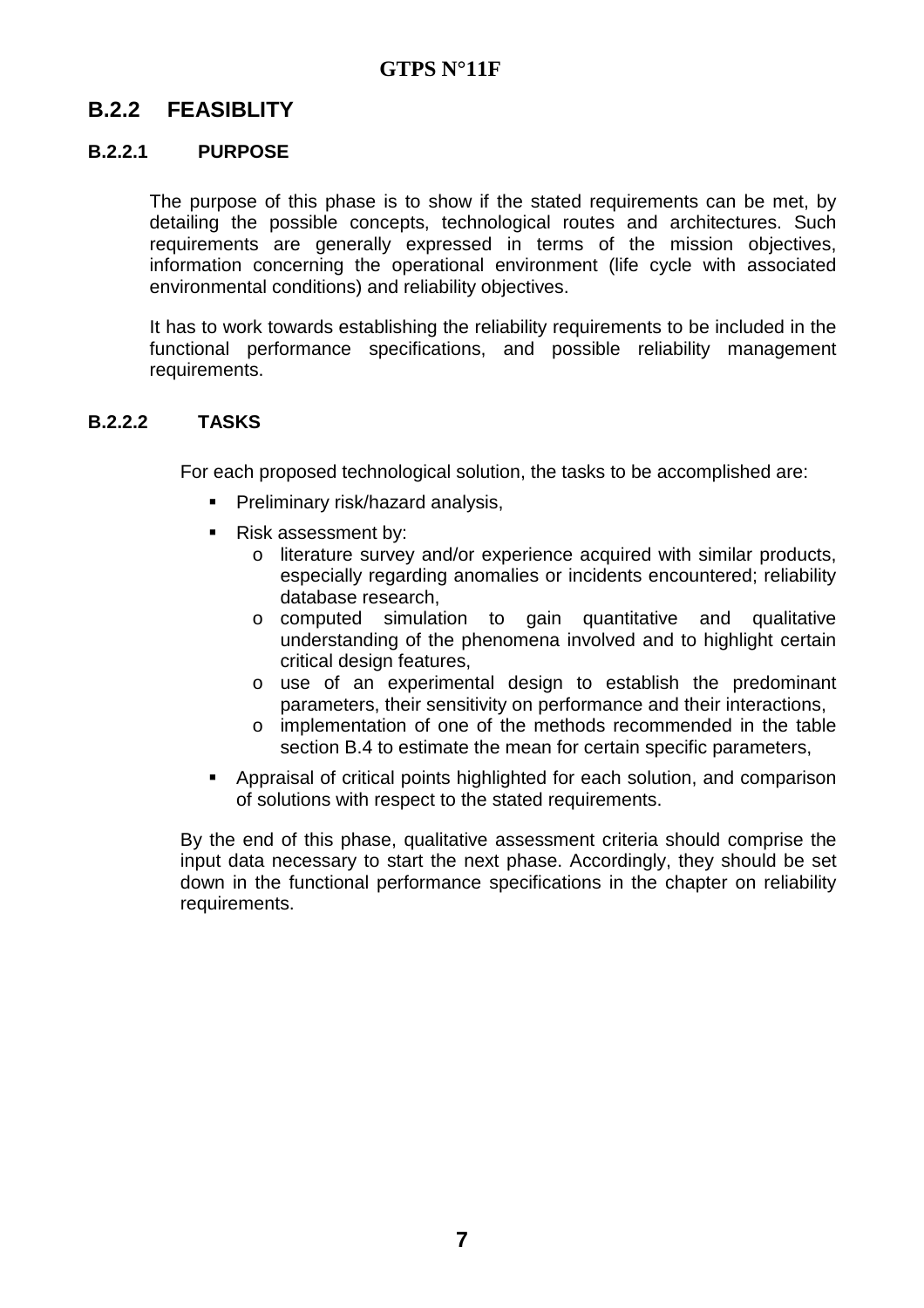#### **B.2.3 PRE-PROJECT**

#### **B.2.3.1 PURPOSE**

The purpose of this phase is to investigate the possible approaches at the end of the feasibility study so as to suggest what can be developed.

It enables the preliminary product definition file to be prepared in accordance with the reliability requirements of the functional performance specifications established during the previous phase.

#### **B.2.3.2 TASKS**

For each solution considered feasible:

- **Modelling**: draw up a reliability block diagram in order to establish product architecture and identify the interfaces concerned by the reliability study. This approach is used to define the "product" tree diagram whose level of breakdown stops at the basic components with measurable characteristics,
- **Allocation:** distribute the overall reliability objective among items on the tree, allocating a predicted reliability objective to each of the itemised components and interfaces to indicate the probability of the function being fulfilled for each component, allowing for life cycle and/or its life time,
- **Analysis**: for each component listed, perform a Failure Mode, Effects, and Criticality Analysis (FMECA) to highlight the points considered critical based on:
	- o existing databases and/or feedback on similar components,
	- o possibly, and depending on the products developed, a specific experiment using the method(s) specified in the table section B.4 to first confirm the initial assessment of the average m (see section B.2.2.2), and secondly to provide an initial estimate of the standard deviation  $\sigma$  of the dispersion around the mean value.
- **Forecast:** using the reliability block diagram model, piece together partial assessments in accordance with the product tree to assess how the proposed solution matches the requirement.
- **Validation plan**: draw up a pre-project development reliability product plan to estimate what technical work is necessary to develop the product satisfactorily in terms of cost and timeframe.
- **Trade-off:** considering all the solutions, choose the one which best meets the stated requirement, and which will be developed in the subsequent phase, while justifying why the other solutions are rejected.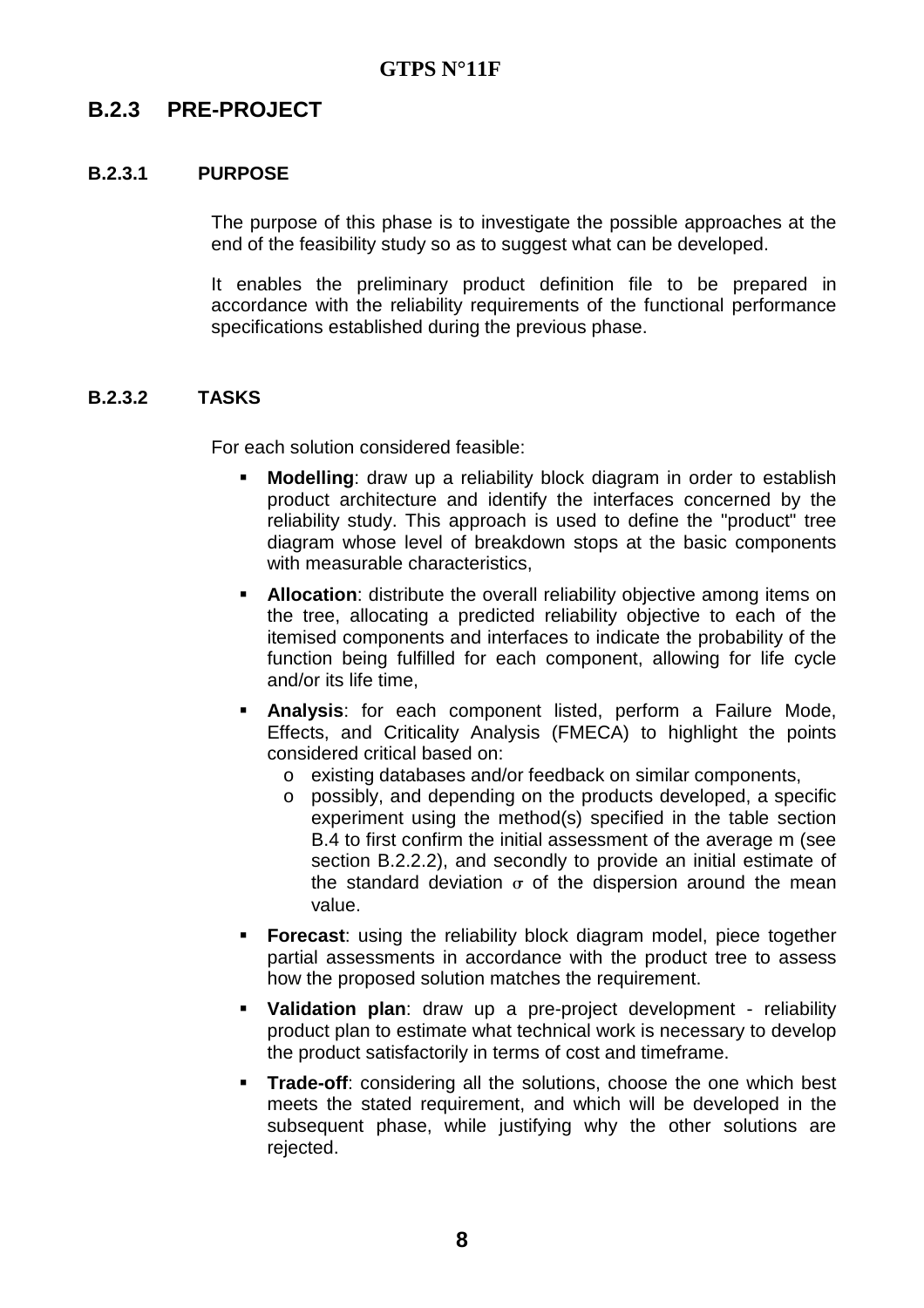#### **B.2.4 DEVELOPMENT**

#### **B.2.4.1 PURPOSE**

The purpose of this phase is:

- to draw up the product definition file to meet the reliability requirements as expressed in the Technical Specifications,
- to validate the design using the results of theoretical studies, tests, and exploitation of technical fact,
- to prepare production and operational phases, specifying which procedures will be necessary for ensuring reliability during these two phases.

#### **B.2.4.2 TASKS**

For the adopted solution:

- **Conduct a reliability predicted study in order to:** 
	- o rework and refine the previous reliability block diagram,
	- o optimise the environmental constraints applied to each component,
	- o possibly, update the reliability allocations and negotiate reliability requirement,
- **If Identify feared events by a fault tree analysis. Deductive analysis is a** statistical analysis which does not take the sequential aspect of events into account. Limits inherent in implementing fault tree analysis are:
	- o To correctly define the feared event (origin of the tree)
	- o To define elementary events,
	- o To ensure the independence of the elementary events listed,
- Carry out FMECA for each elementary event listed,
- Define all the solutions needed to meet the required levels of reliability, by means of:
	- o studies and tests up to the product qualifying phase (design reliability ), by implementing the methods recommended in the table section B.4,
	- o manufacturing and acceptance procedures (manufacturing reliability),
- A posteriori, check and assess the independence of the events,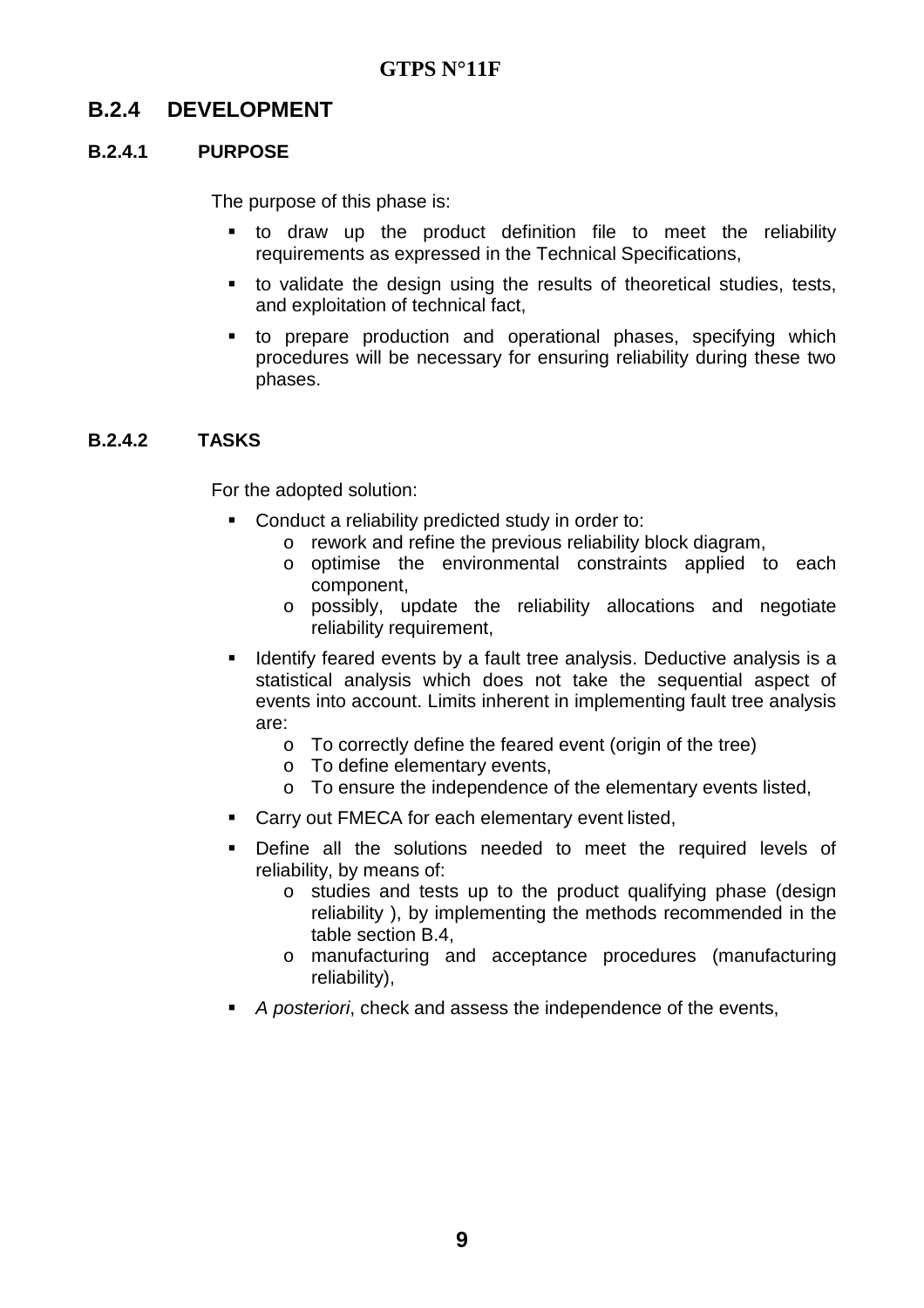- Undertake long-term actions to ensure reliability throughout the life time of the product. In particular, define the ageing programme to be conducted in order to :
	- o ensure that the assumed level of reliability has been attained,
	- o assess what advance warning is required to prevent or overcome a possible long-term failure,
	- o upgrade the databases, especially those used for reliability analysis during development.

The associated sampling policy should be consistent with the operational needs.

At the end of the development phase, the product design shall meet reliability objectives.

The development phase is finalised by the approval dossier, qualification and/or certification report (definition file and supporting evidence, industrial file).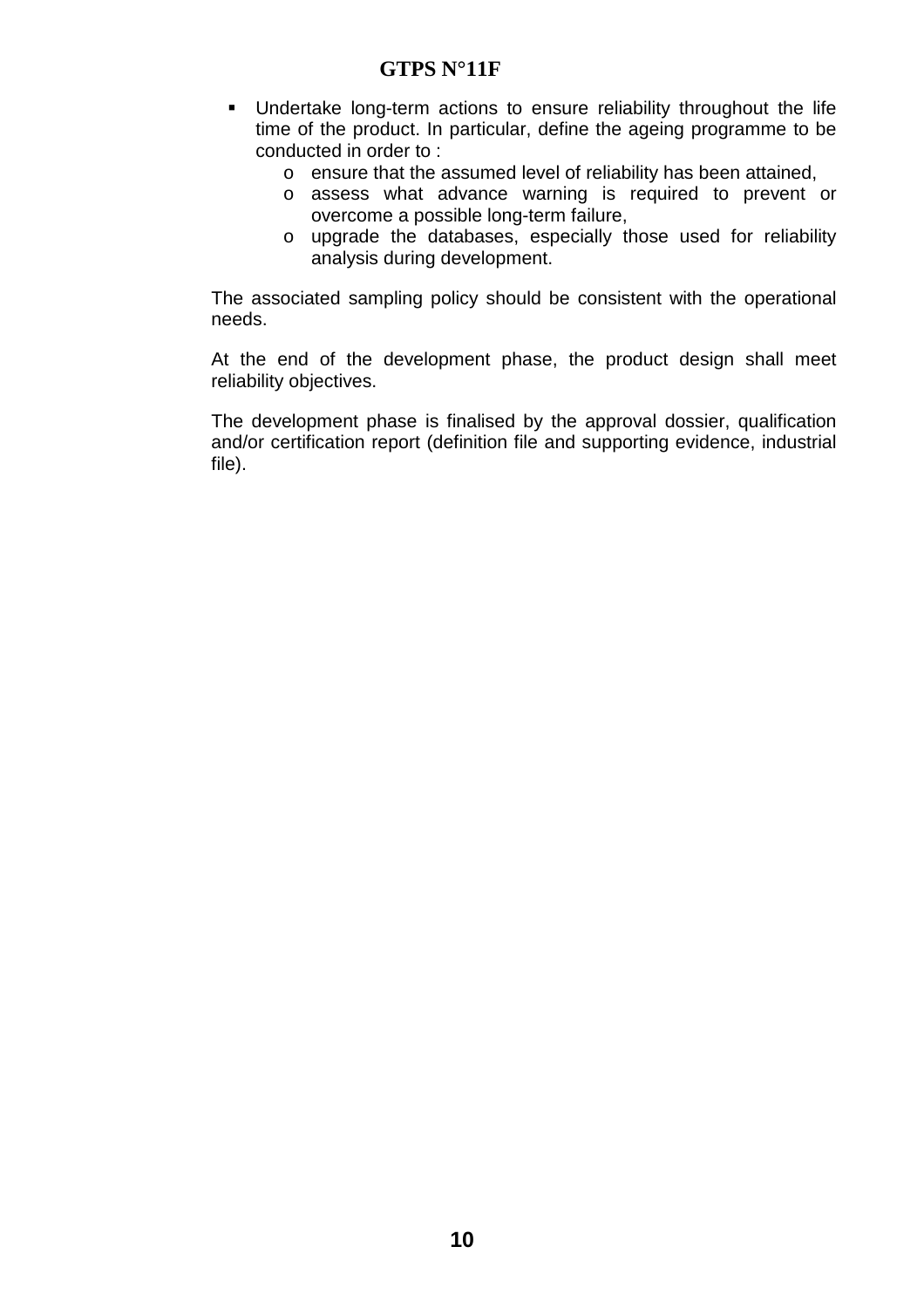#### **B.3 PRESENTATION OF THE STATISCAL METHODS USED**

#### **B.3.1 PURPOSE OF METHODS**

The purpose of these methods is to:

- Characterize the distribution of product operation thresholds by sensitivity tests (either sequential or simultaneous).
- Check the appropriate probability distribution for these operating thresholds,
- Use this distribution to assess a probability of success or failure during operation of the product tested for a given confidence level.

#### **B.3.2 CONDITIONS FOR IMPLEMENTING METHODS**

#### **B.3.2.1 DEFINITION OF TEST SAMPLES**

The definition of test samples has to take the three following points into account:

#### **1. Nominal definition of test specimen:**

- The nominal definition of test specimen complies with a Definition File and the sample is representative of a given population (see Appendix 1).
- The test specimen can be:
	- o A functional object (e.g., an initiator, the couple formed by a shear and the rod to be cut, etc.),
	- o A defined quantity of a product.

#### **2. Definition of the population:**

- The test specimen belongs to a clearly identified population.
- It is recommended that a homogeneous batch, manufactured at the same time and place, using the same raw materials, methods and personnel, be used, and in any event, in accordance with the methods and equipment defined (see Appendix 1).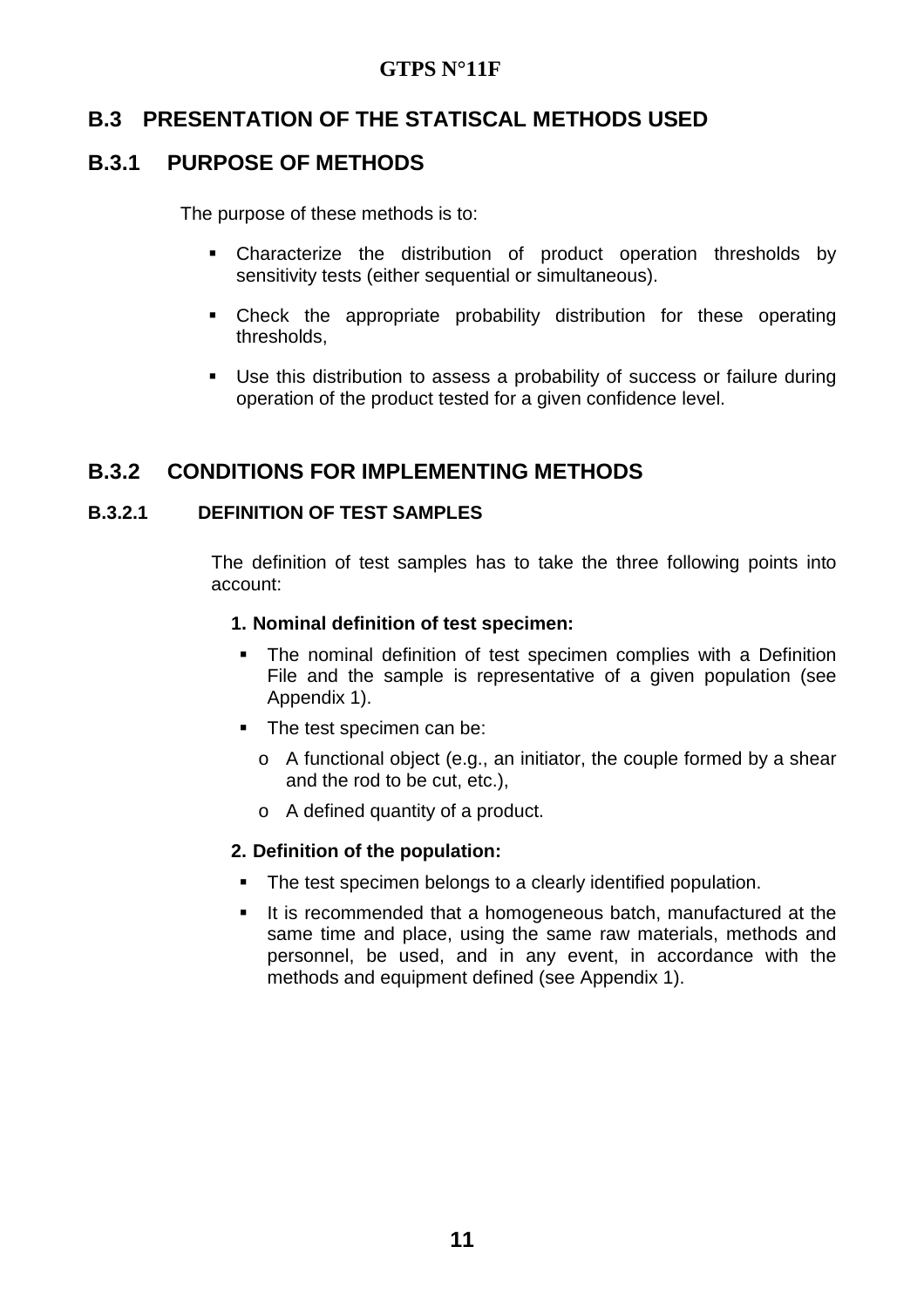#### **3. Definition of the test sample:**

It is chosen from the population following a sampling plan defined by:

- $\blacksquare$  The type of test,
- The particular sampling scheme required to ensure the validity of the test results,
- The size of sample to be tested. It depends on the method used, as explained in the table section B.4. However it is recommended that a reserve for additional specimens is established for contingencies.
- The relationship between the tests results and the test acceptance criteria.

#### **B.3.2.2 TEST REPRODUCTIBILITY**

Test reproducibility has to take the following four points into account:

#### **1. Identification of test support equipment:**

- Consumable test support equipment compliant with a Definition File,
- Reusable test support equipment for which compliance with a Definition File and stability of functional characteristics will be checked.

#### **2. Identification of test facilities:**

- **Environmental conditions [9],**
- Power sources.
- Calibrated measuring equipment.

#### **3. Control of stresses applied to the specimens:**

• The uncertainty of stresses applied has to be less than the assumed standard deviation for the population.

#### **4. Control of test conditions:**

- Stable environmental and test conditions during a test sequence,
- Representative conditions and / or test specimens from the actual configuration (confinement, critical diameter, heat exchange ...),
- **Test facilities,**
- **Procedures,**
- **Personnel.**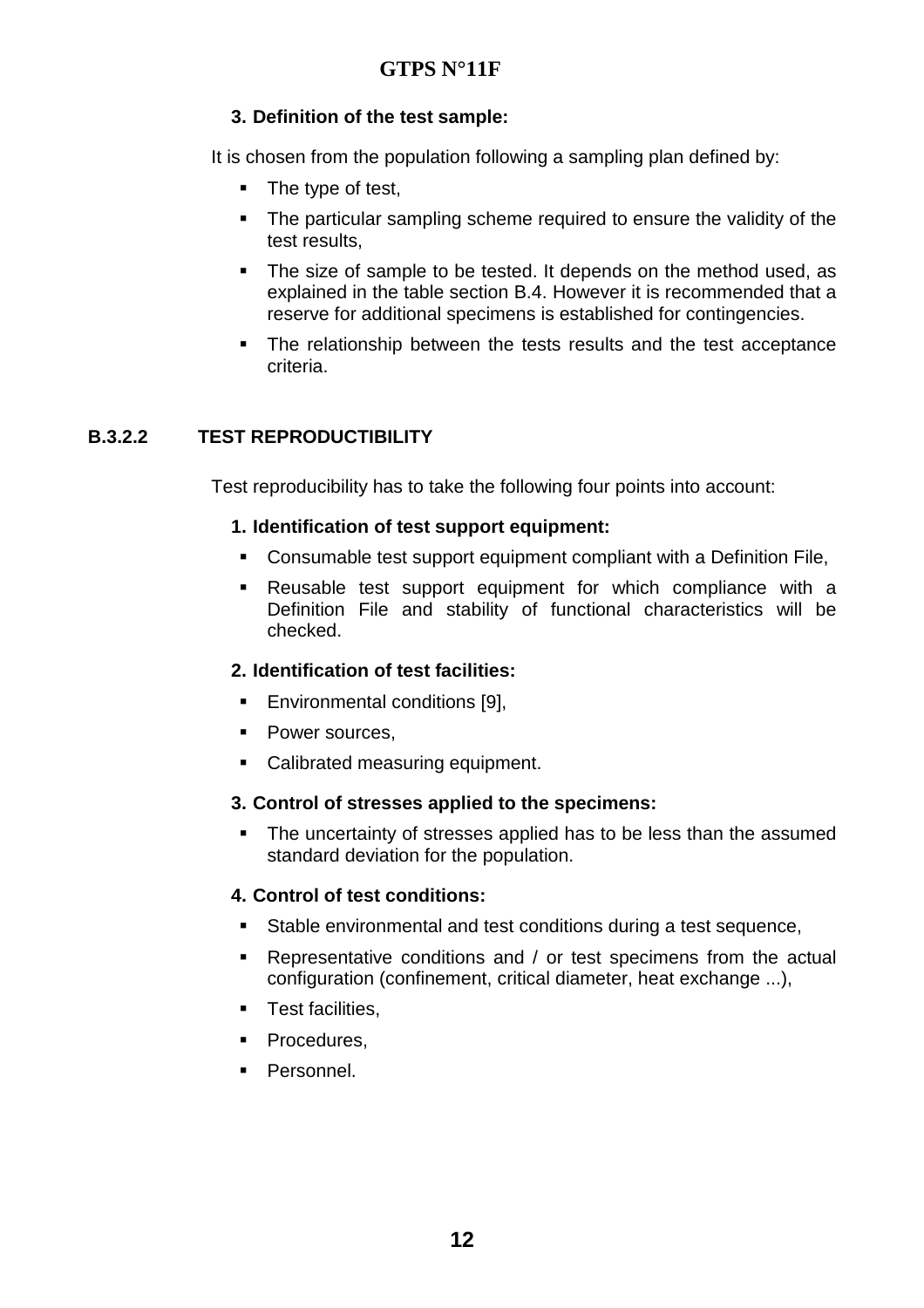#### **B.3.2.3 PREREQUISITES**

#### **1. Choice of the functional parameter:**

It must meet the following criteria:

- To be adjustable,
- To behave in a known and continuous manner in the field to be investigated.

#### **2. Choice of the success/failure criterion:**

- It must be clearly defined, after analysis of all possible responses of the product studied.
- It is necessary to understand how the probability of success or failure varies according to the variation rate of the chosen functional parameter.

#### **3. Assumptions:**

It is assumed that:

- The resolution of the functional parameter for the test should be approximately 1/10 of the initial evaluation of the estimated standard deviation.
- The functional threshold of the selected functional parameter is a random variable.
- The density probability of this random variable follows a normal **(1)** or a log normal **(2)** law. It should take into account experience feedback.
- **(1)** NOTE: Concerning the assumption of normality, it shall be ensured that the selected functional parameter is leaded by **only one physical phenomenon** in the field trials. Indeed, some cases may be governed by several physical phenomena that lead to multimodal statistical laws, like the initiation gap between an explosive relay and a detonator:



**(2)** NOTE: If a log-normal probability density function is used, a change of variable will be done in order to reduce the studied case to a normal statistical law.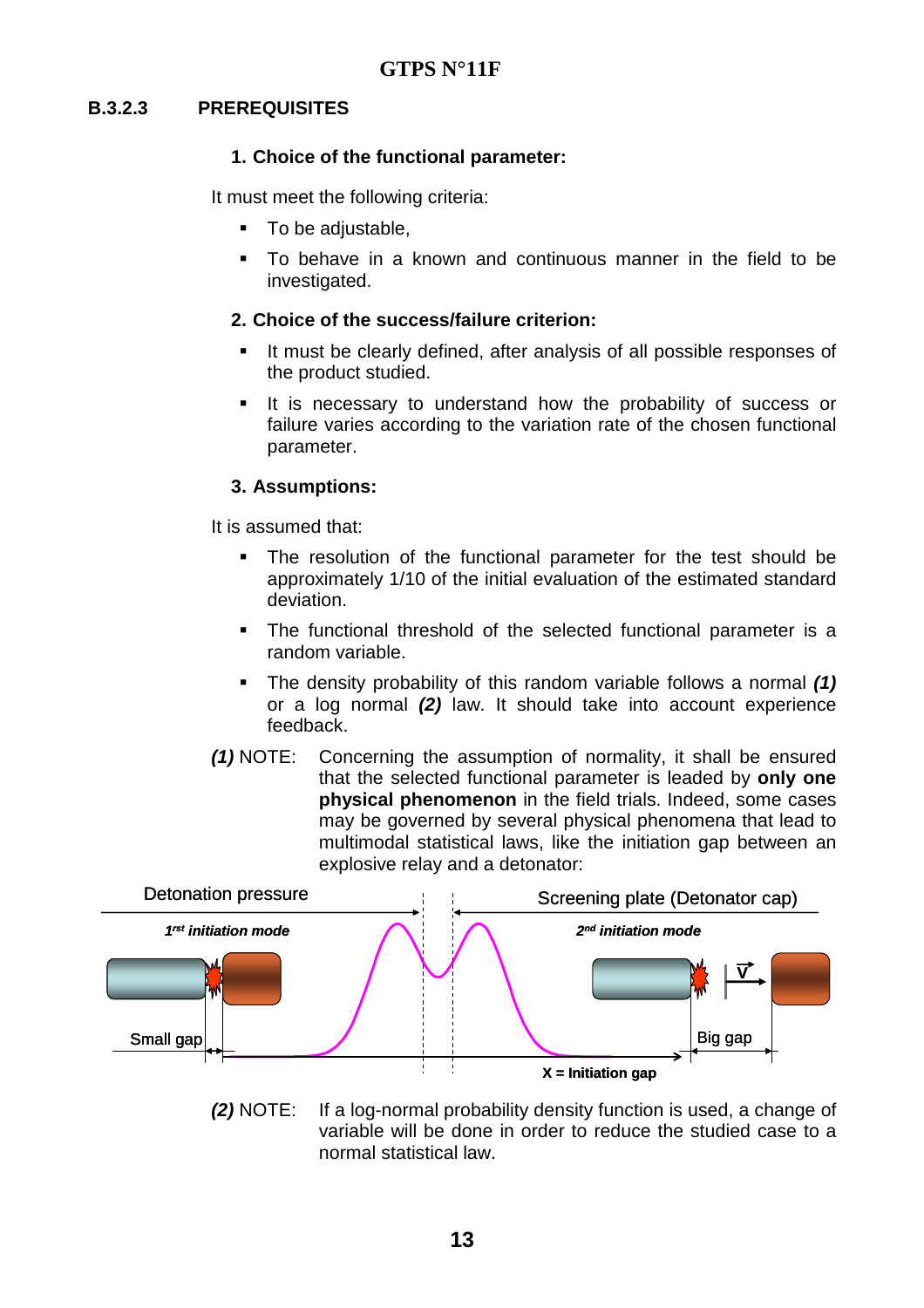#### **B.4 COMPARISON OF METHODS FOR ASSESSING PYROTECHNIC DEVICES RELIABILITY**

Table 1 below lists the advantages and drawbacks of each of the statistical methods.

| <b>Method</b>                                    | No. of<br>tests | <b>Advantages</b>                                                                 | <b>Drawbacks</b>                                                                                       |
|--------------------------------------------------|-----------------|-----------------------------------------------------------------------------------|--------------------------------------------------------------------------------------------------------|
| <b>Probit</b>                                    |                 | Non sequential test                                                               | Define at least 5 levels                                                                               |
| GTPS 11A<br>(see para. 2<br>of section<br>A.2.1) | $\geq 72$       | Possible to adjust levels during<br>tests<br>Best estimator of standard deviation | Significant risk that the method will fail<br>(estimated at 16%), even under ideal<br>test conditions. |
|                                                  |                 | All test results can be used                                                      | Sequential test involving management                                                                   |
| <b>One-shot</b>                                  |                 | Choice of initial test value does not<br>alter results accuracy                   | of test<br>with<br>constraints<br>levels<br>unknown in advance                                         |
| GTPS 11B                                         |                 | Convergence toward the mean is                                                    |                                                                                                        |
| (see para. 3<br>of section                       | $\geq 30$       | assured and very fast for a small<br>sample tested:                               |                                                                                                        |
| A.2.1)                                           |                 | · possibly poorly known,                                                          |                                                                                                        |
|                                                  |                 | • whose probability distribution<br>law is unimodal                               |                                                                                                        |
| <b>Bruceton</b>                                  |                 | Provides statistical estimators for                                               | Sequential test involving management                                                                   |
| GTPS 11C                                         | $\geq 30$       | mean and standard deviation, with<br>good precision for the mean                  | of test constraints, but with a fixed<br>pitch                                                         |
| (see para. 4<br>of section                       |                 |                                                                                   | Results depend on the pitch value                                                                      |
| A.2.1)                                           |                 |                                                                                   |                                                                                                        |
|                                                  |                 | Method<br>suitable<br>confirm<br>to                                               | Requires<br>knowledge<br><b>of</b><br>the<br>coefficients<br>of                                        |
|                                                  |                 | functional margins with respect to<br>its nominal operating point, with           | variation<br><b>of</b><br>predominant parameters                                                       |
|                                                  |                 | less than 10 trials.                                                              | <b>Results</b><br>depend closely<br>the<br>on                                                          |
| Severe tests                                     |                 | Analytical approach taking<br>into<br>account the contents of the FMECA           | coefficients of variation associated<br>with widely scattered parameters.                              |
| GTPS 11F                                         | $\geq 1$        | as a complementary tool.                                                          | Does not provide the distribution of                                                                   |
| (See Part<br>Two of this                         | $\leq 10$       | Enables one failure in implementing                                               | the functional parameter being tested.                                                                 |
| document)                                        |                 | the severe tests plan, through:<br>• either a degraded reliability                |                                                                                                        |
|                                                  |                 | assessment (compared to the                                                       |                                                                                                        |
|                                                  |                 | initial value intended)                                                           |                                                                                                        |
|                                                  |                 | • or an increase in the number                                                    |                                                                                                        |
|                                                  |                 | of specimens tested                                                               |                                                                                                        |

**Table 1**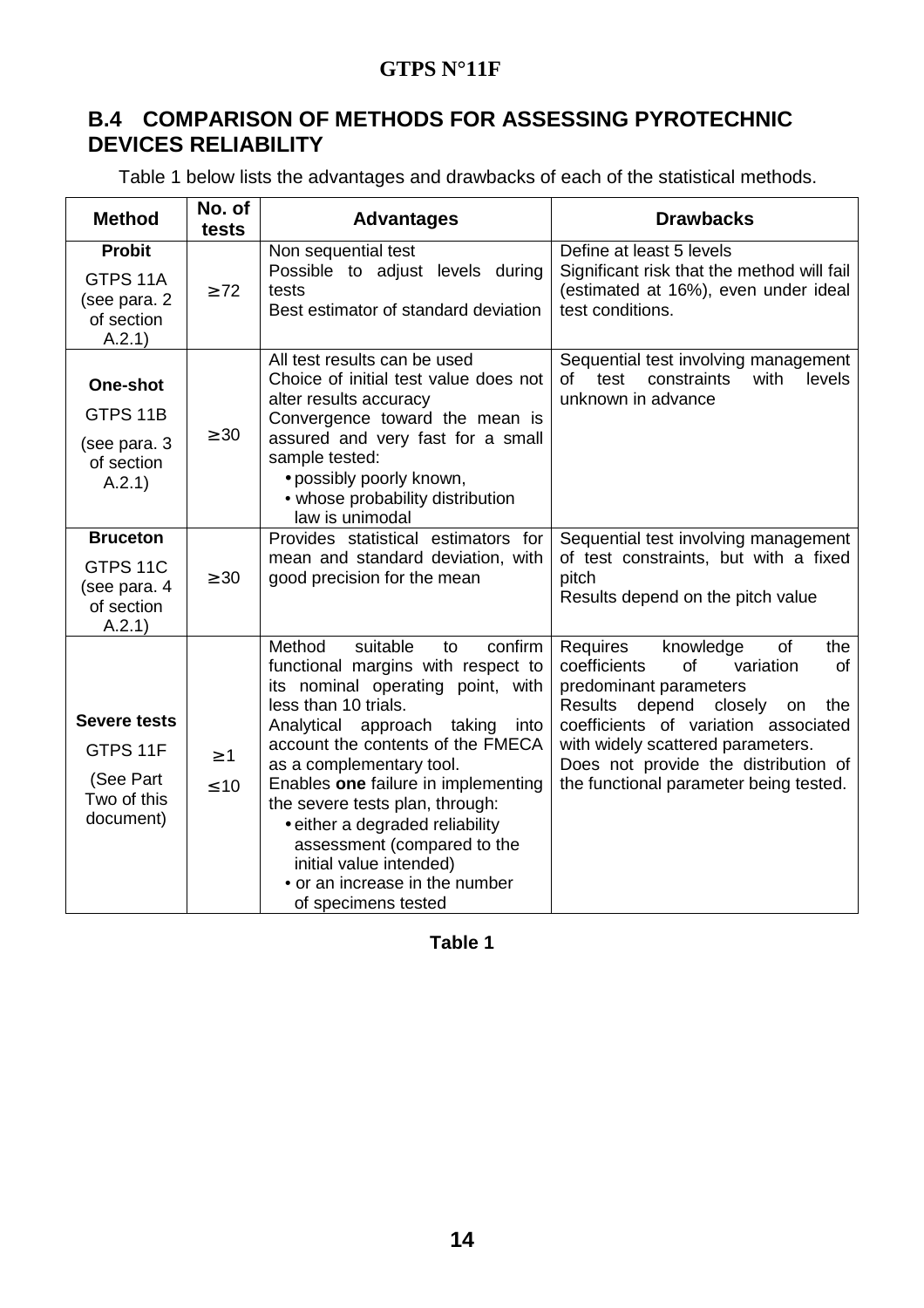## **C. SECOND PART: IMPLEMENTATION OF THE "SEVERE TEST" METHOD**

#### **C.1 NOTATION CONVENTIONS**

| . CVc                   | $=$ | corrected coefficient of variation of the predominant functional parameter      |
|-------------------------|-----|---------------------------------------------------------------------------------|
| . $CVg$                 | $=$ | global coefficient of variation of the predominant functional parameter         |
| . CVi                   | $=$ | elementary coefficient of variation of the functional parameter $X_i$           |
| .CV0                    | $=$ | elementary coefficient of variation of the predominant functional parameter     |
| $\cdot$ 1               | $=$ | incomplete BETA function                                                        |
| $\cdot$ $\mathsf{I}^1$  | $=$ | Inverse incomplete BETA function                                                |
| . N                     | $=$ | standard Normal distribution                                                    |
| $\cdot$ N <sup>-1</sup> | $=$ | inverse function of the standard Normal distribution                            |
| . Kd                    | $=$ | severity coefficient, divisor                                                   |
| . Km                    | $=$ | severity coefficient, multiplier                                                |
| . $m$                   | $=$ | mean of a population distribution                                               |
| . n                     | $=$ | number of tests                                                                 |
| . R                     | $=$ | reliability to be assessed (at reference level $X_{ref}$ )                      |
| . $R_{\rm s}$           | $=$ | reliability at severity level $X_{\text{sev}}$                                  |
| . <b>s</b>              | $=$ | estimator of the standard deviation of a population distribution                |
| . $U_s$                 | $=$ | value of the standardized variable corresponding to the severe level            |
| . $U_R$                 | $=$ | value of the standardized variable corresponding to the reliability level       |
|                         |     | R to be assessed                                                                |
| $\bar{x}$               | $=$ | estimator of the mean of the probability distribution of a population           |
| . $X_{\text{sev}}$      | $=$ | severity level at which the severe tests will be carried out to validate that   |
|                         |     | the reliability objective has been achieved                                     |
| . $X_{nom}$             | $=$ | nominal level of the predominant functional parameter                           |
| . $X_{ref}$             | $=$ | level of the nominal requirement to which the reliability objective corresponds |
| . $\sigma$              | $=$ | standard deviation of the probability distribution of a population              |
| . 1 - α                 | $=$ | confidence level required for assessment of reliability                         |
|                         |     |                                                                                 |

#### **C.2 AIM OF THE METHOD**

This method is used to validate compliance with a reliability objective for a limited number of tests of a one-shot device.

It is applicable to pyrotechnic products in particular.

The method can be used for each of the product design phases (feasibility, preproject, development or qualification), as defined in part B of this document.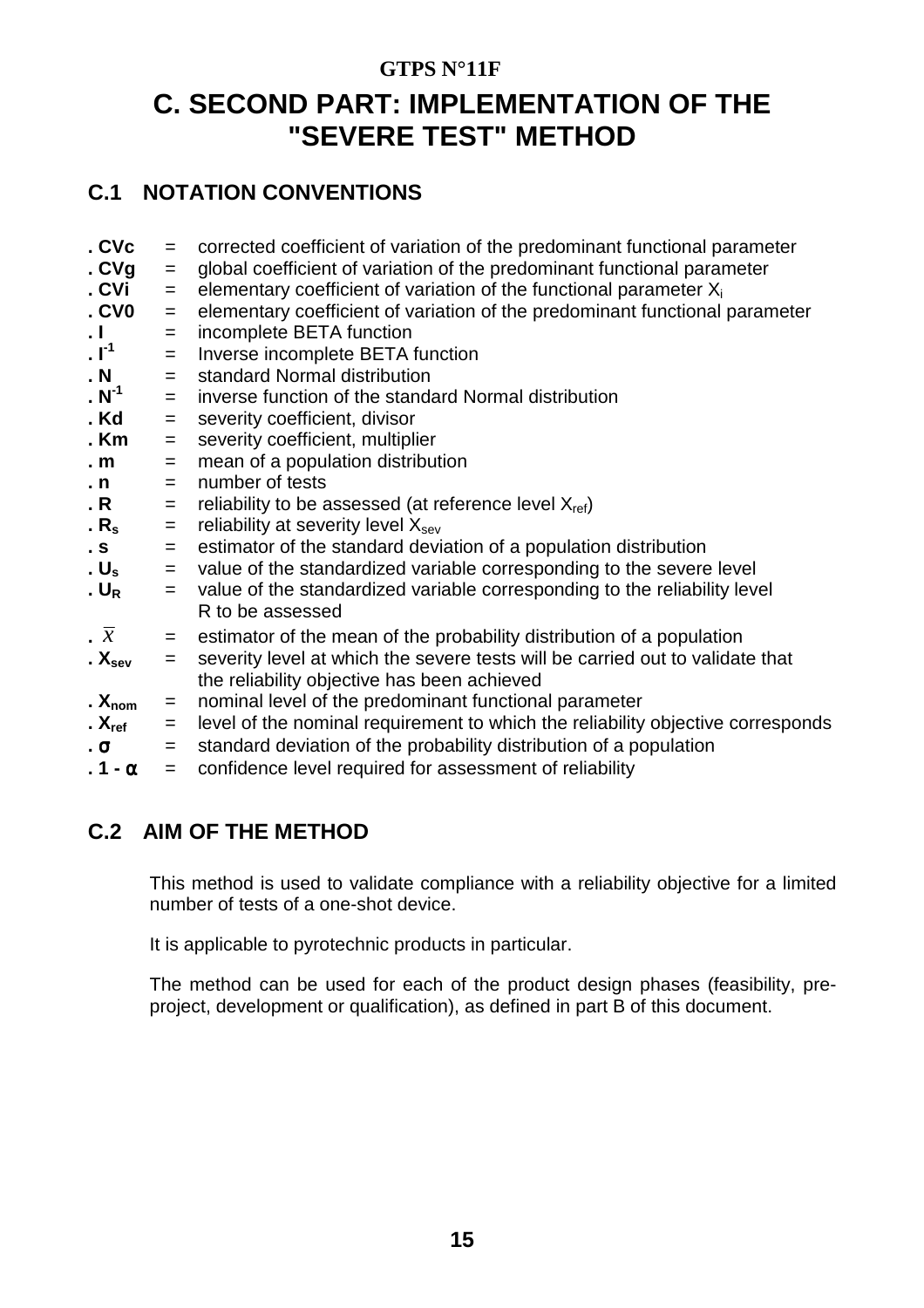#### **C.2.1 PRINCIPLE OF THE METHOD**

In order to assess a specific reliability objective, the principle of the method is to determine a severity coefficient to be applied to the predominant functional parameter of a pyrotechnic device and to demonstrate that this device will operate "without failure" via tests at the level of severity.

Under specific conditions (dealt with later in C.2.6.2), it is possible to incorporate the concept of failure when analysing the results.

#### **C.2.2 PREREQUISITE CONDITIONS**

Functional, physical and process analyses lead to an understanding and control of the main parameters.

For a given confidence level, the severe tests plan will be applied to assess the reliability of one elementary function (\*) of the tested product (cutting, ignition, structural strength, etc.).

**(\*) NB:** as for all statistical methods, the severe tests method shall only be used to assess the reliability of one elementary function of the product and not its overall reliability.

Application of the severe tests method to an elementary function requires prior knowledge or determination of the following parameters:

- A predominant functional parameter  $X$  (for which the distribution of functional thresholds shall be Normal): see how to process in C.2.3,
- The elementary coefficients of variation **CVi** of the functional parameters that act on the studied elementary function (see how to determine them in C.2.4),
- Reliability level **R** to be assessed for the elementary function,
- Confidence level **1-**α for which reliability is assessed (\*),
- Knowledge of existing differences between the prototype production process and the serial manufacturing process. It is recommended for the prototype process to be as similar as possible to the manufacturing one (See B.3.2.1 and **Annexe 1**).
- **(\*) NB:** in practice, **1-**α is commonly between 90% and 60% according to customer.

**Annexe 9** provides a method to re-assess reliability level at a new given confidence level from an already carried out severe tests plan (confidence level and reliability are known).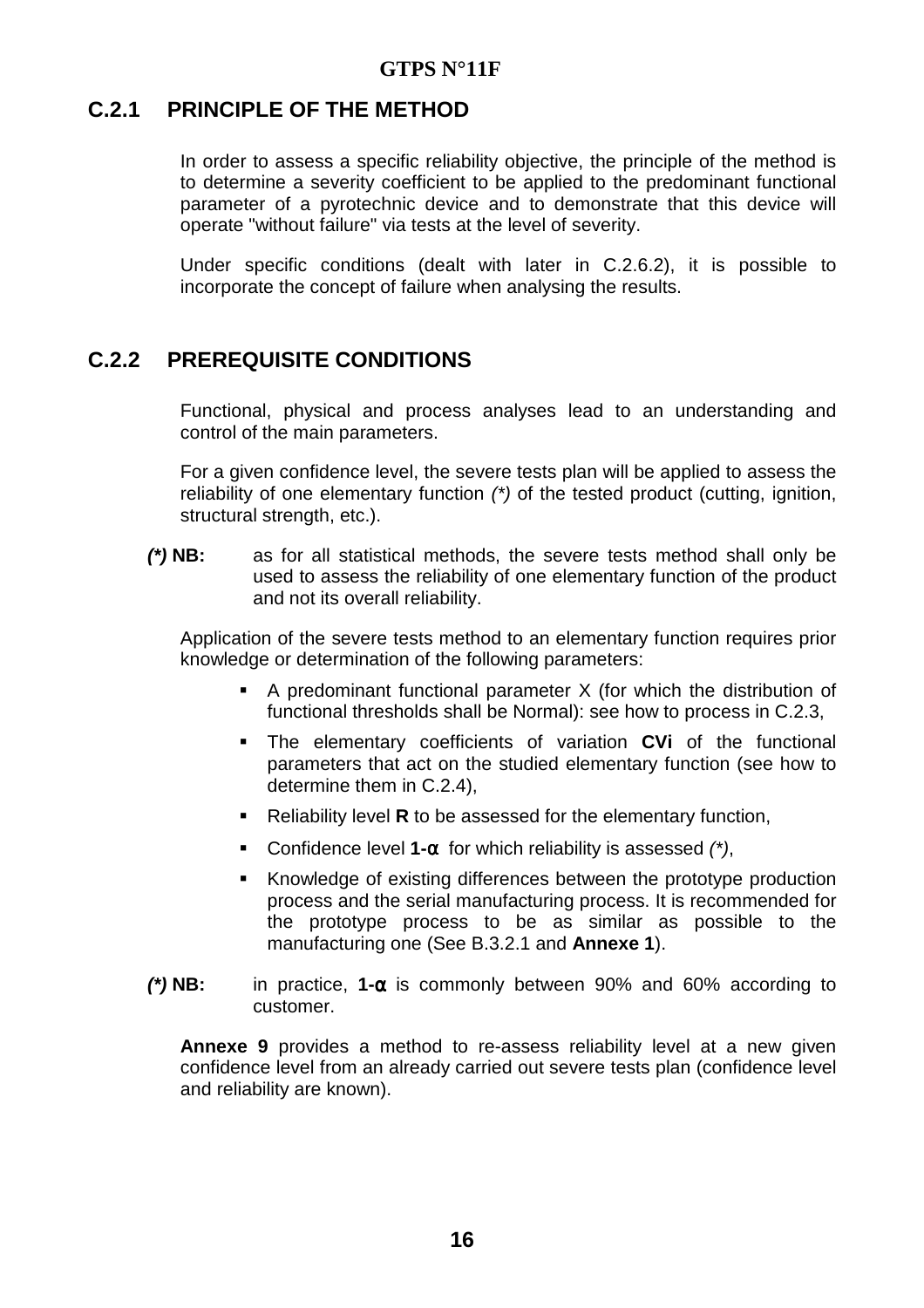#### **C.2.3 SEVERITY PARAMETER DETERMINATION**

From a physical analysis and/or a functional description of the system, the functional parameters of the product shall be determined.

Those which affect the elementary studied function of the product shall be selected:

**These parameters shall be mutually independent (this independency** has to be verified).

Among the main parameters identified, a functional parameter which is considered as predominant shall be chosen. This parameter (to be hardened) shall:

- have a significant effect on the performance to be achieved,
- be quantifiable,
- **be measurable.**
- **•** be easily adjustable.

Examples of parameters representative of an elementary function:

- "Tensile strength" of a tie-rod or "initial speed" provided by an separating device,
- "Heating energy" or "pressure" necessary to ignite a pyrotechnic device,
- "Cross-section" of a tie-rod to be cut or "powder mass" of pyrotechnic shears,
- **Ignition** "temperature" of pyrotechnic materials; in this case, particular attention should be paid to the unit used: The Kelvin is the only unit allowed for temperature measurement (only referable and measurable units for temperature),
- $E$ tc…

The other functional parameters which affect the elementary function will be taken into account when determining the corrected coefficient of variation to be applied to the predominant parameter:

- If there are enough of them  $(≥ 5)$ , their overall contribution to the distribution of the operational threshold of the predominant parameter can be considered to be a Normal distribution within their working and test ranges, regardless of their individual distributions,
- If there are too few of them  $(< 5)$ , their overall contribution to the predominant parameter shall be normally distributed within their working and test ranges.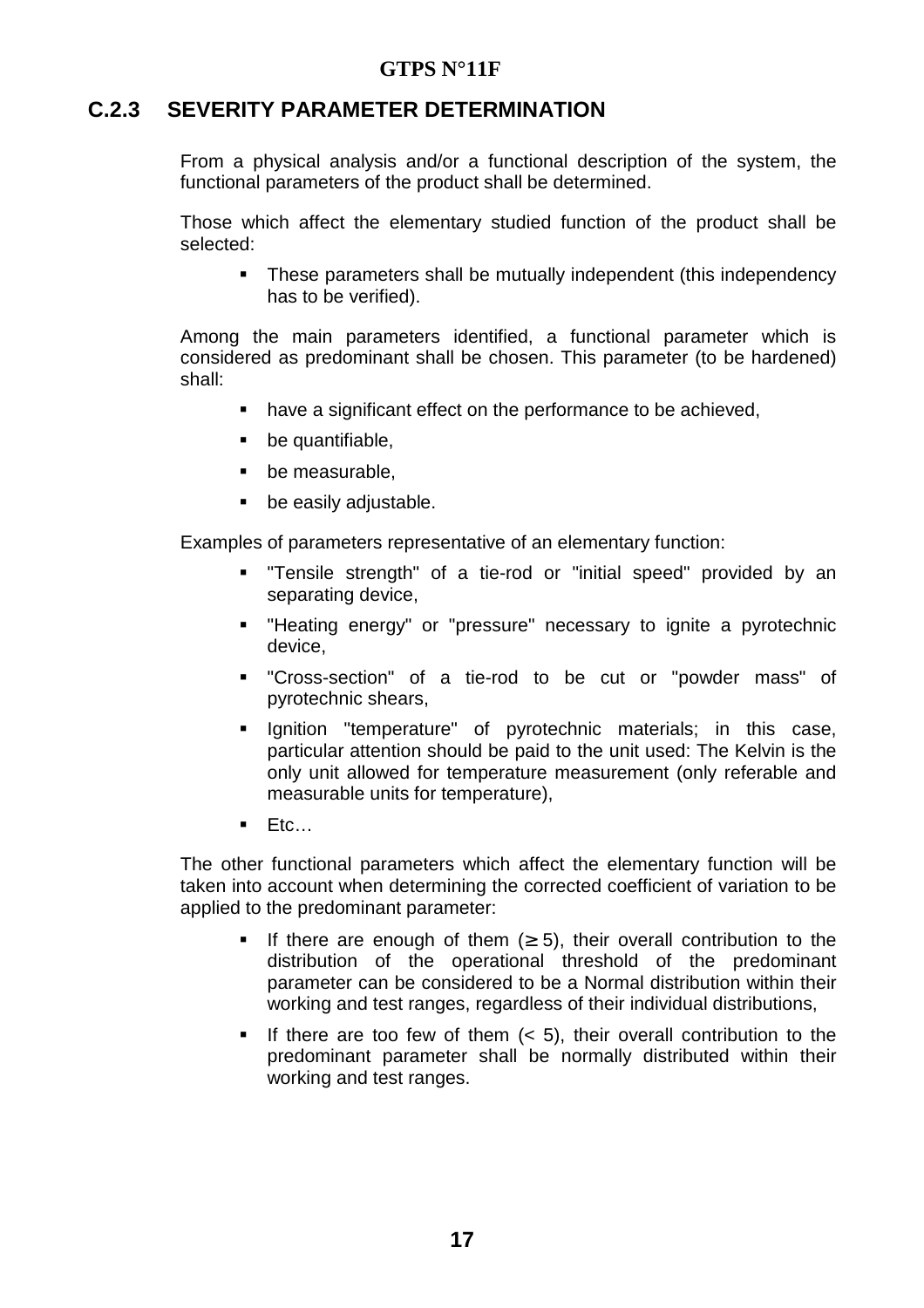- **NB 1:** As far as possible, these assumptions should be verified by:
	- relying on data bases,
	- state of the art,
	- $\blacksquare$  tests.
	- **similarity (identical or derivative product),**
	- **numerical simulation.**
	- $E$ tc...
- **NB 2:** Some important functional parameters can be frozen at their upper or lower bounds of use within the severe tests plan, and hence not included when calculating the corrected coefficient of variation of the predominant parameter.

#### **C.2.4 COEFFICIENT OF VARIATION DETERMINATION**

#### **C.2.4.1 GENERAL OBSERVATIONS**

In the rest of this text, the statistical estimators of a sample drawn from the mother population of mean **m** and standard deviation σ, will be noted respectively by  $\overline{x}$  and **s**.

The coefficient of variation is therefore defined as the ratio of the estimators of the standard deviation to the mean performance of the functional parameter in question:

$$
CV = \frac{s}{\overline{x}}
$$

Calculation of CV should be representative of the performance of the system or of the component under specified conditions (operating conditions and environment, lifetime ...).

Without knowledge of the mean  $\overline{x}$  and the standard deviation **s** of the functional preponderant parameter, it is necessary to first determine the coefficients of elementary variations (**CVi**) of the other influential parameters on the studied performance.

#### **C.2.4.2 ELEMENTARY COEFFICIENTS OF VARIATION (CVI) GATHERING**

The elementary coefficients of variation of the influential parameters for a pyrotechnic device can be obtained from:

- **1.** Statistical analysis of tests (One-shot, Probit, Bruceton, or other methods),
- **2.** Experience acquired with similar equipment, assigning an a priori distribution to the parameter (obtaining the coefficient of variation by similarity),
- **3.** Numerical simulations,
- **4.** Experience with the manufacturing and inspection processes and facilities (tolerance interval assimilated to  $a \pm 3$  standard deviations range, which means controlling all the significant parameters of the process),
- **5.** Statistical analysis of design of experiment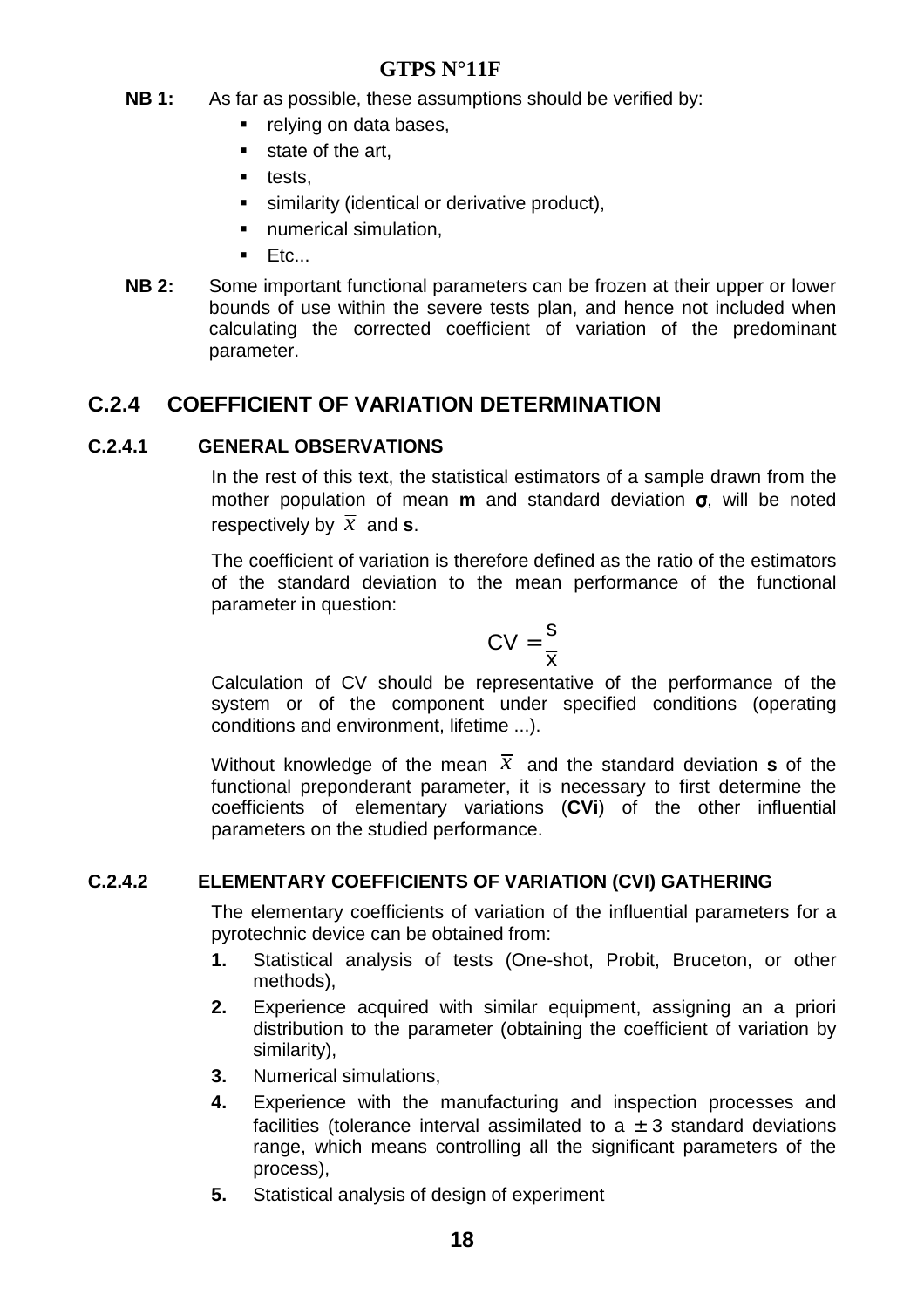#### **C.2.4.3 CORRECTED COEFFICIENT OF VARIATION (CVC) DETERMINATION**

Determination of the predominant parameter coefficient of variation noted **CV0** and obtained as above, shall be corrected to take into account:

- expected scatterings not included in other important parameters,
- parameters which have not been included in the previous estimates: o ageing,
	- o change of batch (powder, raw materials, components, etc.),
	- o mechanical and climatic environments,
	- o etc.

Without knowledge of the contributions (weights) of various parameters on the variability of the performance study, we calculate the corrected coefficient of variation **CVc** using the following simplified formula:

$$
CVC = \sqrt{CV0^2 + CV1^2 + ... + CV1^2 + ...}
$$

**NB:** If a mathematical model of the studied performance has been established by design of experiment or CAE (Computer Aided Element) (see example in **Annexe 2**), then the coefficients of variation **CVi** can also be combined with their weights.

#### **C.2.4.4 RECOMMENDATIONS**

#### **RECOMMENDATION 1: Fixed margin for the coefficient of variation**

It is recommended to apply a fixed margin factor of 10% to the coefficient of variation obtained, in order to compensate for:

- **EXEDERE** incomplete knowledge of the effect of some functional parameters,
- incomplete knowledge of some physical phenomena (actual distribution laws, important parameters which cannot be measured, unknown environment, low number of tests for determining the coefficient of variation, etc.).

Hence we obtain the global coefficient of variation:

$$
CVg = 1.1 \times CVc
$$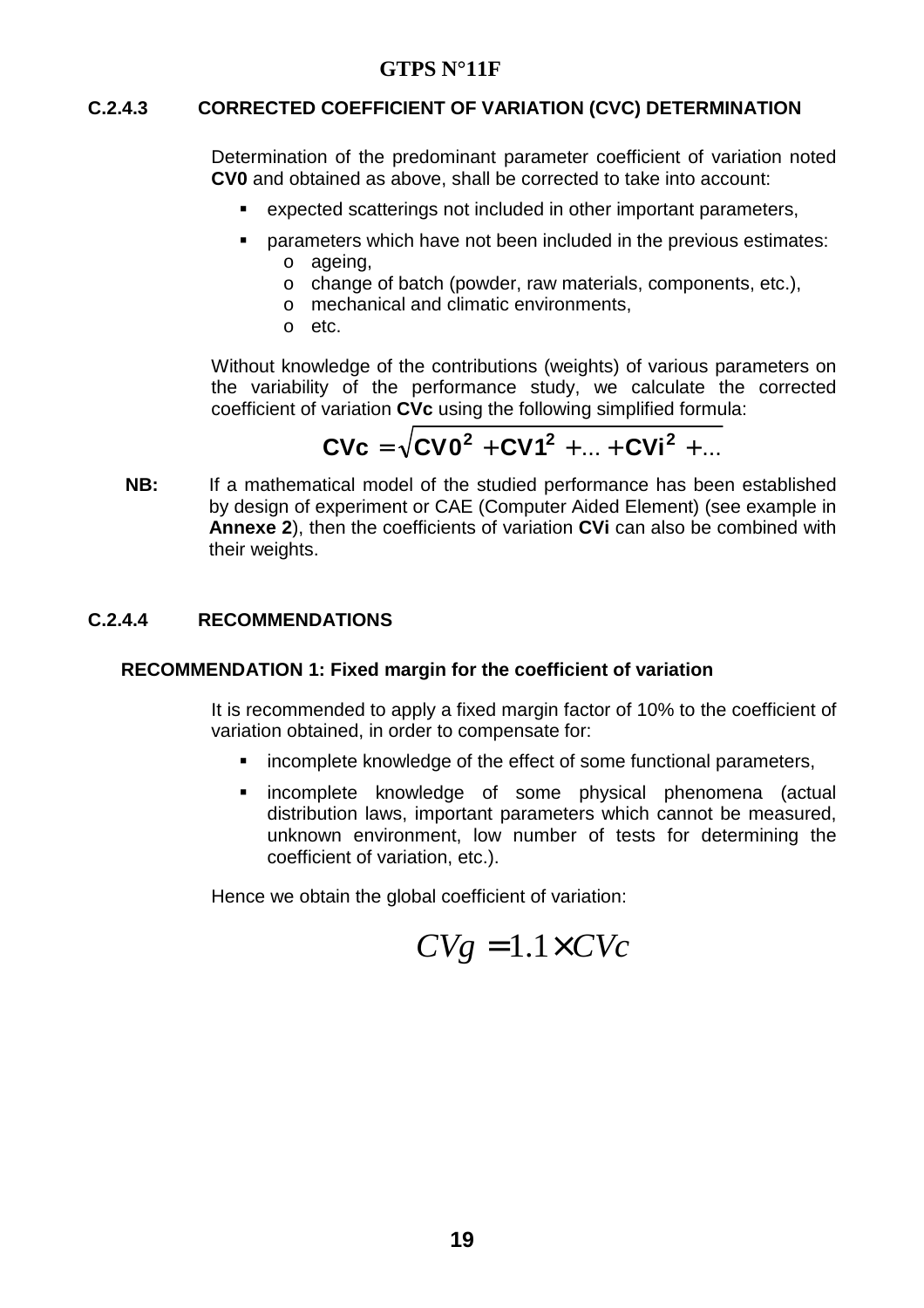#### **RECOMMENDATION 2: Severe tests method application field**

The method is not relevant in the following cases:

- **CVg** is very low (**< 3 %**):
	- o either the CV does not take all the important factors into account:
		- it is recommended in this case to rely on the functional knowledge of the system (Functional analysis, FMECA) to find the missing information,
	- o or the CV is actually very small (as it is the case for a simple and well controlled system), and the method leads to a "very small" severity coefficient (and hence not significant):
		- it is recommended to apply a minimum severity coefficient of 1.2 (this minimum level guarantees a sufficient margin between the nominal mean level and the severe level: see supporting evidence in **Annexe 5**).
- **CVg** is very high (**> 15 %**), which is inconsistent with the assessment of a high level of reliability using this method:
	- o it is not possible to define a severity coefficient consistent with the required level of reliability whatever the number of test samples (Annexe 4),
	- o the very high severity coefficient might not be consistent with the product under investigation.

Over 15%, it is generally assumed that the definition and the manufacturing process are insufficiently well controlled to meet the requirements. This method can only be used under waiver after deeper investigations.

#### **RECOMMENDATION 3: Inclusive coefficient of variation**

In the case where no evidence for the coefficient of variation is available, it is recommended to use an inclusive global coefficient of variation, established on unanimously acknowledged feedback.

If there is no feedback available, an inclusive global coefficient of variation is taken: **CVg = 15%**.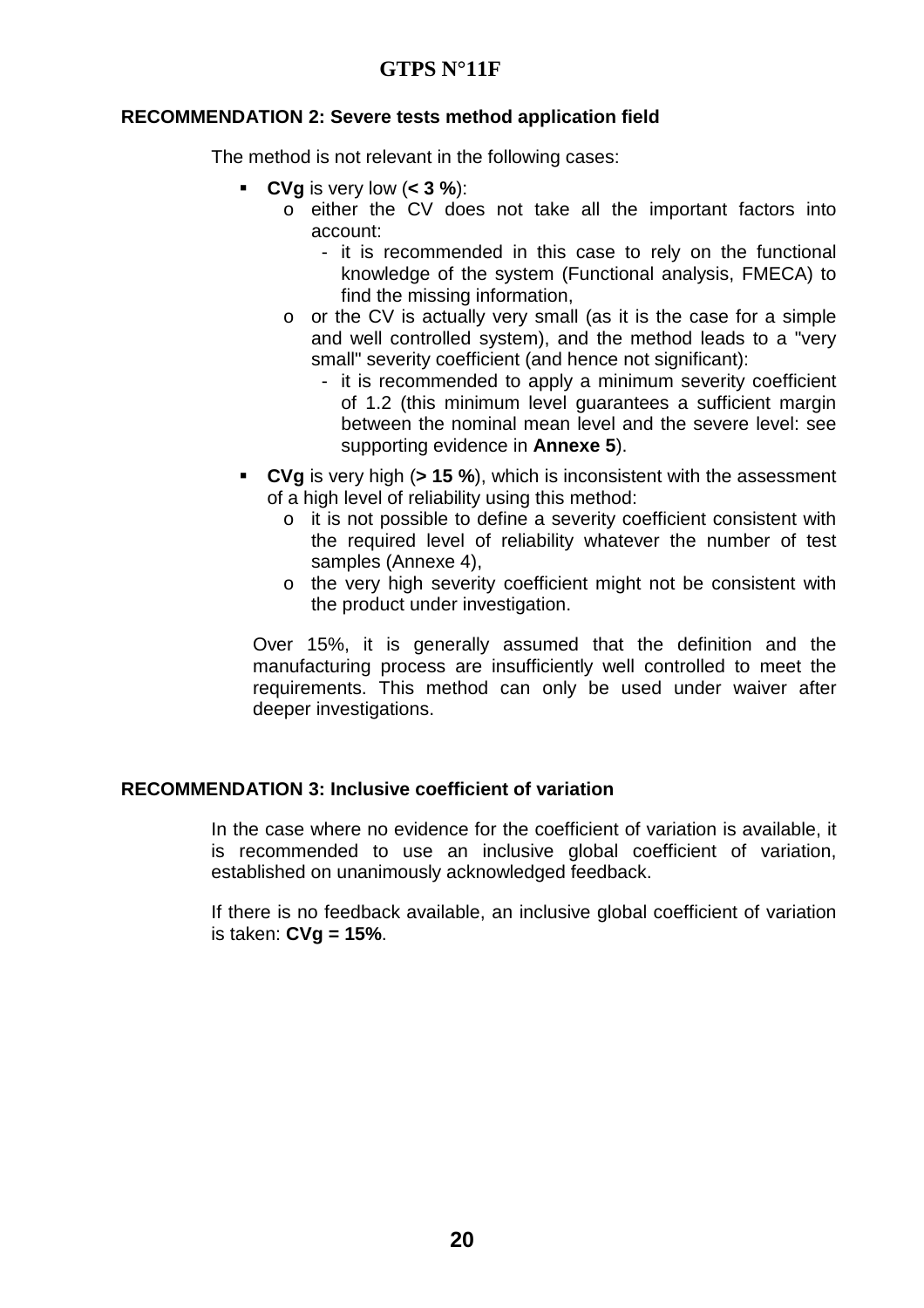#### **C.2.5 SEVERE TESTS PLAN DESIGN**

The design logic of the severe tests plan is described in the flowchart in **Annexe 6**.

The aim is to determine a severity level for the predominant functional parameter for which the tests have to be carried out.

#### **C.2.5.1 DEFINITION OF LEVELS**

**Nominal level (Xnom):** this is the nominal value of the predominant parameter

**Reference level (X<sub>ref</sub>):** this is the value of the predominant parameter corresponding to the reliability assessment (possible margins already taken on the nominal level)

According to the case, the reference level could be:

- the nominal level of the predominant functional parameter,
- the nominal value of the predominant functional parameter with a margin coefficient specified by the customer or by standards,
- **an upper or lower bound of a deterministic requirement,**
- the level corresponding to the limits of the tolerance interval of the nominal level,
- the level corresponding to the limits at  $\pm 3$  standard deviations from the nominal level,
- ...

**Severe level (X<sub>sev</sub>):** the severe tests are carried out at this value of the predominant parameter.

#### **C.2.5.2 SEVERITY COEFFICIENT DEFINITION**

The severity coefficient is defined as the ratio of the severe level to the reference level.

This coefficient can take one of the two following forms:

- $\triangleright$  Case 1: Severity coefficient multiplier **Km**: the severity level shall be compared with a lower reference level,
- $\triangleright$  Case 2: Severity coefficient divisor **Kd**: the severity level shall be compared with a higher reference level,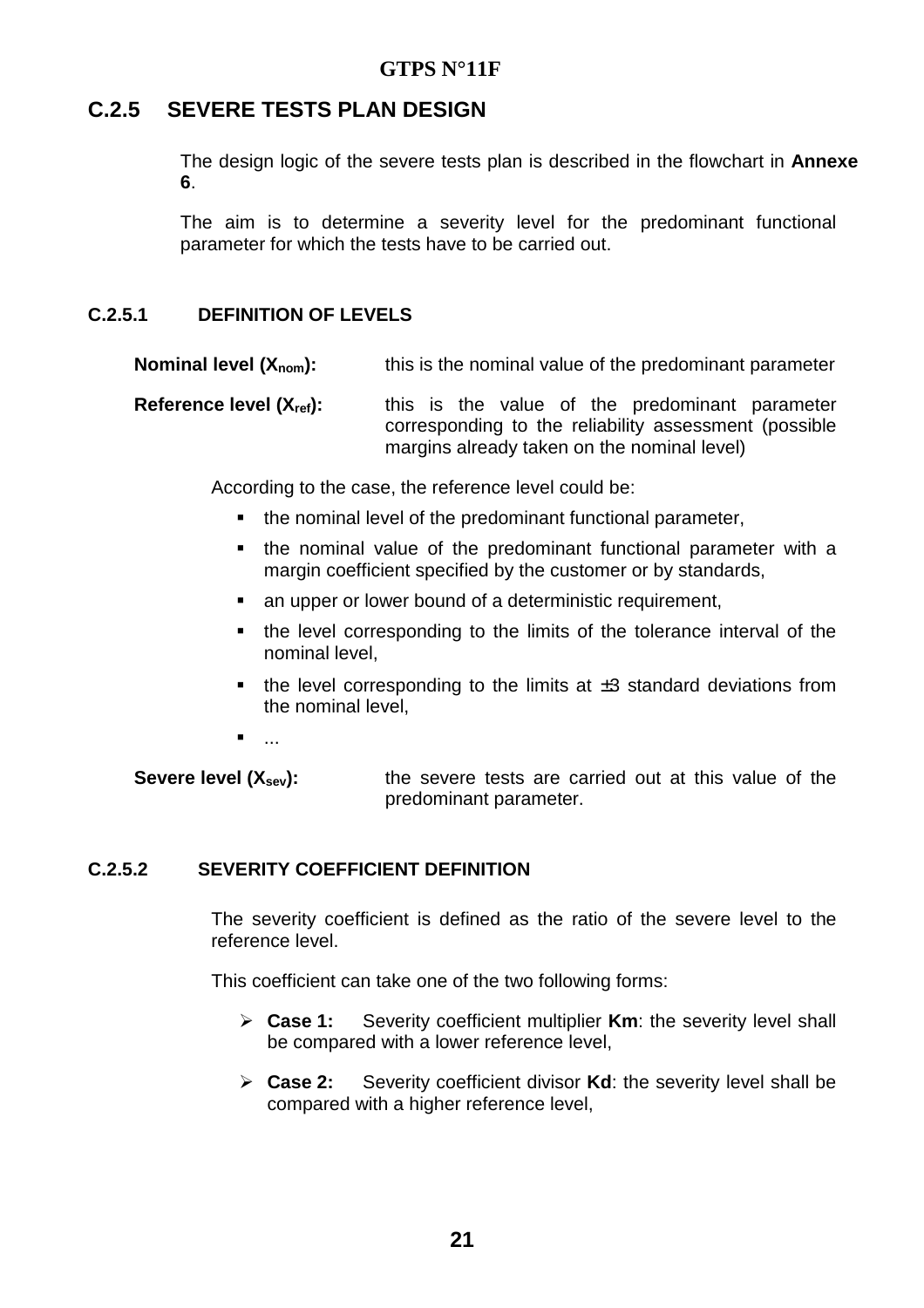The methods for calculating the severity coefficients for the "multiplier" and "divisor" cases are shown in C.2.5.3 and C.2.5.4:

- The formulae developed assume that the severe tests plan are carried out without failure, this being the nominal case for application of the severe tests method.
- If a failure appears, more general formulae are shown in **Annexe 3** which take such a failure into account. In this case, the procedure to be followed is described in C.2.6.2 and in the flowchart in **Annexe 7**.



#### **C.2.5.3 MULTIPLIER COEFFICIENT CALCULATION**

The use of the Standard Normal Law [N(0,1)] requires to transform the predominant functional random variable into a reduced Normal variable.

If **N(X)** is the Normal distribution function of **X** then:

at the reference level, the z-score is written as:

$$
U_R = \frac{X_{ref} - X_{50\%}}{s}
$$

at the severe level, the z-score is written as:

$$
U_s = \frac{X_{\text{sev}} - X_{50\%}}{s}
$$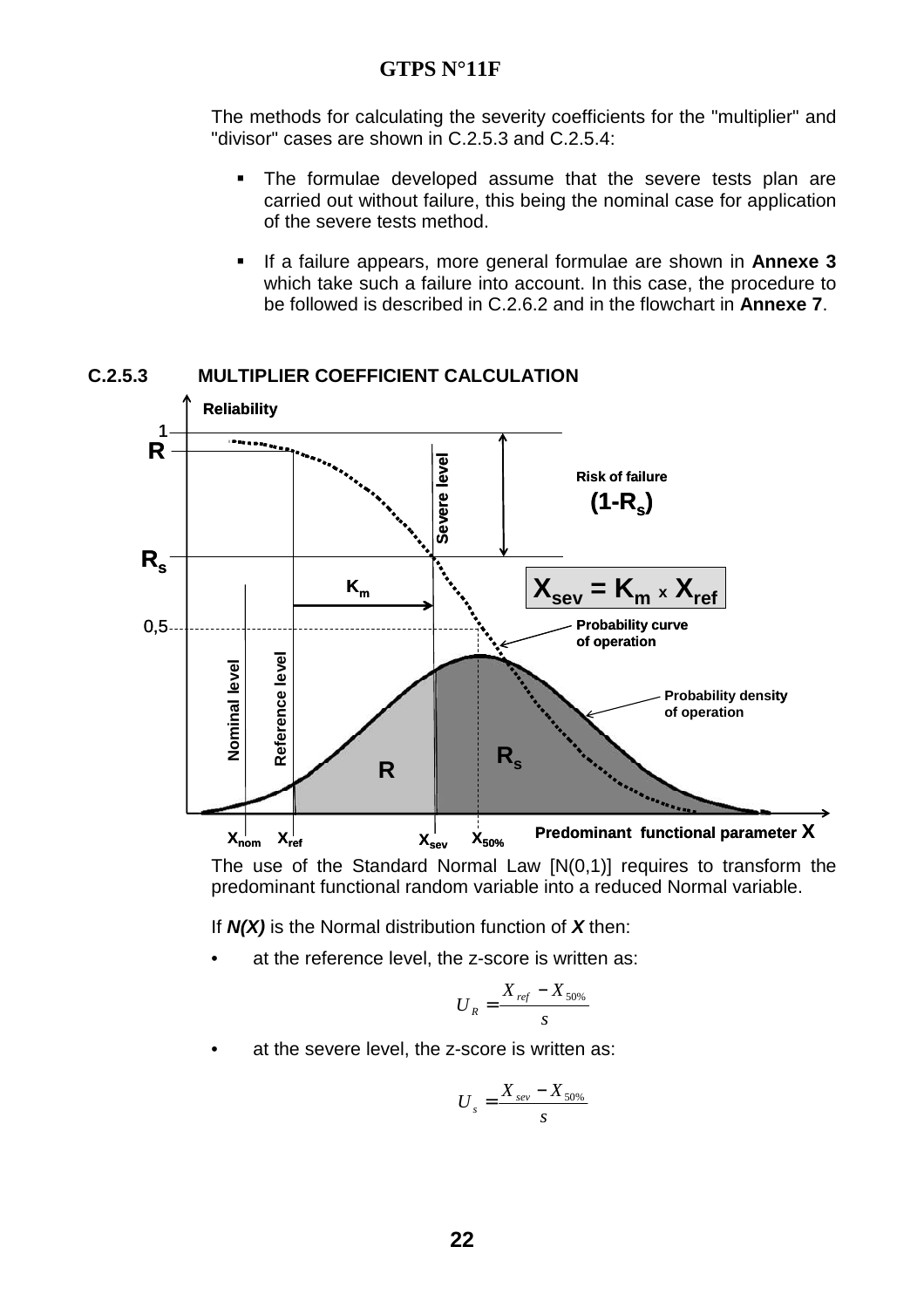After solving the above equation system, and given that  $X_{\text{sev}} = K_m \times X_{\text{ref}}$ , we get:

$$
K_m = \frac{X_{50\%} + U_s \times s}{X_{50\%} + U_R \times s}
$$

Given that the global coefficient of variation is  $X^{\,}_{50\%}$  $CVg = \frac{s}{V}$ , Km becomes:

$$
K_m = \frac{1 + U_s \times CVg}{1 + U_R \times CVg}
$$

U<sub>R</sub> is the value of the reduced centralised variable corresponding to the probability of failure **1 - R** for the reference value **Xref**.**:** 

$$
R = 1 - N(U_R) = N(-U_R)
$$

**Us** is the value of the reduced centralised variable corresponding to the observed probability after n successful tests at a severe level, for a fixed confidence level of **1-**α. This value of **Us** is determined from the binomial distribution, for which the formula, given zero failures at the severe level, is:

$$
Prob (parameter X > Xsev) = \alpha^{1/n} = R_S = 1 - N(U_S) = N(-U_S)
$$

The expression for **Km** can finally be written as:

$$
K_m = \frac{1 + N^{-1}(1 - \alpha^{1/n}) \times CVg}{1 - N^{-1}(R) \times CVg} = \frac{1 - N^{-1}(\alpha^{1/n}) \times CVg}{1 - N^{-1}(R) \times CVg}
$$

With  $N(x)$ : Normal law of x :  $N(x) = \frac{1}{\sqrt{2\pi}} \int$ −∞  $=\frac{1}{\sqrt{2}}\int e^{-}$  $N(x) = \frac{1}{\sqrt{2}} \int_{0}^{x} e^{-u^2/2} du$ 2 1  $(x)$ π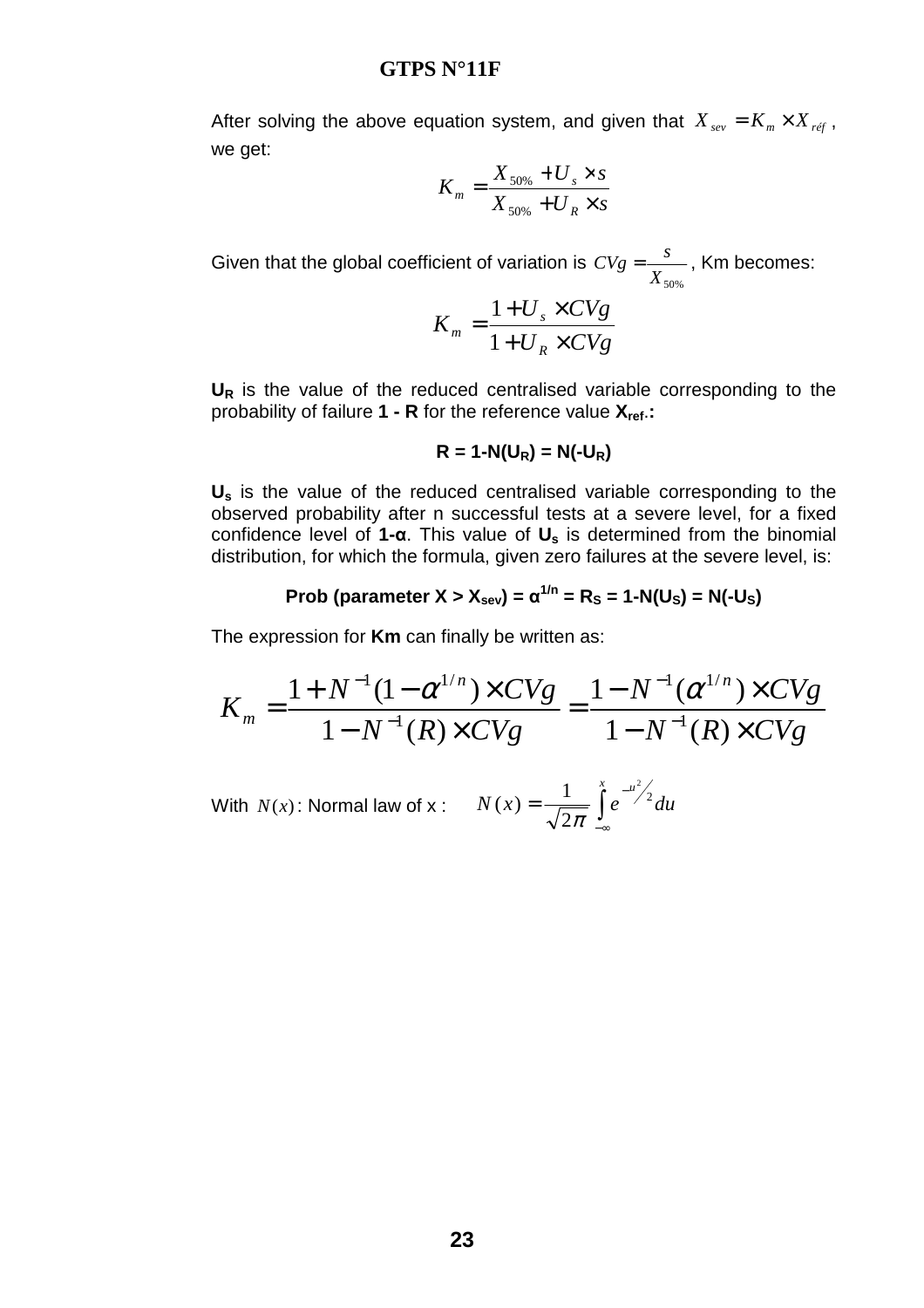#### **C.2.5.4 DIVISOR COEFFICIENT CALCULATION**

The procedure is the same as the multiplier coefficient determination one, i.e.:



The use of the Standard Normal Law [N(0,1)] requires to transform the predominant functional random variable into a reduced Normal variable.

If **N(X)** is the Normal distribution function of **X** then:

at the reference level, the z-score is written as:

$$
U_R = \frac{X_{ref} - X_{50\%}}{s}
$$

at the severe level, the z-score is written as:

$$
U_s = \frac{X_{\text{sev}} - X_{50\%}}{s}
$$

After solving the above equation system, and given that  $X_{ref} = K_d \times X_{ser}$ , we get:

$$
K_d = \frac{X_{50\%} + U_R \times s}{X_{50\%} + U_s \times s}
$$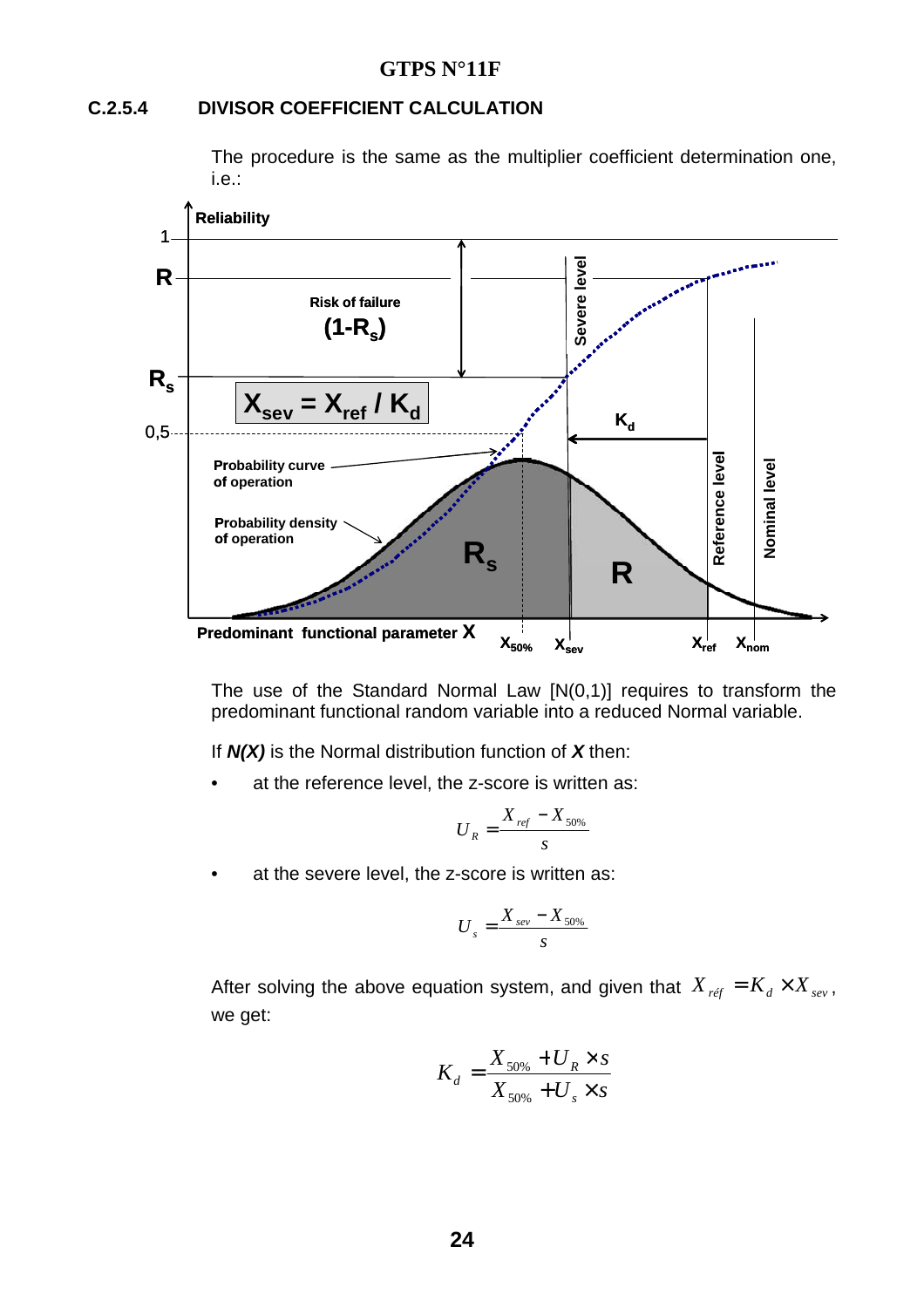Given that the global coefficient of variation is  $X$ <sub>50%</sub>  $CVg = \frac{s}{\sqrt{s}}$ , Kd becomes:

$$
K_d = \frac{1 + U_R \times CVg}{1 + U_s \times CVg}
$$

U<sub>R</sub> is the value of the reduced centralised variable corresponding to the probability of failure **1 - R** for the reference value **Xref**:

$$
R = N(U_R)
$$

**Ud** is the value of the reduced centralised variable corresponding to the observed probability after n successful tests at a severe level, for a fixed confidence level of **1-**α. This value of **Us** is determined from the binomial distribution, for which the formula, given zero failures at the severe level is:

$$
Prob (Parameter X < X_{sev}) = \alpha^{1/n} = R_d = N(U_d)
$$

The expression for **Kd** can finally be written as:

$$
K_d = \frac{1 + N^{-1}(R) \times CVg}{1 - N^{-1}(1 - \alpha^{1/n}) \times CVg} = \frac{1 + N^{-1}(R) \times CVg}{1 + N^{-1}(\alpha^{1/n}) \times CVg}
$$

With 
$$
N(x)
$$
: Normal law of x:  $N(x) = \frac{1}{\sqrt{2\pi}} \int_{-\infty}^{x} e^{-u^2/2} du$ 

#### **C.2.5.5 RECOMMENDATIONS**

#### **RECOMMENDATION 4: Maximum severity coefficient**

It is recommended to check that the calculated severity level has an acceptable level of risk (cf section B.3.2.3). Otherwise:

- **•** reduce the severity coefficient:
	- o by increasing the number of severe firings,
	- o or by downgrading the reliability to be evaluated,
- or re-design the object (for example by increasing margins).

#### **RECOMMENDATION 5: Sensitivity analysis**

Before proceeding with the severe tests programme, it is recommended that a severe level sensitivity analysis be carried out, varying the level of reliability to be assessed.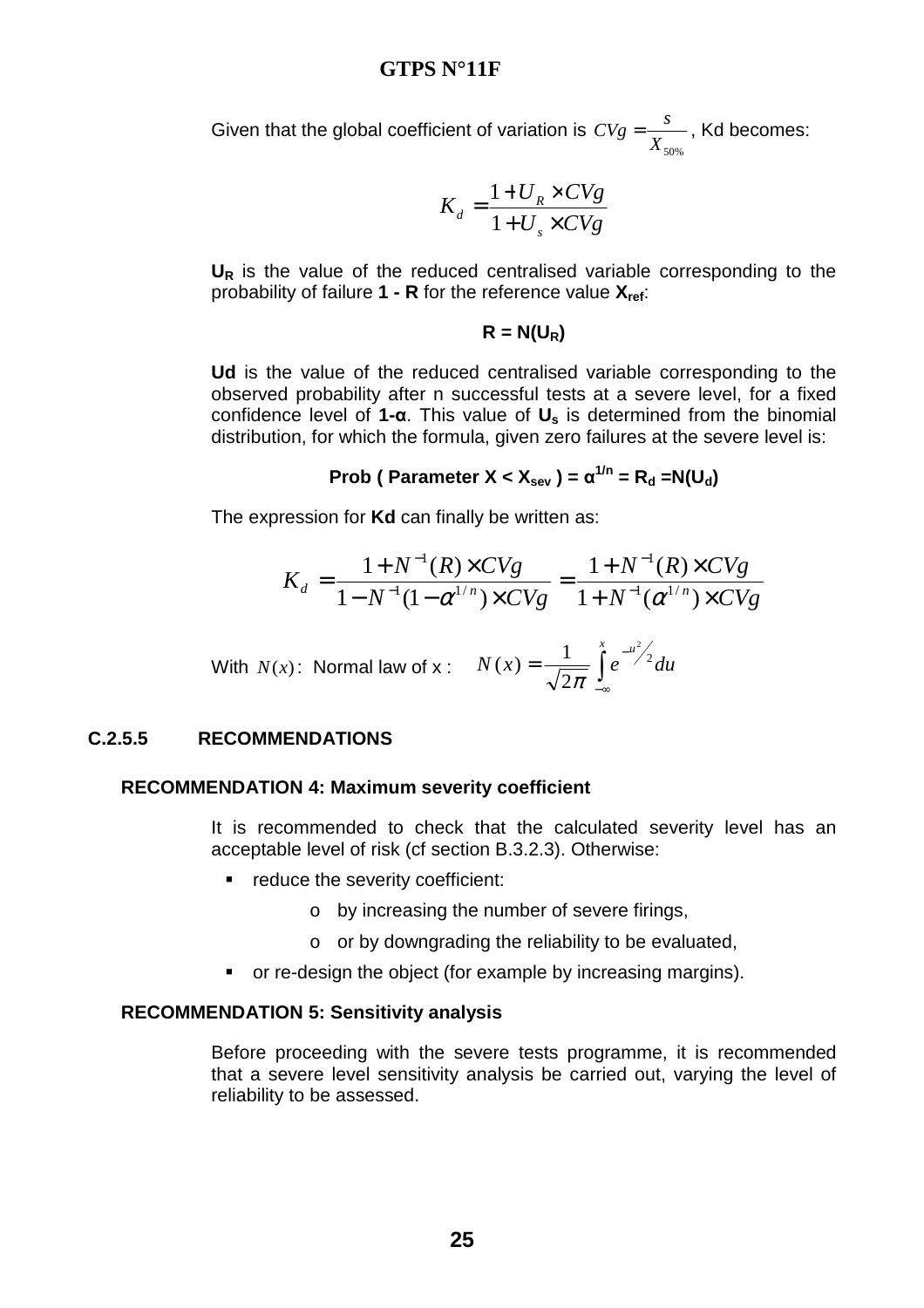The method does not apply if the variation of the severe level **Xsev** is not significantly higher than the accuracy level adjustment at a significantly different level of reliability. In fact the same severe level would evaluate very different reliability levels (See example in **annexe 8**).

#### **RECOMMENDATION 6: Physical domain of tests**

Before proceeding with the severe tests programme, it is recommended to check that the physical phenomenon of operation at severe level is the same as the one at nominal level (for example: a change of phase due to heat input, cf section B.3.2.3).

#### **C.2.5.6 SPREADSHEET**

A spreadsheet running French version of MICROSOFT EXCEL<sup>®</sup> is available on the web site GTPS (http://www.afpyro.org/gtps): this can be used with or without a failure.

#### **C.2.6 IMPLEMENTATION OF THE SEVERE TESTS PROGRAMME**

This section deals with the test programme implementation and its results exploitation.

Two cases may arise:

- The test programme evolves as expected: no failure is observed.
- The test programme does not evolve as expected: one or more failures are observed.

#### **C.2.6.1 FAILURE-FREE PROGRAMME**

The result is as expected: reliability is thus properly assessed at the level required by the test programme.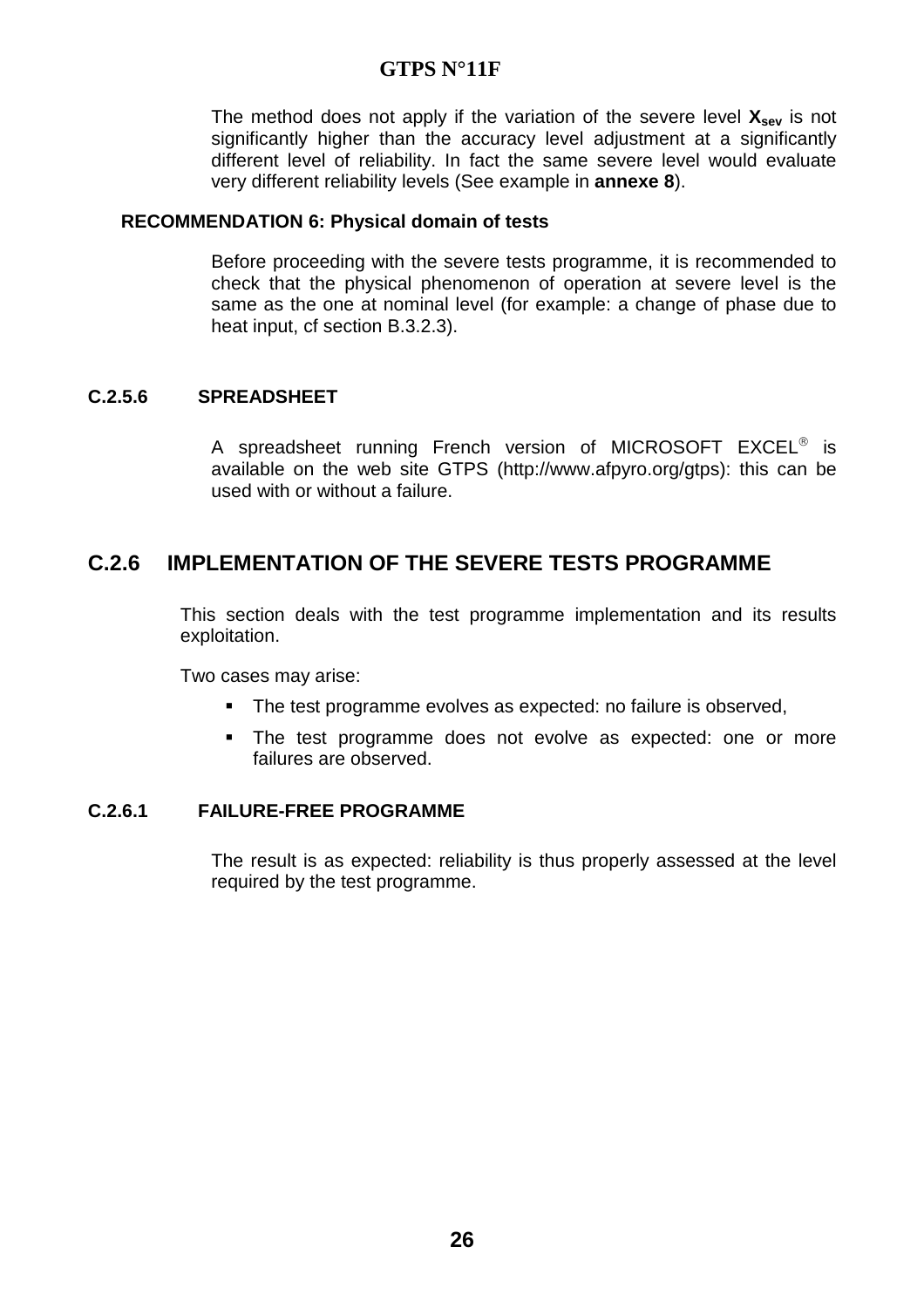#### **C.2.6.2 PROGRAMME WITH FAILURES**

The causes and procedures to find solutions are given in the table below:

|                                        | Possible causes and significance                                                                                                                                           | <b>Solving process</b>                                                                                                                                                                                         | <b>Comments</b>                                                                                                                                                                                                                                                                                                                                                             |
|----------------------------------------|----------------------------------------------------------------------------------------------------------------------------------------------------------------------------|----------------------------------------------------------------------------------------------------------------------------------------------------------------------------------------------------------------|-----------------------------------------------------------------------------------------------------------------------------------------------------------------------------------------------------------------------------------------------------------------------------------------------------------------------------------------------------------------------------|
| Implementation<br>of test<br>programme | Elements external to<br>the product having led<br>to failure of the<br>samples concerned:<br>- test implementation,<br>- test conditions,<br>- etc.                        | Execute the following<br>sequence:<br>- check that these<br>elements are not<br>conducive to success,<br>- exclude failed and<br>doubtful trials,<br>- resupply samples,<br>- terminate the test<br>programme. | It is essential to<br>demonstrate that the<br>specific causes<br>identified:<br>- are responsible for<br>the observed failures,<br>- are not responsible<br>for any increase in<br>variability which might<br>cause a bias in favour<br>of the observed<br>successes.<br>If this is not the case.<br>remove all the<br>incriminated samples<br>(successes and<br>failures). |
| Design of test<br>programme            | The severity<br>coefficient is too high<br>for the product being<br>tested:<br>- number of trials too<br>small,<br>- reliability objective<br>too high,<br>- CVg too high. | Reduce severity<br>coefficient: check CVg<br>and increase number<br>of trials,<br>And/or<br>Renegotiate reliability<br>objective.                                                                              | Previous successes<br>remain counted as<br>successes in the new<br>programme for a<br>reduced severity<br>coefficient.                                                                                                                                                                                                                                                      |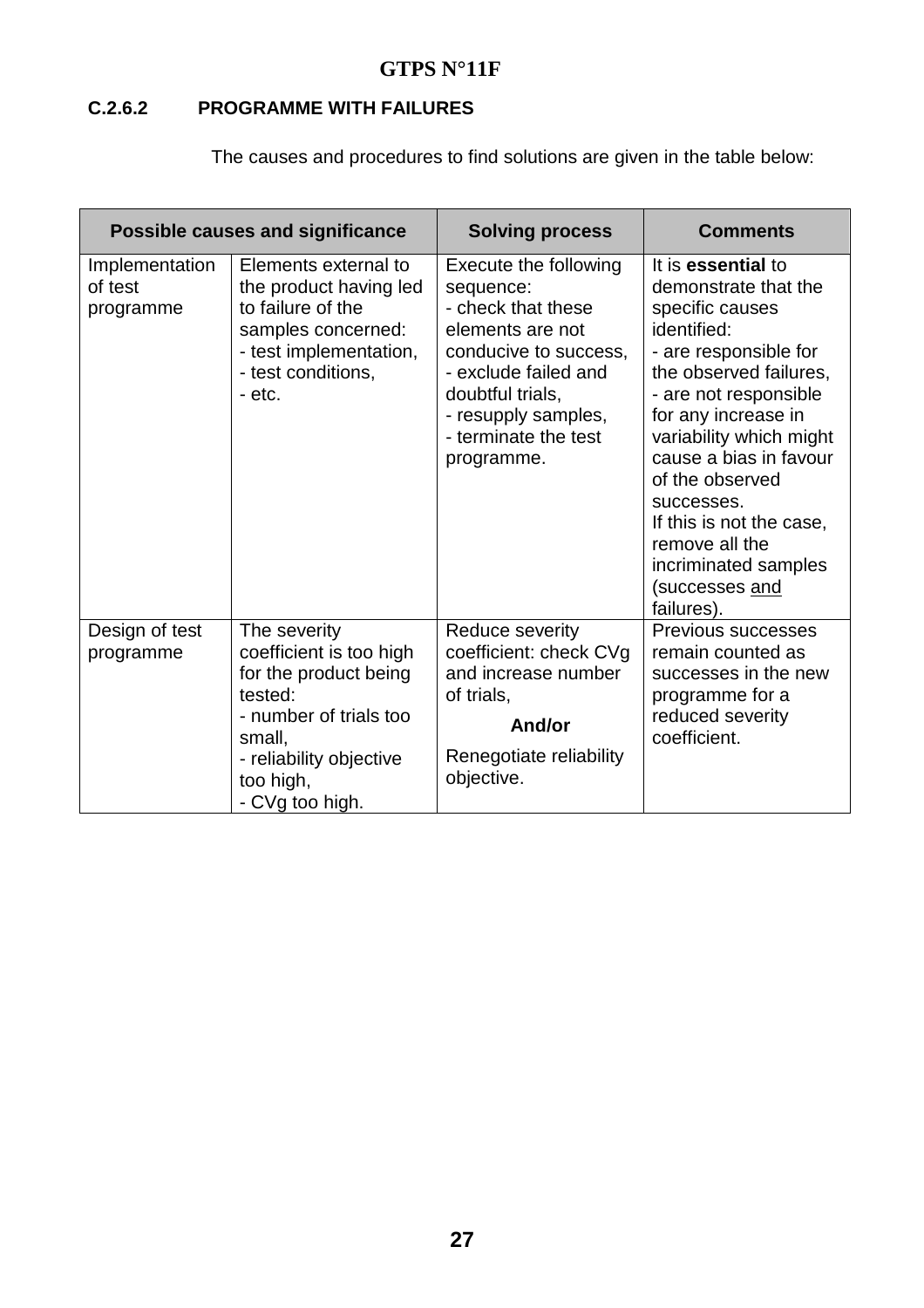|                                     | <b>Possible causes and significance</b>                                                                                                                                               | <b>Solving process</b>                                                                                                                                                                                                                                                                                                                                               | <b>Comments</b>                                                                                                                                                                                                                                                                                                                                                             |
|-------------------------------------|---------------------------------------------------------------------------------------------------------------------------------------------------------------------------------------|----------------------------------------------------------------------------------------------------------------------------------------------------------------------------------------------------------------------------------------------------------------------------------------------------------------------------------------------------------------------|-----------------------------------------------------------------------------------------------------------------------------------------------------------------------------------------------------------------------------------------------------------------------------------------------------------------------------------------------------------------------------|
| Manufacture<br>of test<br>specimens | Specific manufacturing<br>cause(s) which led to<br>failure of the<br>concerned samples:<br>- tolerances not met,<br>- defective material,<br>- defective heat<br>treatment,<br>- etc. | Execute the following<br>sequence:<br>- check that these<br>elements are not<br>conducive to success<br>- exclude failed and<br>doubtful trials,<br>- resupply samples,<br>- terminate the test<br>programme.                                                                                                                                                        | It is essential to<br>demonstrate that the<br>specific causes<br>identified:<br>- are responsible for<br>the observed failures,<br>- are not responsible<br>for any increase in<br>variability which might<br>cause a bias in favour<br>of the observed<br>successes.<br>If this is not the case,<br>remove all the<br>incriminated samples<br>(successes and<br>failures). |
| Product<br>design                   | The product does not<br>meet the expected<br>level of reliability: error<br>in design margins<br>(wrong functional<br>modelling, etc.).                                               | Execute the following<br>sequence:<br>- renegotiate a<br>reliability objective<br>consistent with system<br>requirements,<br>- reuse the severe tests<br>programme at a new<br>level of reduced<br>reliability (after taking<br>any observed failures<br>into account), using the<br>calculation method<br>given in <b>annexe 3</b> ,<br>Or<br>Redesign the product. |                                                                                                                                                                                                                                                                                                                                                                             |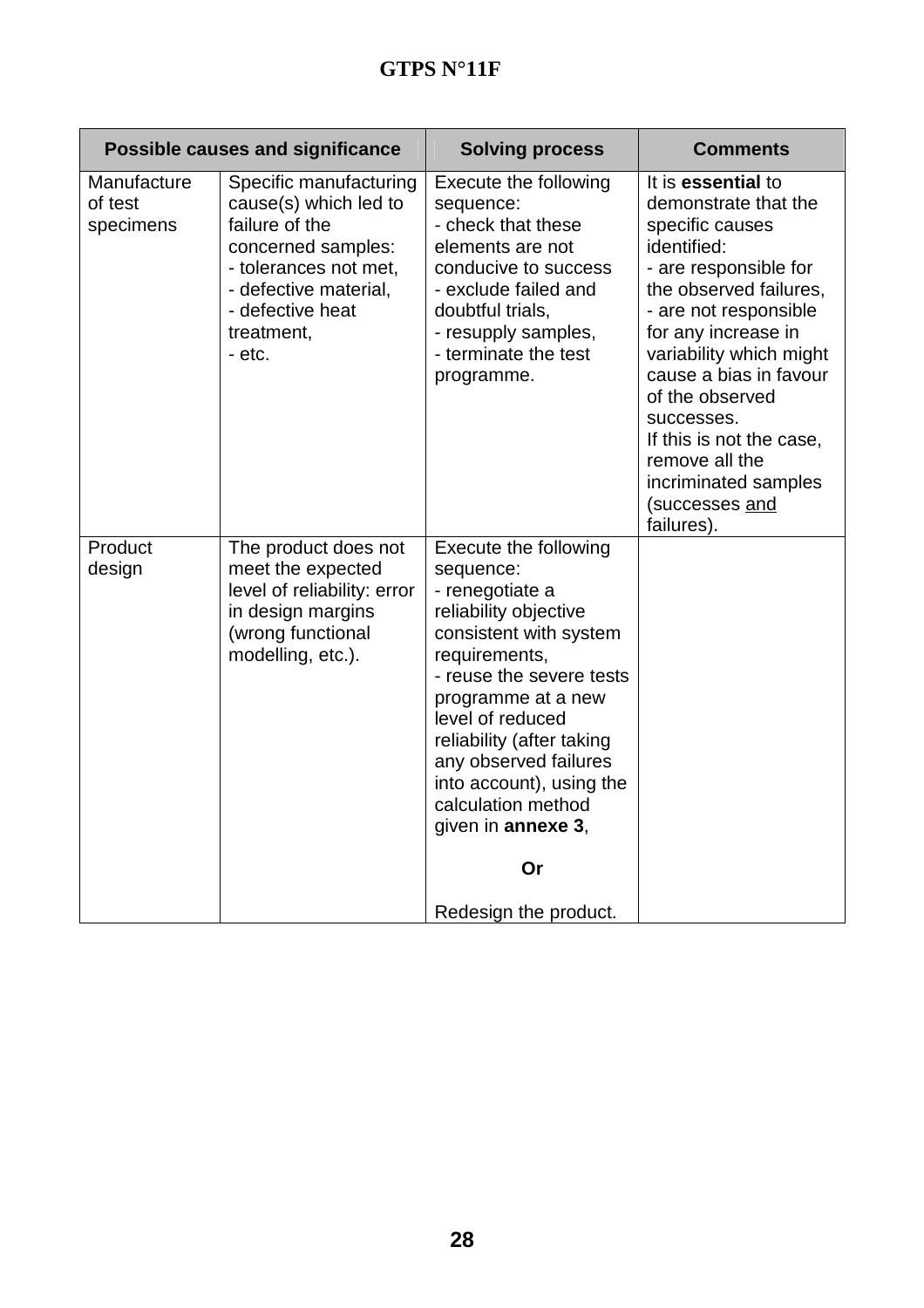|                                     | <b>Possible causes and significance</b>                                                                          | <b>Solving process</b>                                                                                                                                                         | <b>Comments</b>                                                                                                                      |
|-------------------------------------|------------------------------------------------------------------------------------------------------------------|--------------------------------------------------------------------------------------------------------------------------------------------------------------------------------|--------------------------------------------------------------------------------------------------------------------------------------|
| <b>Residual</b><br>statistical risk | Single failure case:<br>statistically the<br>probability of just one<br>failure is low but is still<br>possible. | Complete with<br>additional trials to<br>achieve the reliability<br>objective (taking failure<br>into account), using the<br>calculation method<br>given in annexe 3,          | This risk is envisaged<br>as the last option: all<br>other causes<br>previously implicated<br>must be eliminated.<br>If the residual |
|                                     |                                                                                                                  | Or                                                                                                                                                                             | statistical risk<br>assumption is                                                                                                    |
|                                     |                                                                                                                  | Evaluate a lower<br>reliability (with respect<br>to the target objective),<br>using the calculation<br>method given in<br>annexe 3 (to be<br>renegotiated at system<br>level). | incorrect, there is the<br>risk of a second failure<br>in the additional<br>severe trials.                                           |
|                                     | Several failures:<br>statistically the                                                                           | Statistical justification is<br>not credible.                                                                                                                                  | All previous causes<br>must be re-examined.                                                                                          |
|                                     | probability of several                                                                                           |                                                                                                                                                                                |                                                                                                                                      |
|                                     | failures is low and this                                                                                         | Redo:                                                                                                                                                                          |                                                                                                                                      |
|                                     | reveals some problem                                                                                             | - the entire severe tests                                                                                                                                                      |                                                                                                                                      |
|                                     | further upstream<br>(causes as above).                                                                           | programme<br>And/or                                                                                                                                                            |                                                                                                                                      |
|                                     |                                                                                                                  | - the design.                                                                                                                                                                  |                                                                                                                                      |

#### **C.2.6.3 RECOMMENDATION**

#### **RECOMMENDATION 7: Failure analysis**

As soon as a failure occurs it is recommended to stop the trials and to analyse the cause of this failure. The subsequent trials should then be resumed after correction of the problem; this will avoid further failures due to the identified cause.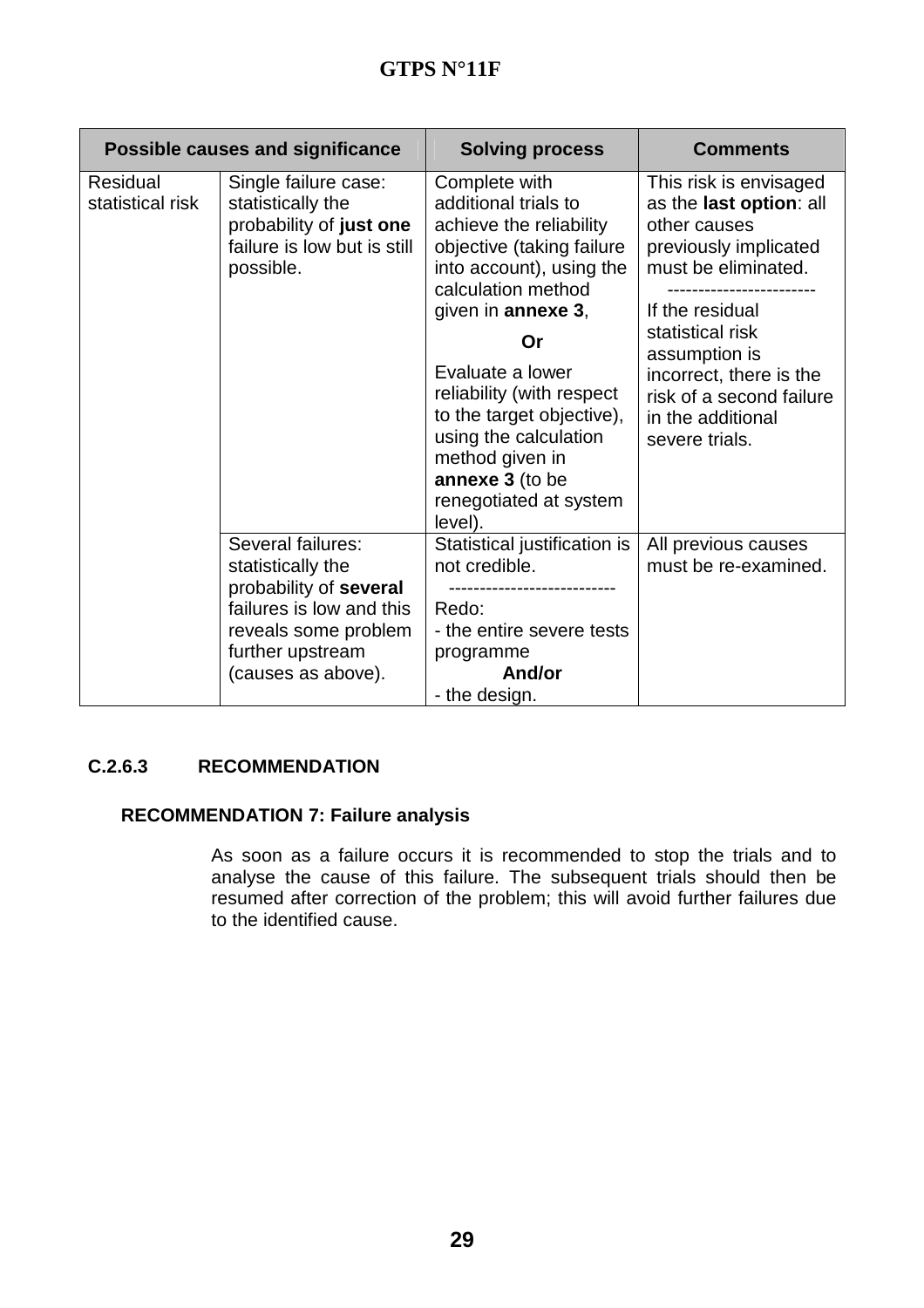## **D. APPLICATION EXAMPLE**

The system here is a detonating cutting cord triggered by a flexible detonating transmission cord.

**NB:** All the numerical data in this example are fictitious: they are provided as a case study to allow the reader to repeat the calculations.

#### **D.1 OBJECTIVE**

The objective is to validate the reliability of triggering detonation of the functional interface between the flexible detonating transmission cord and the cutting cord.

Transmission of the detonation wave from the flexible cable to the cutter is confirmed by the imprint left by the detonation created when the cord cuts a firing target.



#### **D.2 IDENTIFYING THE SEVERITY PARAMETER**

The physical parameter which triggers the cutting cord is the energy transmitted by the flexible detonating transmission cord.

Among the various functional parameters affecting this energy (explosive density in the line and the cord, functional gap, cord thickness, temperature, etc.), the severity parameter chosen is the triggering energy, which is related to the gap between the flexible detonating transmission cord and the cutting cord: a specific prior study and feedback for this type of interface have shown that there is a nonlinear relationship between gap and initiation energy.

The gap **H** becomes the predominant parameter, because it allows varying the energy while satisfying the criteria of section C.2.3, namely:

- $\triangleright$  it has a significant effect on the performance to be achieved,
- $\triangleright$  it is quantifiable,
- $\triangleright$  it is measurable,
- $\triangleright$  it is easily adjustable by modifying the base height of the line in the interface equipment.

A parametric study is carried out on the gap to determine the level of energy imparted to the cutting cord as a function of the change in the gap between the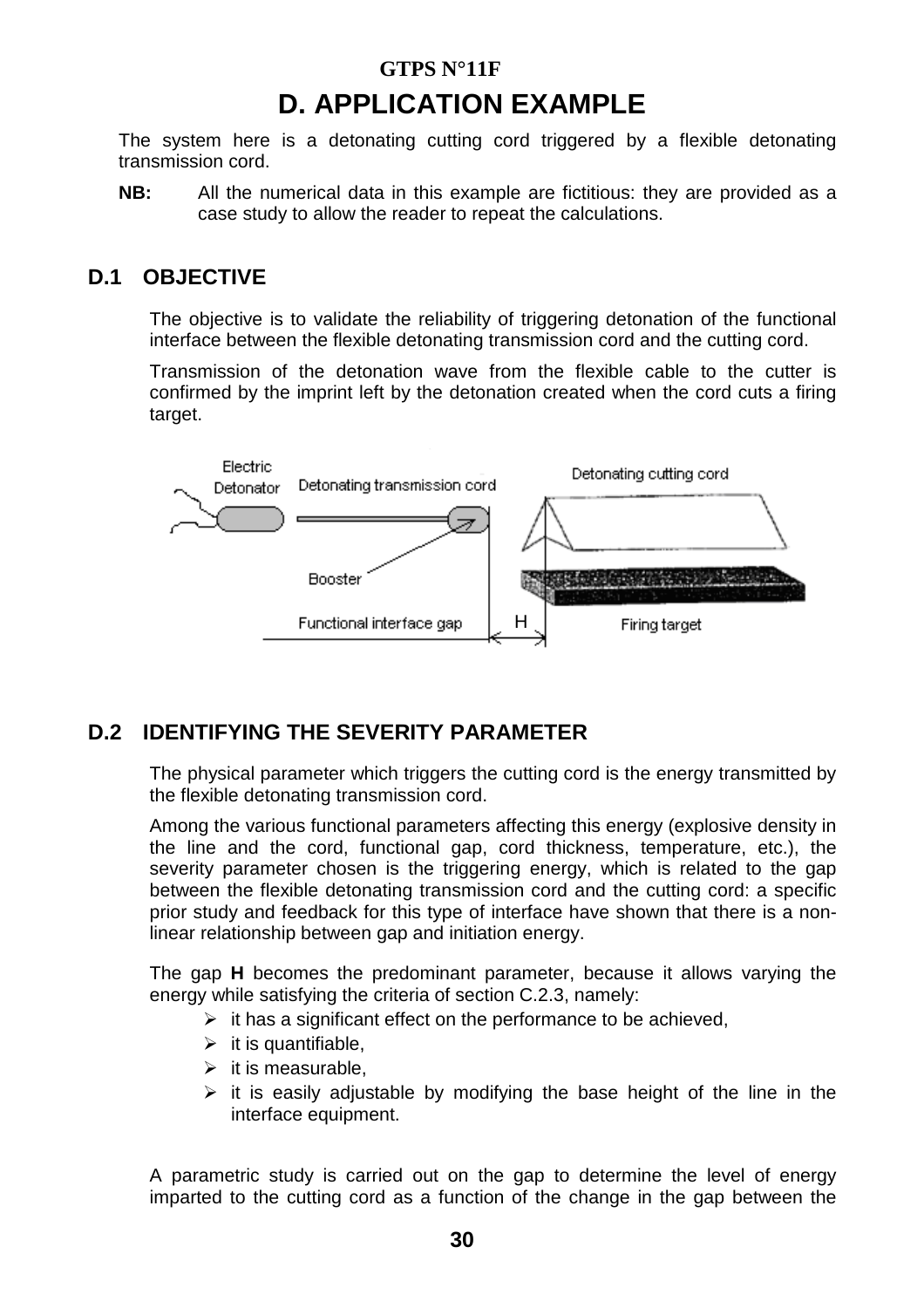flexible detonating transmission cord and the cutting cord: this situation establishes the relationship between the energy (the severity parameter) and the gap (experimental means for increasing severity of the energy parameter).

The severity parameter is calculated from the ratio of:

- the energy in the nominal configuration at the tolerance limits of the definition (**Xref**),
- to the energy-severity parameter obtained by increasing the gap (**Xsev**).

#### **D.3 DETERMINING THE COEFFICIENT OF VARIATION CVG**

The functional parameter "detonation energy of the donor" depends on the following important parameters:

- > the linear charge of the flexible detonating transmission cord (donor),
- $\triangleright$  the linear charge in the detonating cutting cord (receiver),
- $\triangleright$  the geometry of the end of the flexible detonating transmission cord,
- $\triangleright$  the geometry of the thickness of the cutting cord envelope,
- > the gap **H** between booster and cutting cord.

The dispersion (**CVc**) is a consequence of the dispersion levels associated with the influential parameters:

| geometric dispersion of the gap H                                               | $CV0 = 3%$ |
|---------------------------------------------------------------------------------|------------|
| dispersion of the linear charge in the flexible detonating<br>transmission cord | $CV1 = 3%$ |
| dispersion of the linear charge in the cutting cord                             | $CV2 = 3%$ |
| geometric dispersion of the end of the flexible detonating<br>transmission cord | $CV3 = 7%$ |
| geometric dispersion of the thickness of the cutting cord<br>envelope           | $CV4 = 5%$ |

The elementary coefficients of variation **CVi** of these parameters are established from manufacturing and inspection tolerances for these parameters, assumed equal to  $\pm 3$  sigma.

Dispersion levels related to ageing, mechanical environments or thermal cycling are deliberately excluded from the calculation by applying the input specification.

Furthermore, the batches of equipment used for the trials are assumed to be representative of the population.

**CVc** is calculated as follow:

$$
CVc = \sqrt{Cv0^2 + Cv1^2 + Cv2^2 + Cv3^2 + Cv4^2} = 10,05\%
$$

Following recommendation 1 in section C.2.4.4 the calculated coefficient of variation CVc is increased by 10% to obtain the global coefficient of variation:

#### **CVg = 1.1 x CVc = 11.05%**

This value is acceptable conforming to recommendation 2 (section C.2.4.4):

$$
3\% < CVg < 15\%
$$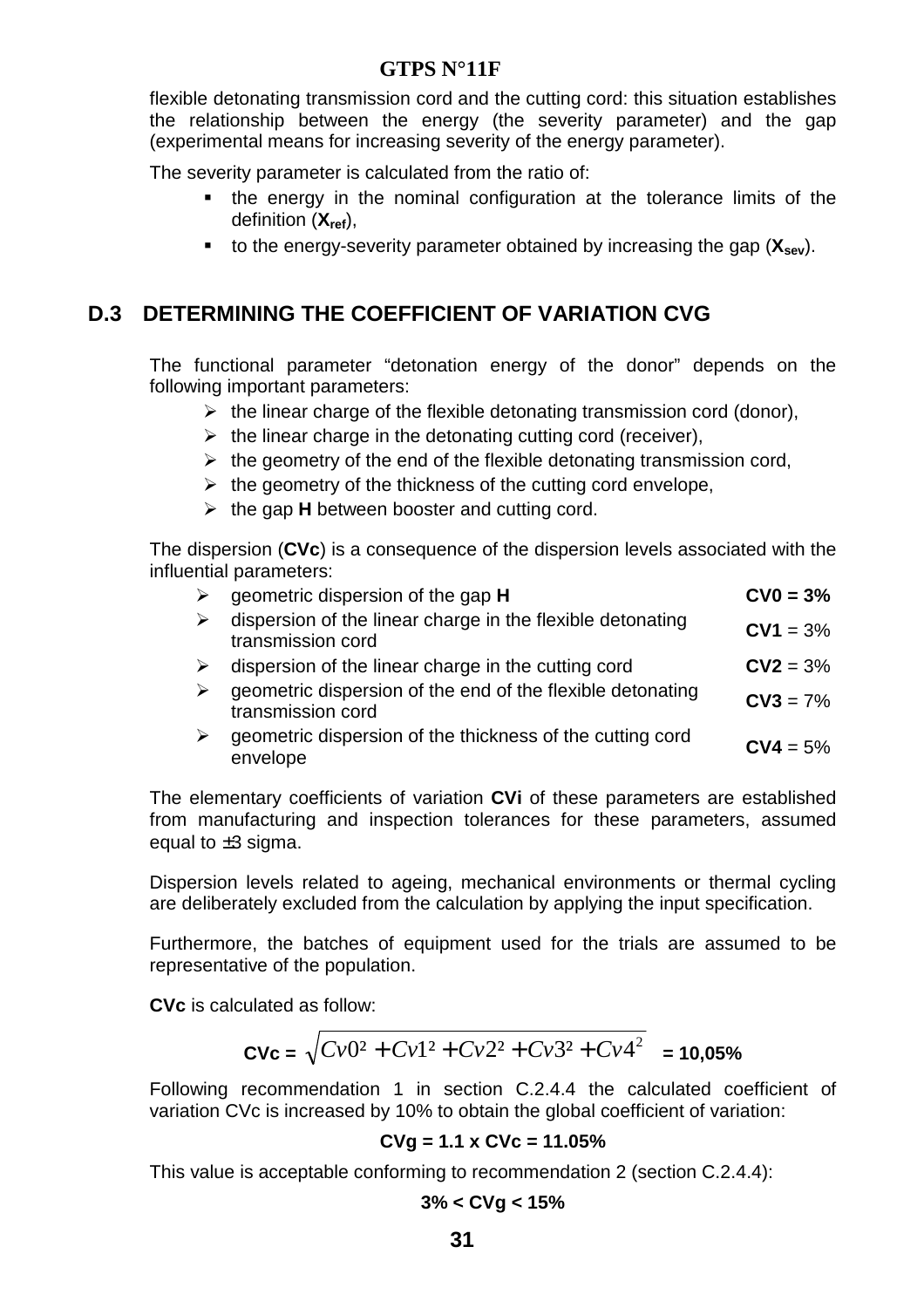#### **D.4 DESIGNING THE SEVERE TESTS PROGRAMME**

The severity coefficient is "multiplier" (Km) as the selected parameter (gap **H**) is inversely related to the detonation triggering energy.

The severe tests programme is built as follows:

| reliability target:      | $R = 0.999$         |
|--------------------------|---------------------|
| confidence level:        | $1 - \alpha = 90\%$ |
| coefficient of variation | $CVg = 11.05%$      |
| number of severe trials: | $n = 5$             |

The multiplier coefficient is therefore  $K_m = 1.46$ : this still satisfies recommendation 2 in section C.2.4.4 ( $\text{Km} \geq 1.2$ ).

#### **D.5 IMPLEMENTATION AND EXPLOITATION OF SEVERE TESTS**

Several cases may arise:

| $\triangleright$ No failure observed:                | nominal case                                       |
|------------------------------------------------------|----------------------------------------------------|
| $\triangleright$ 1 failure observed but unexplained: | this case is degraded but still<br>usable          |
| $\geq$ 2 failures observed but unexplained:          | this is a failure of the severe<br>tests programme |

**NB:** In cases where one or two failures are observed, it is assumed that these failures are not attributed to a cause related to manufacture of the samples concerned and/or to the test conditions (See table in section C2.6.2 and flowchart in **annexe 7**): these failures are attributed to the "residual statistical risk".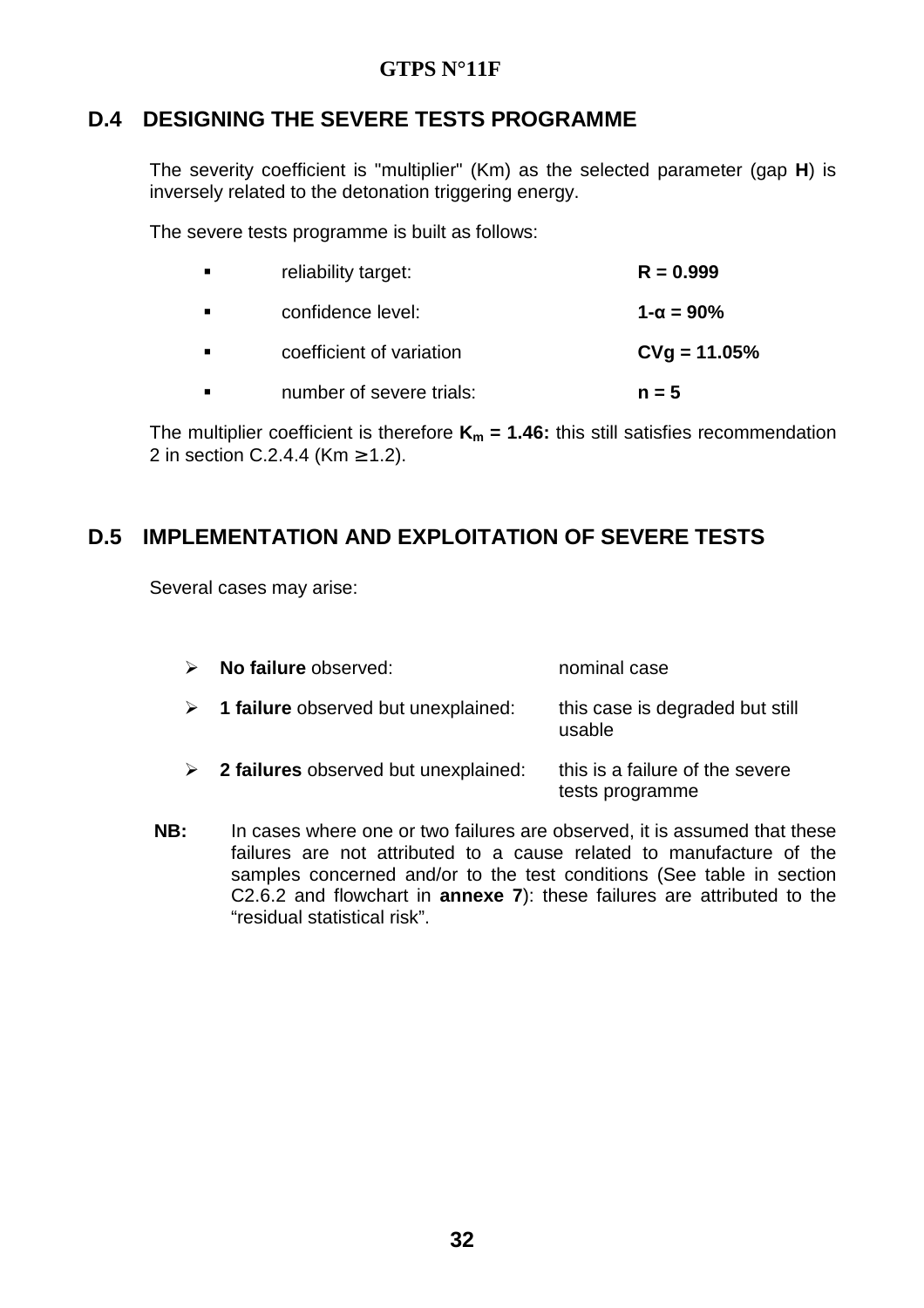#### **D.5.1 CASE 1: NO FAILURE OBSERVED**

If the 5 severe trials are carried out without failure, then the reliability target for the functional interface between the flexible detonating transmission cord and the cutting cord is validated at **R=0,999** with a confidence level **1-**α **= 90%**.

#### **D.5.2 CASE 2: ONE FAILURE OBSERVED (DEGRADED CASE)**

If the 5 severe trials are carried out with **one** observed failure (the 5<sup>th</sup> trial under recommendation n $\sigma$  in section C.2.6.3), then the reliability target for the functional interface between the flexible detonating transmission cord and the cutting cord is not validated.

There are then two options:

- **Option 1 :** it operates as such the test plan with its failure in degrading the reliability and/or the confidence level. In this case, the reliability can be evaluated:
	- o **R= 0,9914** with a confidence level of **1-**α **= 90%**
	- o **R= 0,999** with a confidence level of **1-**α **= 60%**
	- o **R= 0,9964** with a confidence level of **1-**α **= 80%**
- **Option 2 :** we complete the test plan with additional specimens to find the target level of reliability. In this case, it will add to the five tests already carried out:
	- o **4** without failure additional tests to find the target level of reliability (**R=0,999** with **1-**α **= 90%**), either a total of 9 tests hardened (including 1 failure),

The **2 nd option** is quite risky, because if the observed failure is not really due to the statistical risk as assumed, then the risk of a second failure in the new specimens tested remains strong.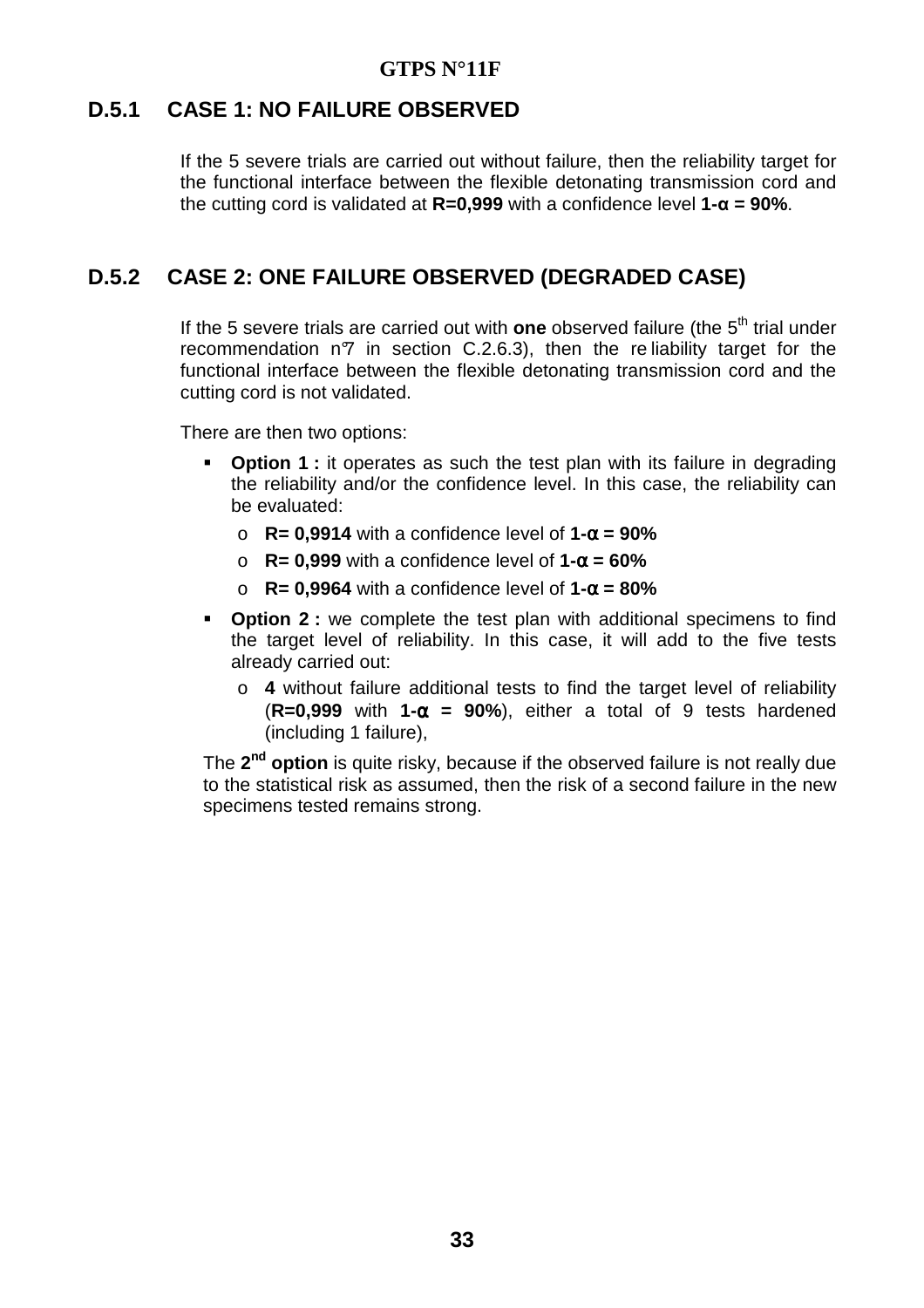#### **D.5.3 CASE 3: TWO FAILURES OBSERVED (FAILURE OF THE SEVERE TESTS PROGRAMME)**

If the 5 severe trials are carried out with two observed failures, then the reliability target for the functional interface between the flexible detonating transmission cord and the cutting cord is not validated.

This case is considered as a failure of the severe tests programme, and it is recommended that it should not be used 'as is'.

Indeed, if this programme with two failures were used, the following results would be obtained:

- **Option 1:** it operates as such the test plan with its two failures in degrading the reliability and/or the confidence level. In this case, the reliability can be evaluated:
	- o **R= 0,9618** with a confidence level of **1-**α **= 90%**
	- o **R= 0,999** with a confidence level of **1-**α **= 26%**
	- o **R= 0,9935** with a confidence level of **1-**α **= 60%**
- **Option 2 :** the tests plan is completed with additional specimens to find the reliability target. In this case, it will add to the five trials already carried out:
	- o **8** additional trials without failure to find the reliability target (**R=0,999** with **1-**α **= 90%**), therefore a total of 13 severe trials (including 2 failures).

It can be observed that:

- the first option gives a resultant reliability very far from the target,
- the second option becomes prohibitive in terms of number of trials to be carried out; the risk of having other failures among the new samples tested becomes unacceptable, since it is very probable that the two observed failures are not due to the statistical risk only.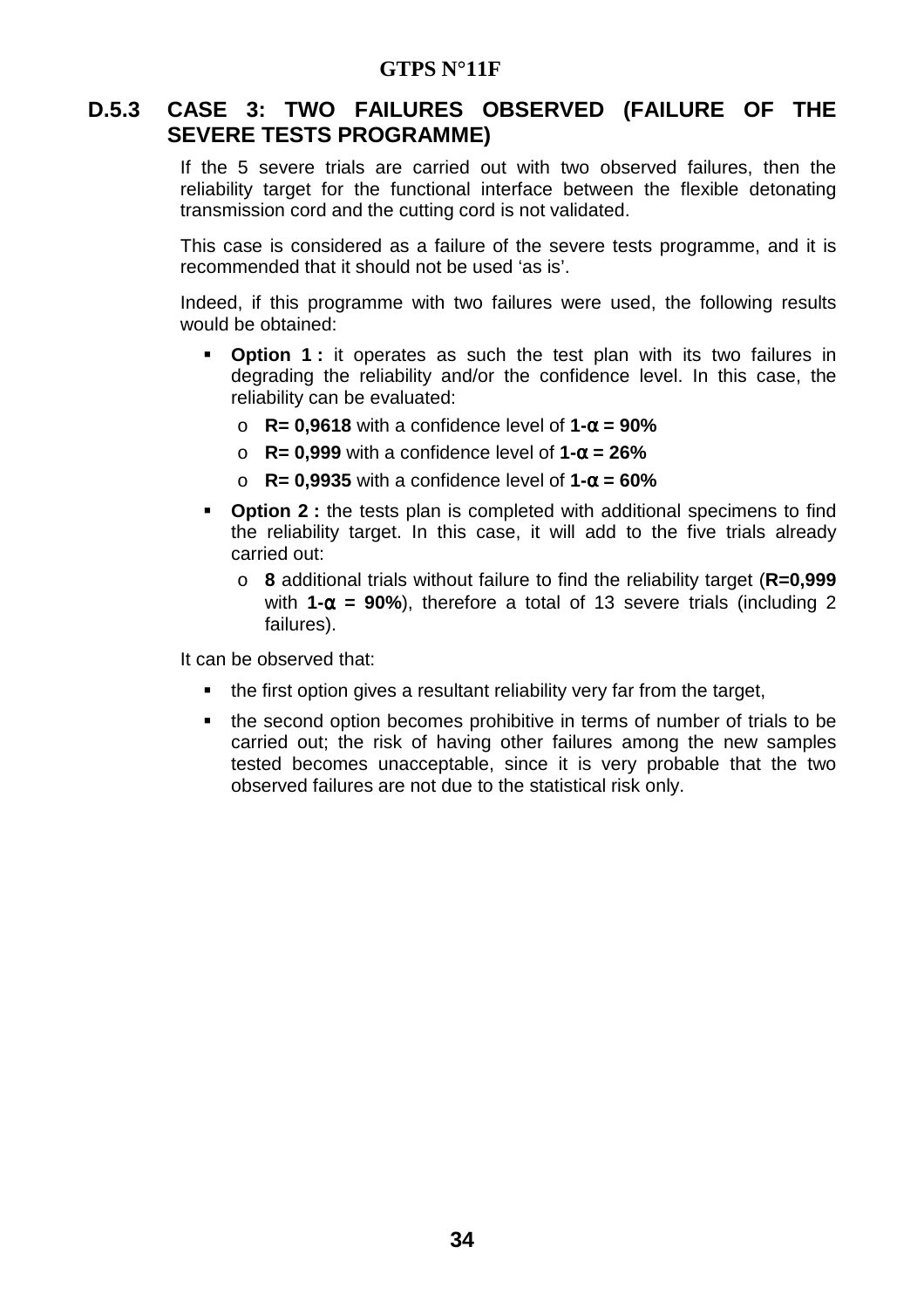## **GTPS N°11F E. CONCLUSION**

This recommendation describes the procedure to implement the severe tests method.

The method is applicable for assessment of a probability of success (or failure) during operation of a single-shot device. It outlines the procedure to be followed (actual conditions for implementation) emphasising in particular:

- selection of a predominant parameter, around which the severe trials will be carried out,
- determination of the coefficient of variation of the predominant severity parameter,
- determination of the severity coefficient and in consequence, the level at which the severe trials will be made,
- performance of the severe tests which must not, as a rule, produce any failure,
- exploitation of the results, especially when failures have been observed.

It enables an a priori target reliability level to be assessed from a few samples (< 10), assuming that the operational limits of the predominant functional parameter used are Normally distributed.

This evaluation of reliability, extended to an infinite population and corresponding to a given confidence level, puts a figure on the probability of the one-shot device operating correctly under the effect of a defined reference level of excitation.

## **F. ACKNOWLEDGEMENTS**

The GTPS reliability commission would like to thank MM. HEYMANN and GOND (MBDA) in particular for their help in designing the method of severe testing with failures taken into account.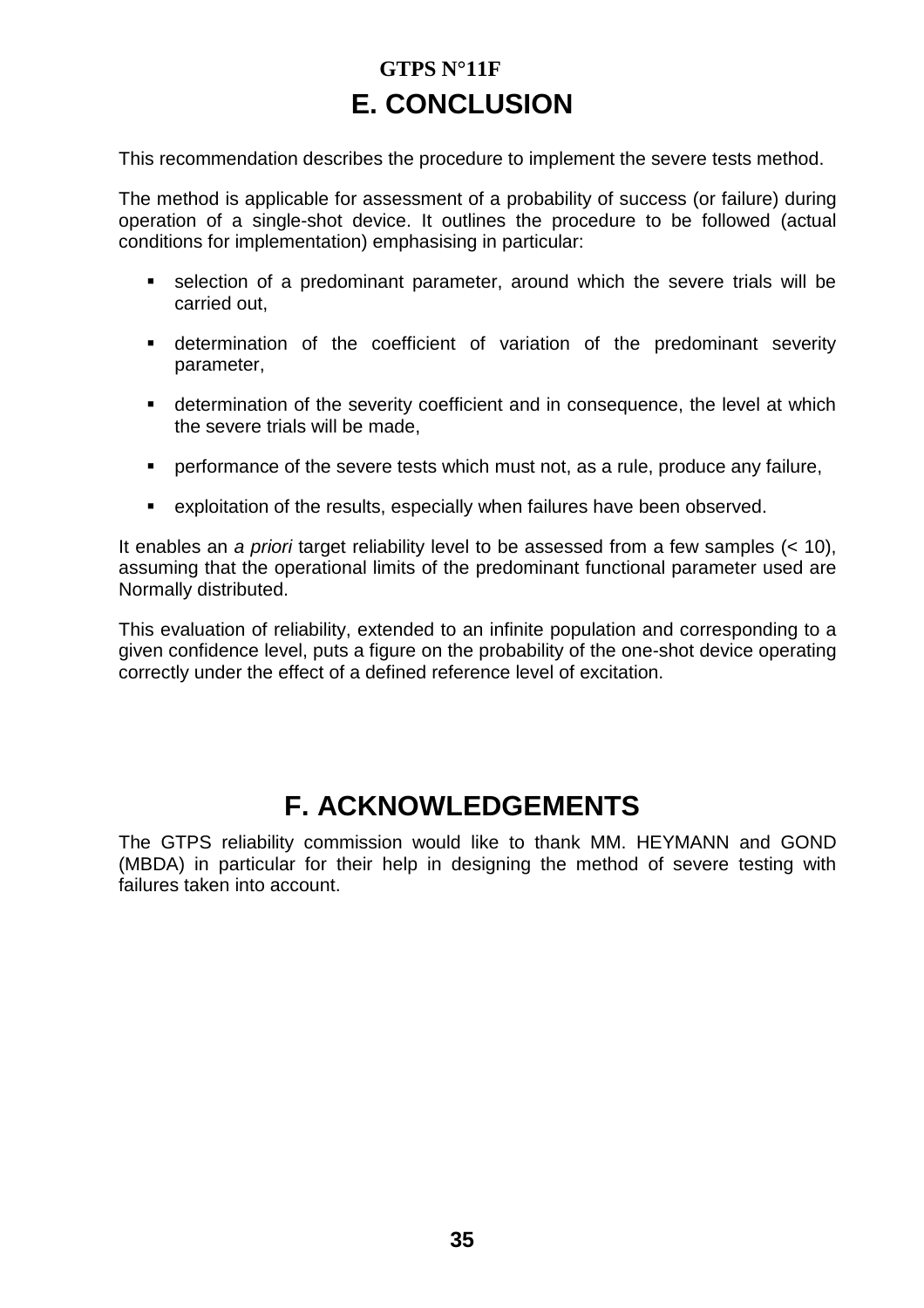## **ANNEXES:**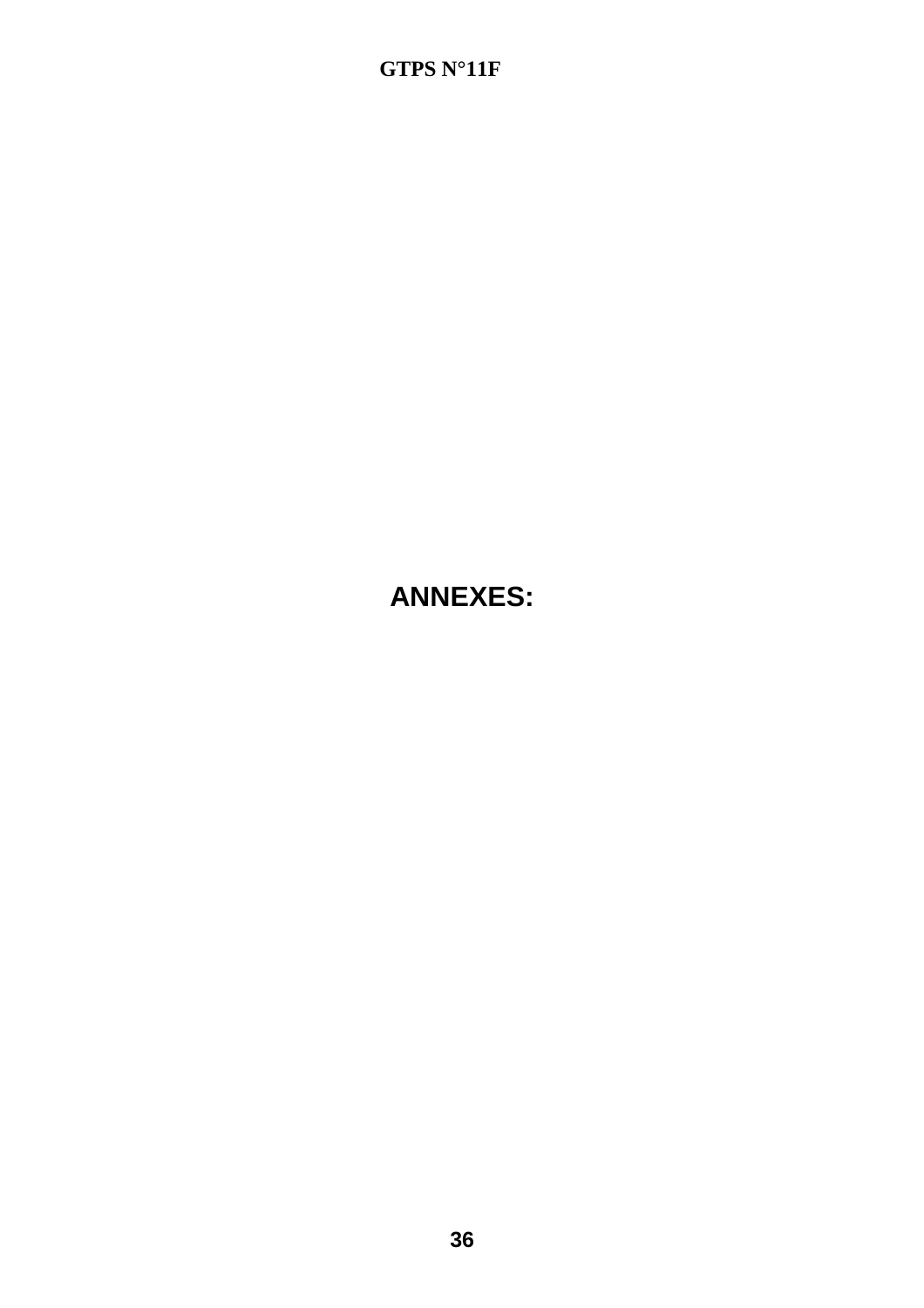

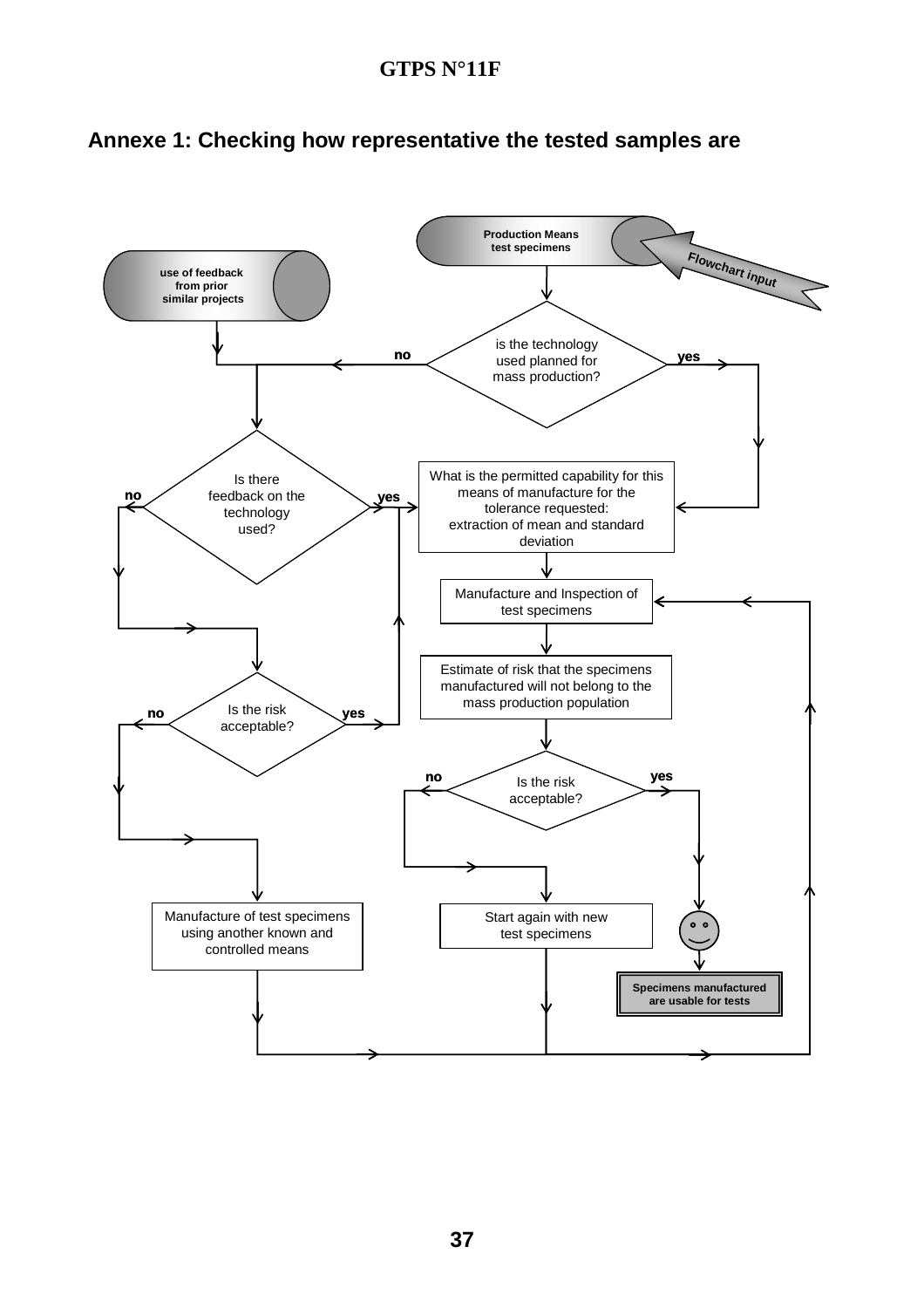#### **Annexe 2: CV weighting using experimental design**

Calculation of the corrected coefficient of variation CVc as given in section C.2.4.3 relies on the fact that all the elementary coefficients of variation CVi are assigned an equal "weight": All the parameters associated with these CVi play an equally important role in the performance being studied.

Use of the experimental design method avoids introducing such a bias into the calculations. The following methodology is proposed:

#### **1/ Factor analysis**

Identification of the predominant factors:

- Predominant factors (e.g.: thickness, distance, etc.): controllable and mutually independent; direct effect on the product; not comparable with so-called natural dispersion levels
- Environmental factors (temperature, etc.): scarcely or not controllable; all these factors generate a Normal performance distribution

#### **2/ Design and implementation of an experimental protocol**

The experimental design is to be implemented for all the predominant factors at the limits of usage of the product.

#### **3/ Exploiting the experimental design by multilinear regression**

Obtain a mathematical model of the product of type:

$$
Y = A_0 + \sum_{j=0}^{k-1} A_{j+1} \times X_j
$$

- Where **A**j: influence coefficient corresponding to the predominant factor Xi-1 obtained from the experimental design.
	- **Xj**: predominant factor of the system
	- **Y**: performance being investigated

#### **4/ Determination of total dispersion**

The global coefficient of variation CVg can then be obtained by concurrent calculation of the residual standard deviation obtained from the experimental design, and the coefficients of variation associated with the weighted predominant factors as a function of their "weights" according to the following mathematical model:

$$
C_i = \frac{\partial Y}{\partial X_i} \big|_{X_j = cte = \mu_j, \forall j \neq i}
$$

Where **Ci**: effect coefficient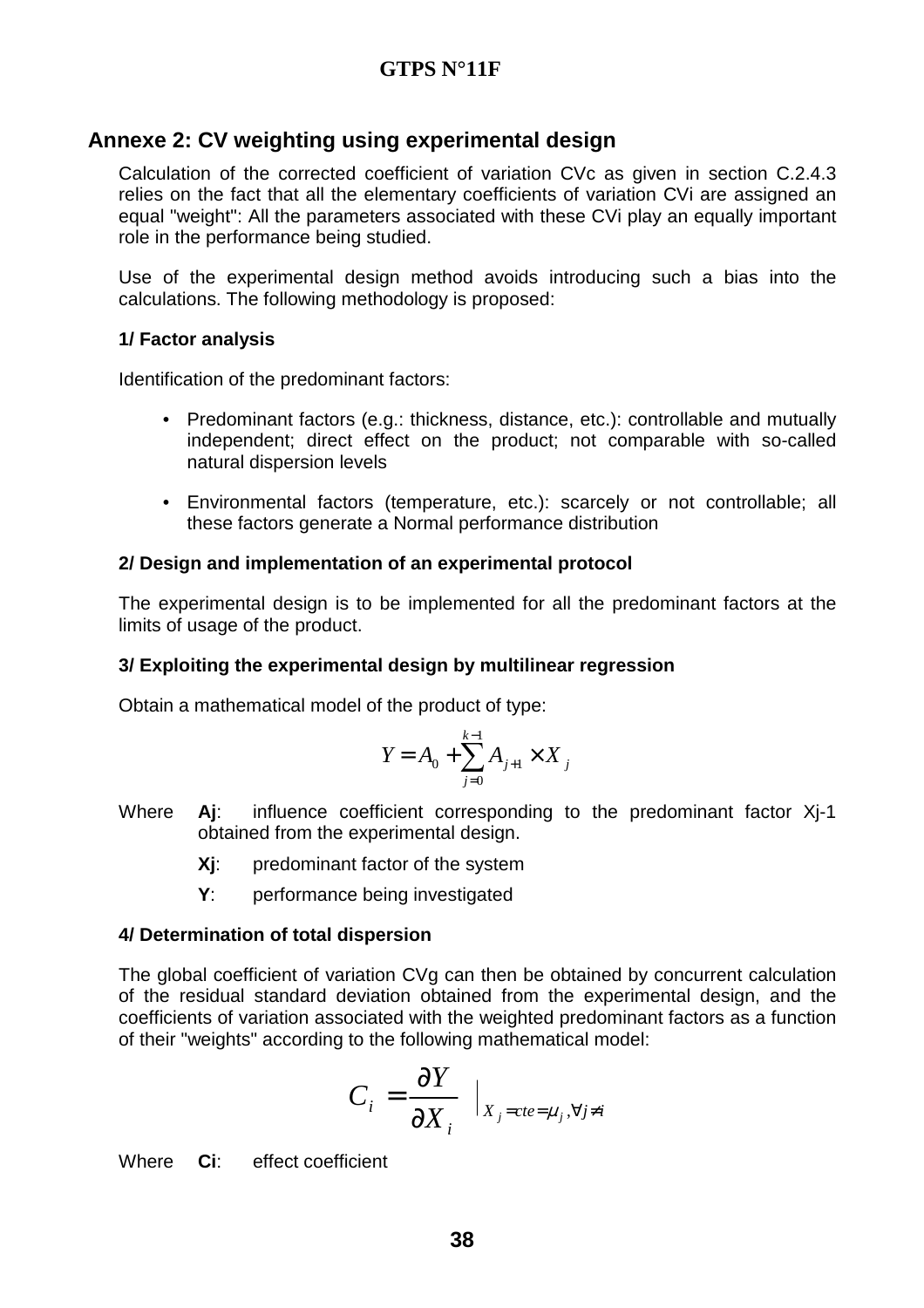The total dispersion is then obtained by a quadratic composition of the standard deviations with their effect coefficients **Ci**:

$$
\sigma_{\text{total}} = \sqrt{\left[\sum_{i} C_i^2 \sigma(X_i)^2\right] + \sigma_{\text{residual}}^2}
$$

Where: σ**(Xj):** standard deviation associated with the predominant factor Xj (obtained in accordance with section C.2.4.2)

 σ**residual**: residual standard deviation obtained from the experimental design (influence of "environmental" factors)

σ**total**: total standard deviation related directly to CVg

The total standard deviation enables calculation of CVg: CVg =  $\sigma_{total}$  /  $m_{performance}$ 

#### **5/ Application example**

Equipment: ram operating by shock wave

- Predominant factors:
	- o **X0** (mass of secondary explosive) = 10 where σ**(X0)** = 0.1
	- o **X1** (mass of primary explosive) =  $4$  where  $\sigma(X1) = 0.2$
- Model: **Y = A0 + A1X0 + A2.X0.X1** where σ**residual** = 0.05

$$
AO = 2,5
$$

$$
A1 = 0,5
$$

$$
A2 = 0,2
$$

• Effect coefficients:

$$
C_o = \frac{\partial Y}{\partial X_o}\bigg|_{X_1 = \mu_1} = A_1 + A_2 \cdot \mu_1 = 0.5 + 0.2 \text{ x } 4 = 1.3
$$

$$
C_1 = \frac{\partial Y}{\partial X_1}\bigg|_{X_0 = \mu_0} = A_2.\mu_0 = 0.2 \times 10 = 2.0
$$

Hence:

- Mean of the performance: **mean**  $(Y)$  = 2.5+0.5x10+0.2x10x4 = 15.5.
- Global coefficient of variation:  $CVq = 0.424/15 = 3\%$ .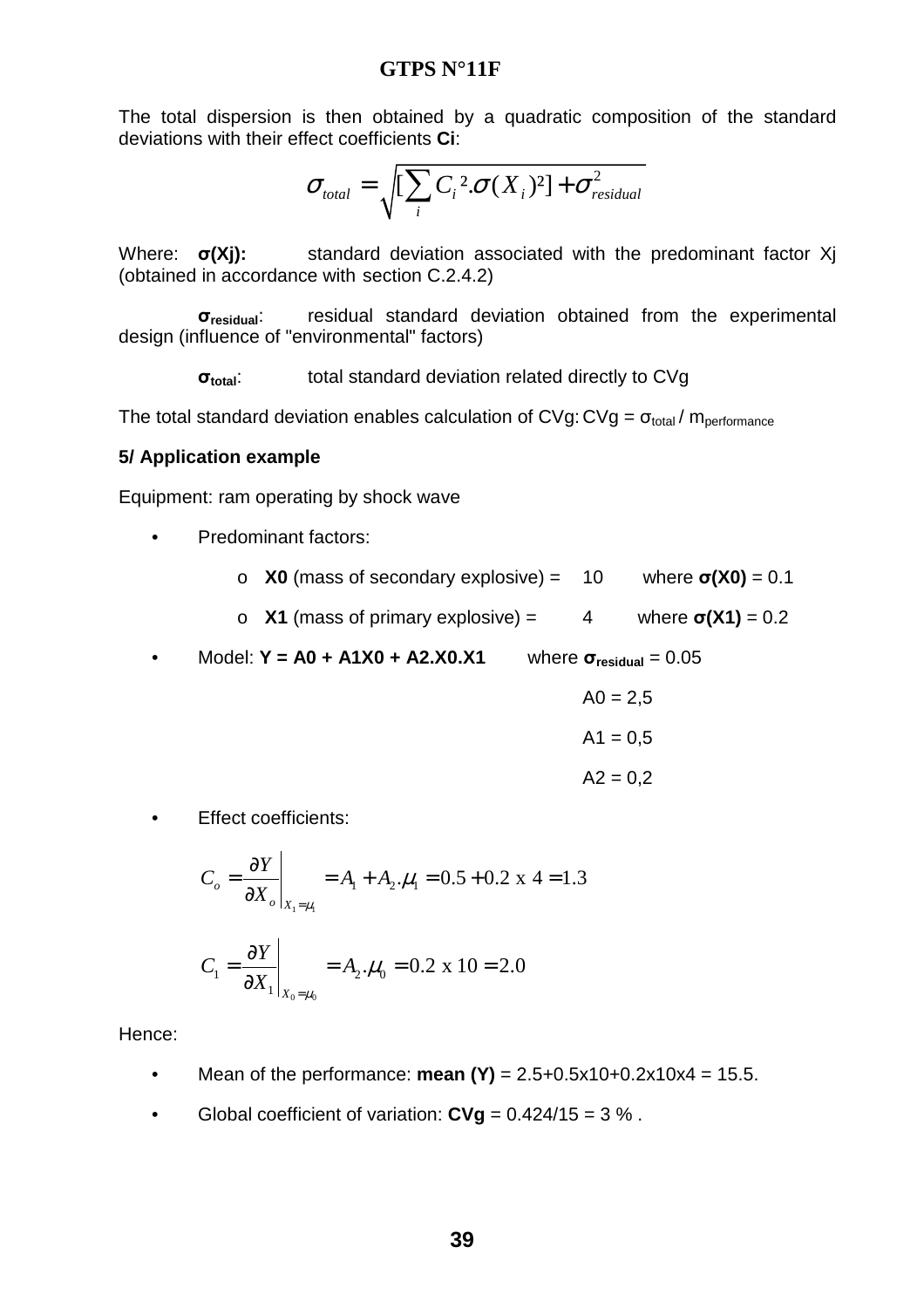#### **Annexe 3: Treatment of test programmes with failures**

**Starting hypothesis:** Implementation of a programme of **n** severe tests with **k** failures

The minimum probability of occurrence **P** in this programme of severe tests at a confidence level of **1-**α follows an incomplete Beta distribution:

$$
I(P,n-k,k+1) = \alpha
$$

From this test programme, to prove that the probability of proper operation is at least equal to **Rs** (reliability at severe level **Xsev**), then the following relation must be satisfied: **P** ≥ **Rs** 

This implies that:

$$
I(R_s, n-k, k+1) \le \alpha
$$

The resolution of this inequality (see document ref. 20) allows us to calculate the reliability **Rs** at the severe level **Xsev**:

$$
R_s = \left(I^{-1}(\alpha, n-k, k+1)\right)
$$

As noted in section C.2.5.3, the terms of the multiplier and divisor severity coefficients are:

$$
K_m = \frac{1 + U_s \times CVg}{1 + U_r \times CVg} \qquad \text{and} \qquad K_d = \frac{1 - U_r \times CVg}{1 - U_s \times CVg}
$$

For the multiplier coefficient,  $R = N(-Ur)$  and  $R_s = N(-U_s)$ ; therefore the expression of severity coefficient **Km** is:

$$
K_{m} = \frac{1 - CV_{g} . N^{-1} (I^{-1}(\alpha, n - k, k + 1))}{1 - CV_{g} . N^{-1}(R)}
$$

For the divisor coefficient,  $R = N(Ur)$  and  $R_s = N(U_s)$ ; therefore the expression of severity coefficient **K**<sup>d</sup> is:

$$
K_{d} = \frac{1 + CV_{g}.N^{-1}(R)}{1 + CV_{g}.N^{-1}(I^{-1}(\alpha, n-k, k+1))}
$$

**NOTE:** It should be noted that these formulas (Kd and Km) work for severe tests plans without failure (just enter 0 for the number of failures k).

These formulas are easily programmed in a spreadsheet (Microsoft EXCEL® for example) : GTPS also provides an EXCEL spreadsheet running with the French version of Microsoft EXCEL<sup>®</sup>. Under EXCEL,  $I^{-1}(\alpha, n-k, k+1)$  is programmed as follows:

BETA.INVERSE  $(\alpha; n-k; k+1; 0; 1)$ 

| Probabilité   O           |           | $\mathbf{X}$ = nombre                                                                                                                                                     |
|---------------------------|-----------|---------------------------------------------------------------------------------------------------------------------------------------------------------------------------|
|                           | Alpha n-k | $\mathbf{X}$ = nombre                                                                                                                                                     |
|                           | Bêta K+1  | $\mathbf{B}$ = nombre                                                                                                                                                     |
| А                         | ŋ         | $\frac{1}{2}$ = nombre                                                                                                                                                    |
| B                         |           | $\mathbf{E}$ = nombre                                                                                                                                                     |
|                           |           |                                                                                                                                                                           |
| Probabilité               |           | Renvoie l'inverse de la fonction de densité de distribution de la probabilité suivant une loi bêta cumulée<br>représente une probabilité associée à la distribution Bêta. |
|                           |           |                                                                                                                                                                           |
| (LOI.BETA).<br>Résultat = |           |                                                                                                                                                                           |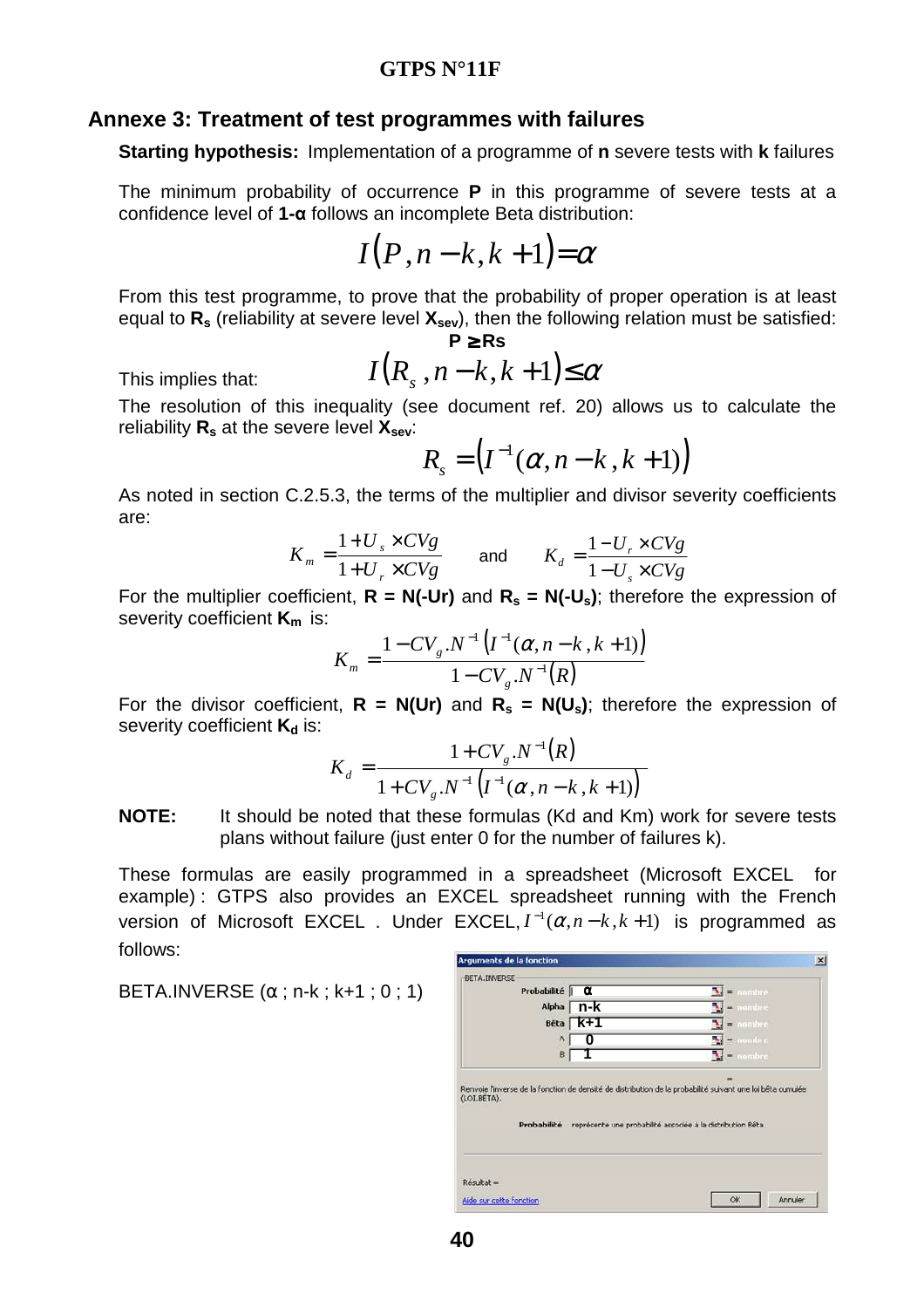#### **Annexe 4: Analysis and construction of CVg**

#### **Maximum recommended levels of CVg:**

Use of a value of CVg > 15% is not recommended (see Recommendation 2, section C.2.4.4). The graphs below illustrate this recommended limit concept.

Graph 1 shows that high reliability levels are hard to reach with values of CVg greater than 15% (as in the case of a multiplier severity coefficient Km of 1.5):

for 4 successful tests, the reliability level obtained remains below 0.990



- for 15 successful tests, the reliability level obtained remains below 0.998

**Graph 1** – reliability levels with a confidence level of 90% as a function of the number of tests with a multiplier severity coefficient Km of 1.5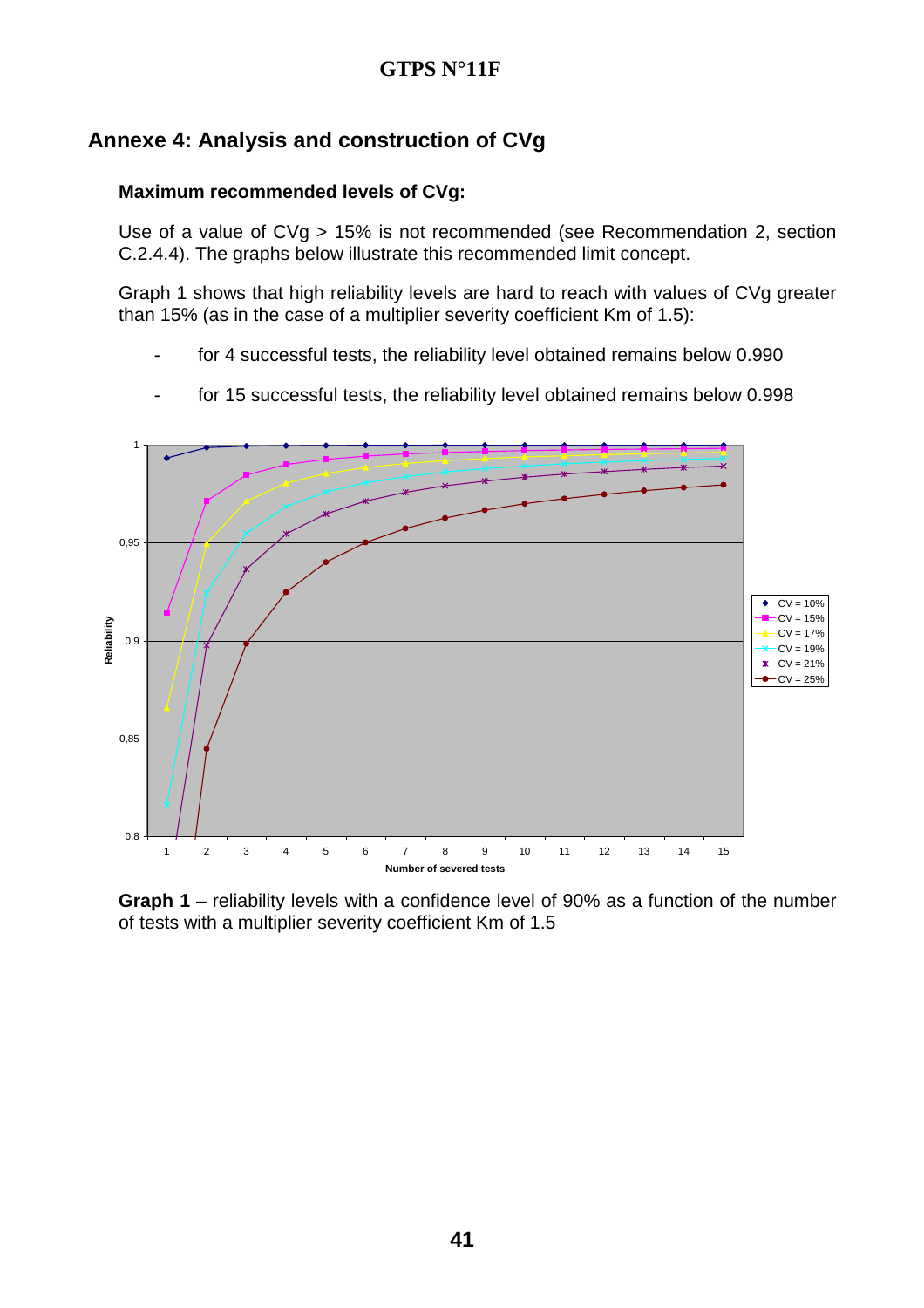Graph 2 shows that high reliability levels are hard to attain with values of CVg greater than 15% (as in the case of a divisor severity coefficient Kd of 1.2):

- for 4 successful tests, the reliability level obtained remains below 0.950



- for 15 successful tests, the reliability level obtained remains below 0.995

**Graph 2** – reliability levels with a confidence level of 90% as a function of the number of tests with a divisor severity coefficient Kd of 1.2

The same observation applies when setting the reliability objective and calculating the requisite severity coefficient as a function of the number of tests (see graphs 3 and 4, next page).

The requisite levels of severity coefficients for the same reliability objective then become quite high, potentially inconsistent with the definition or implementation.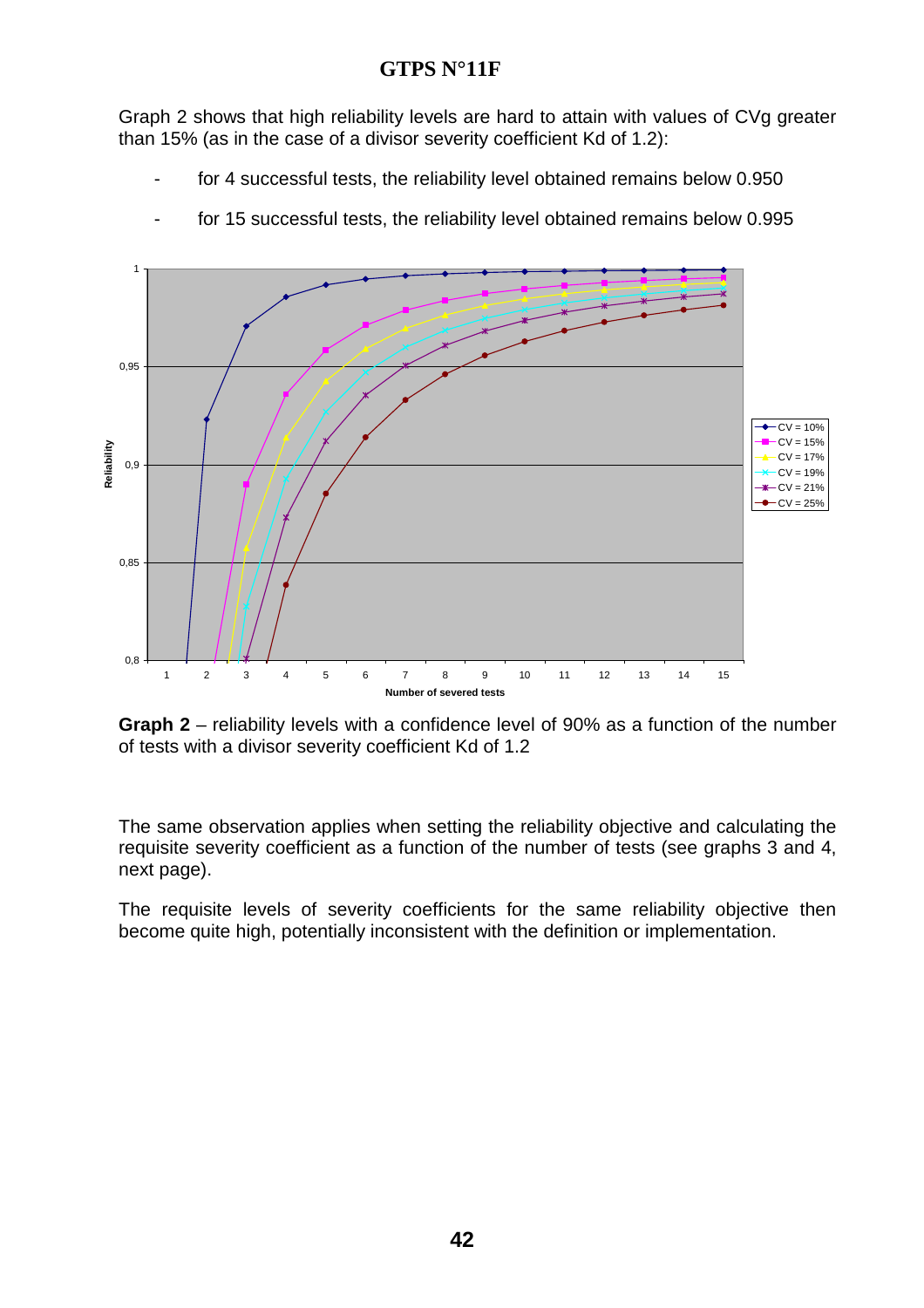**GTPS N°11F** 



**Graph 3** – Multiplier severity coefficient as a function of number of tests, with a reliability objective of 0.9999 for a confidence level of 90%



**Graph 4** – Divisor severity coefficient as a function of number of tests, with a reliability objective of 0.9999 for a confidence level of 90%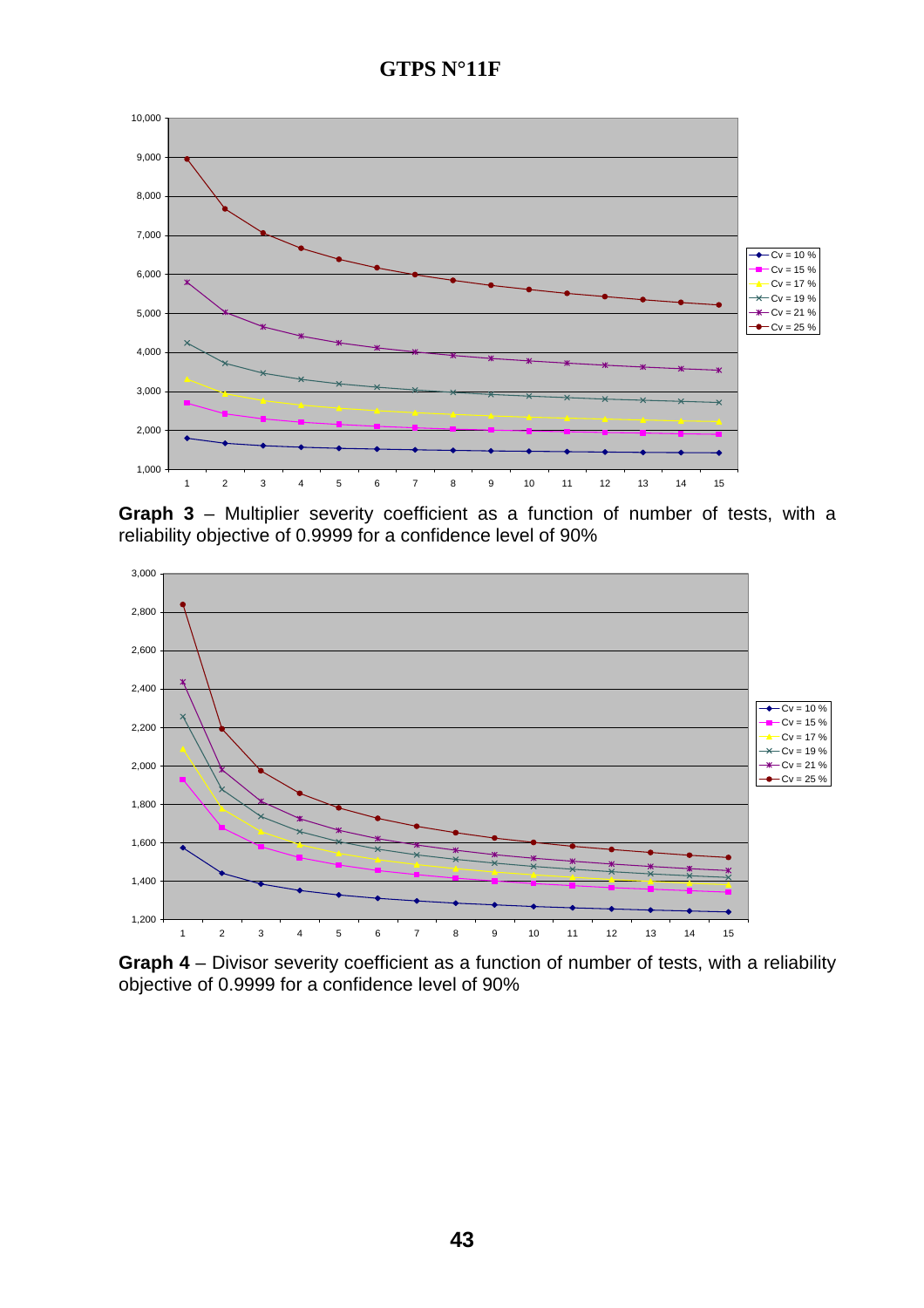#### **Annexe 5: Minimum level of severity coefficient**

To guarantee a sufficient margin between the reference level and the severe level (see Recommendation 5, section C.2.5.5), a severity coefficient greater than 1.2 is recommended. The graphs below illustrate this recommended limit concept.

Graphs 5 and 6 show that high reliability levels are hard to attain with severity coefficients less than 1.2:

- for 5 successful tests, the reliability level obtained remains below 0.995 with  $Km = 1.15$
- for 11 successful tests, the reliability level obtained remains below 0.995 with  $Kd = 1.15$







**Graph 6** – Reliability levels (1- $\alpha$  = 90% & CV $q$  = 10%) as a function of the number of tests (divisor coefficient Kd)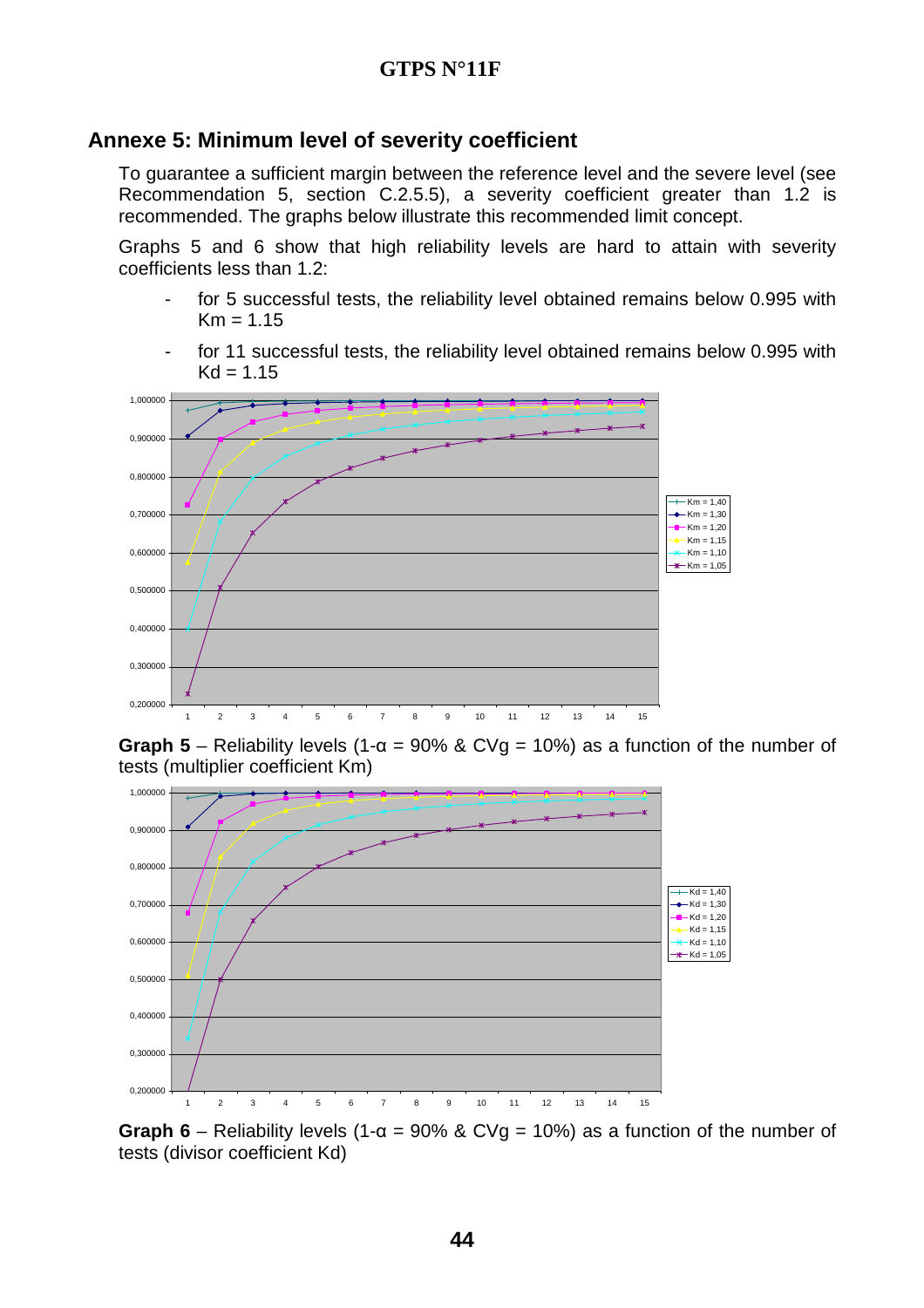

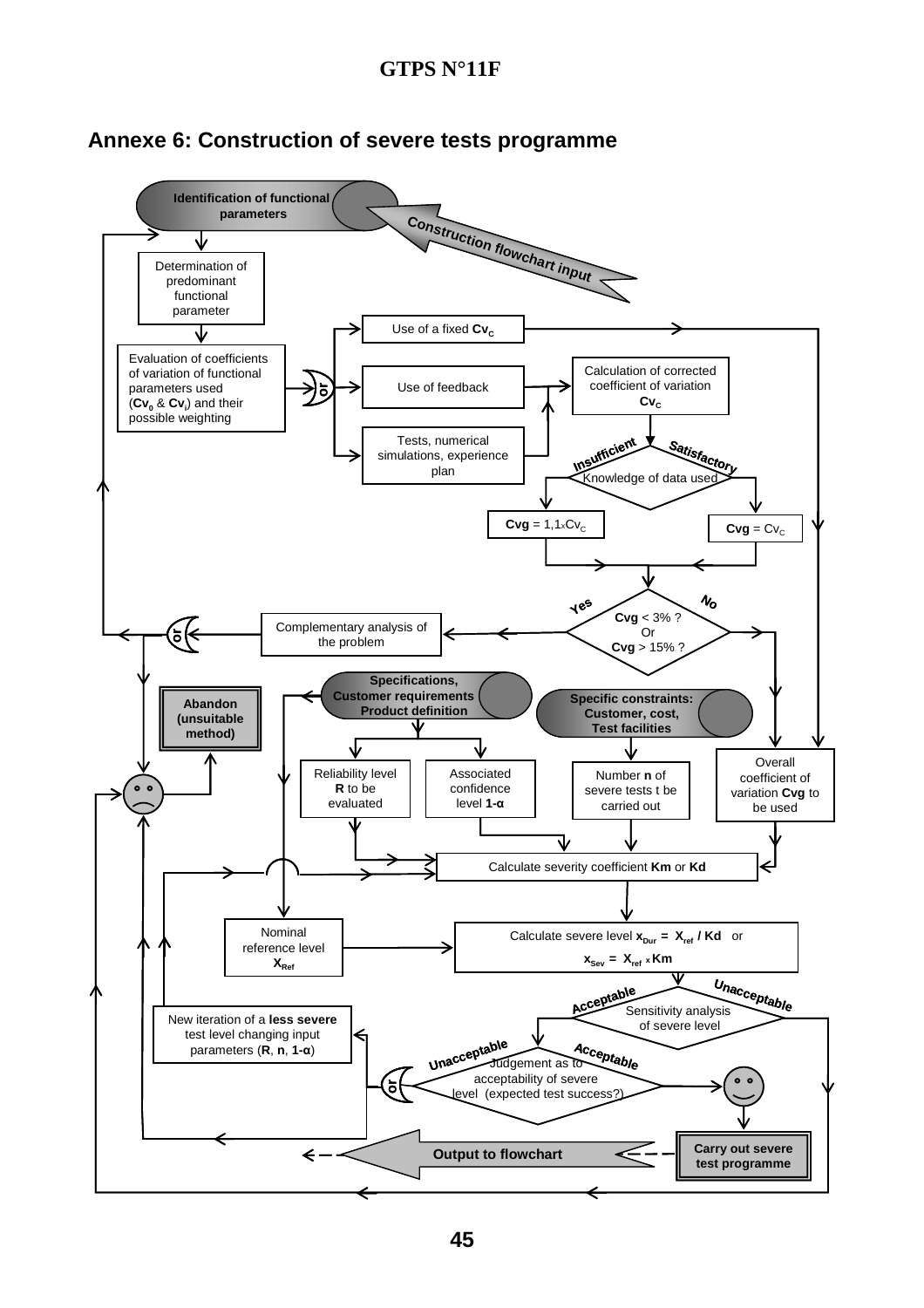